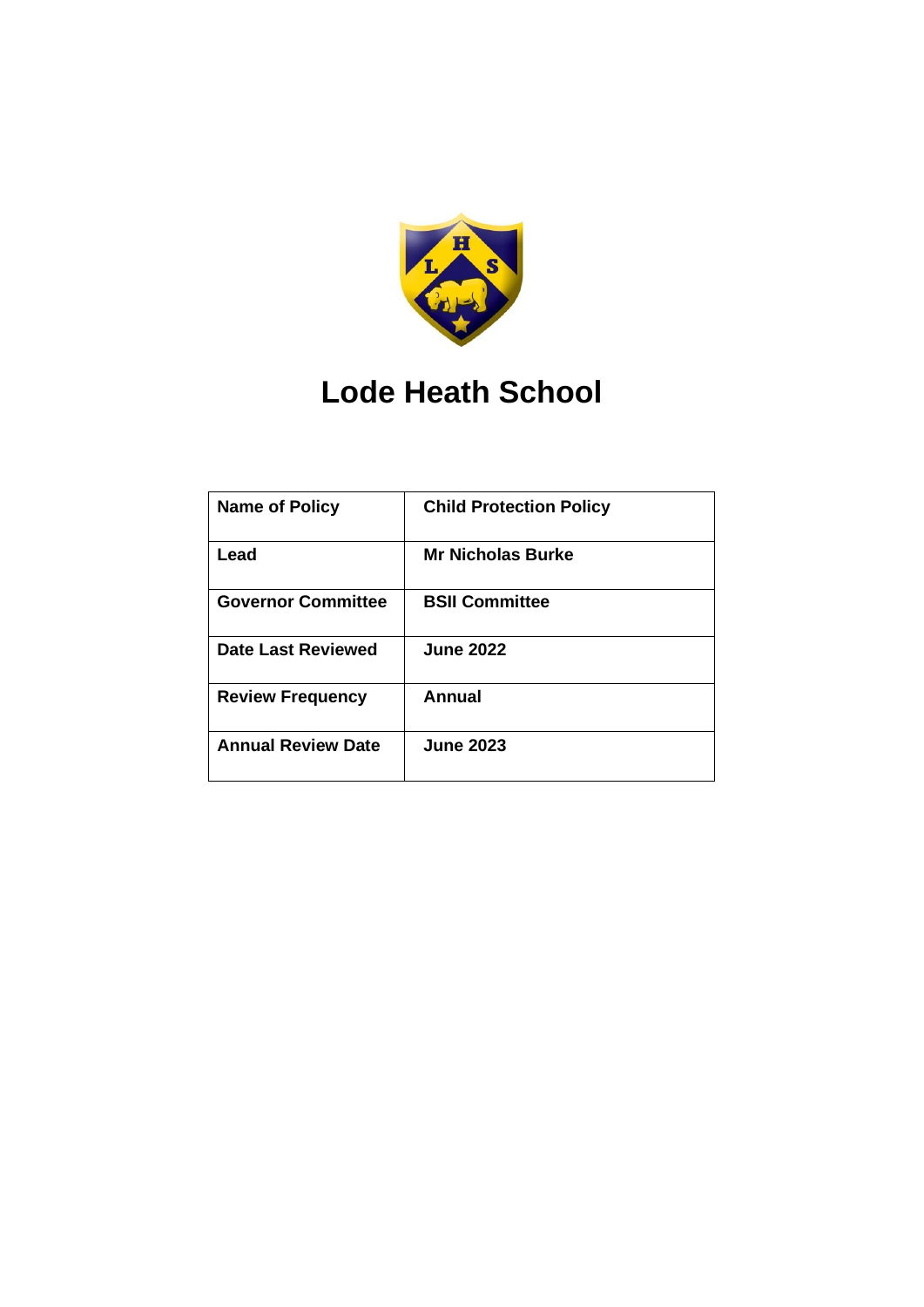# <span id="page-1-0"></span>**Key contacts**

|                                        | <b>Name</b>    | <b>Contact details</b>                   |
|----------------------------------------|----------------|------------------------------------------|
| Designated safeguarding<br>lead (DSL)  | Nicholas Burke | 0121 704 1421<br>office@lodeheath.org.uk |
| Deputy designated<br>safeguarding lead | Jeremy Hatton  | 0121 704 1421<br>office@lodeheath.org.uk |
| Headteacher or<br>equivalent           | Laura Suddon   | 0121 704 1421<br>office@lodeheath.org.uk |
| Safeguarding governor or<br>equivalent | Patrick Ryan   | 0121 704 1421<br>office@lodeheath.org.uk |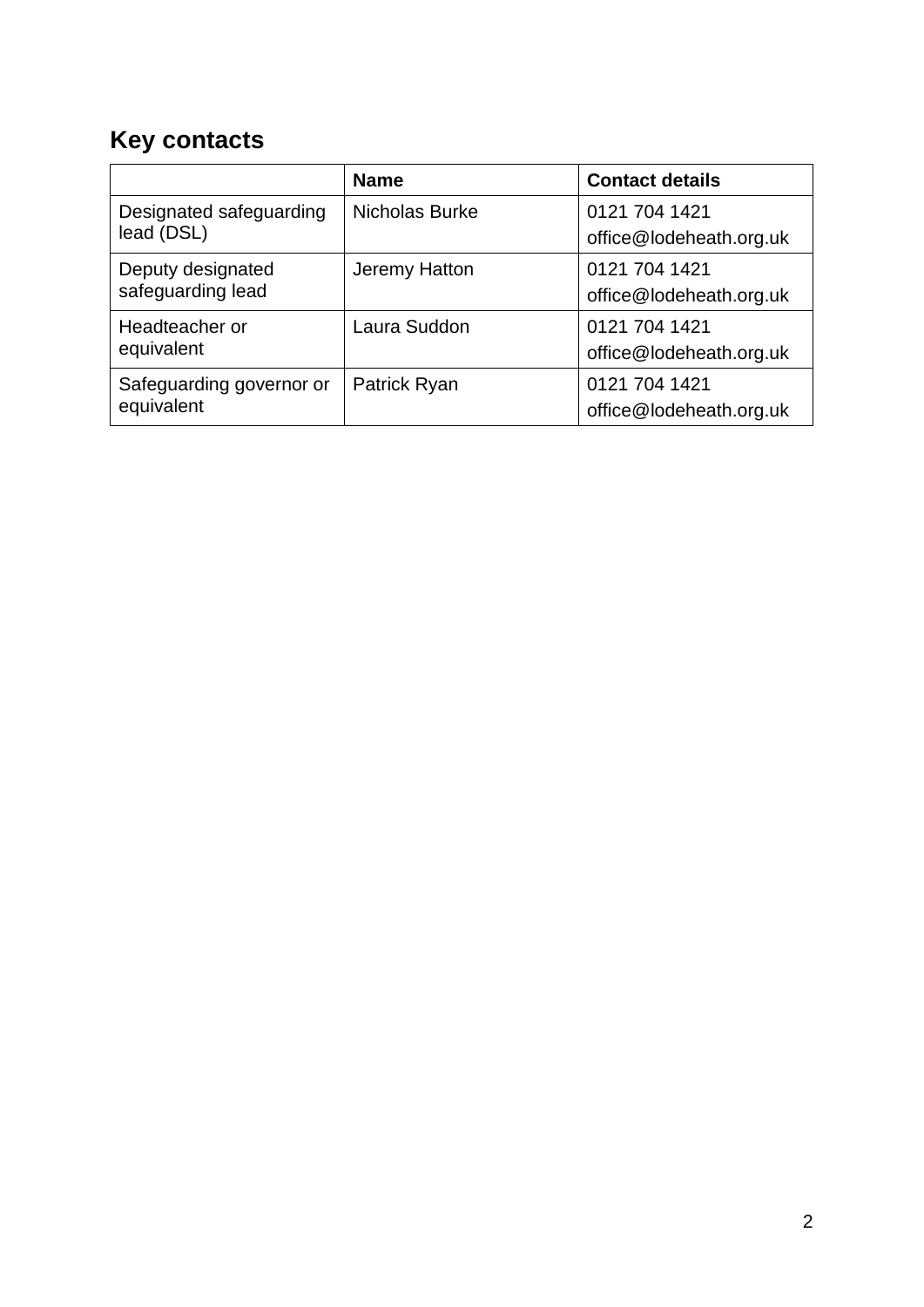# Contents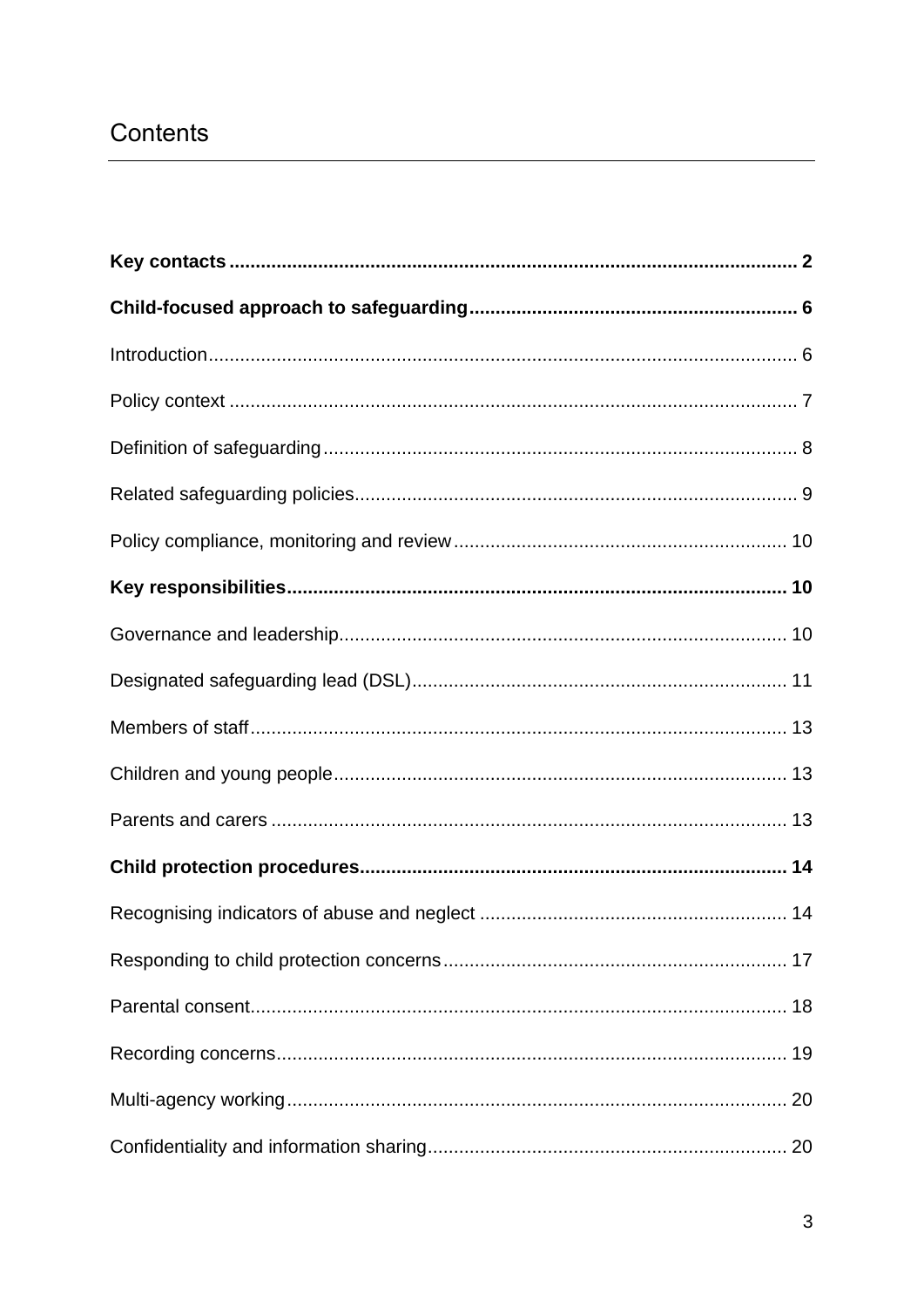| Child sexual exploitation (CSE) and child criminal exploitation (CCE) 26        |  |
|---------------------------------------------------------------------------------|--|
|                                                                                 |  |
|                                                                                 |  |
|                                                                                 |  |
|                                                                                 |  |
|                                                                                 |  |
| Safeguarding children with special educational needs or disabilities (SEND)  28 |  |
|                                                                                 |  |
|                                                                                 |  |
| Looked after children, previously looked after children and care leavers  29    |  |
|                                                                                 |  |
|                                                                                 |  |
|                                                                                 |  |
|                                                                                 |  |
|                                                                                 |  |
|                                                                                 |  |
|                                                                                 |  |
|                                                                                 |  |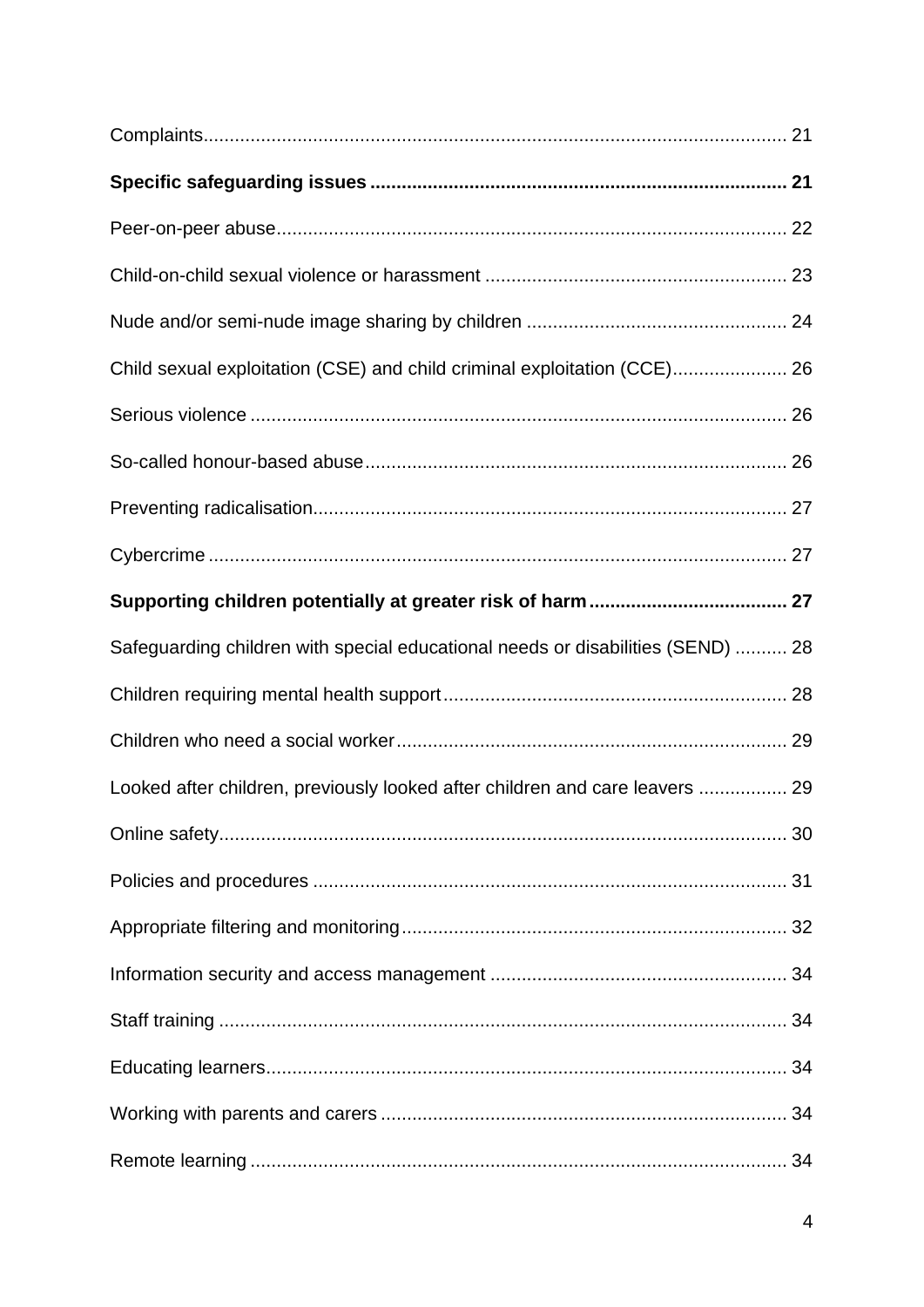| Allegations and concerns raised in relation to teachers, including supply teachers, |
|-------------------------------------------------------------------------------------|
|                                                                                     |
|                                                                                     |
|                                                                                     |
|                                                                                     |
|                                                                                     |
|                                                                                     |
|                                                                                     |
|                                                                                     |
|                                                                                     |
|                                                                                     |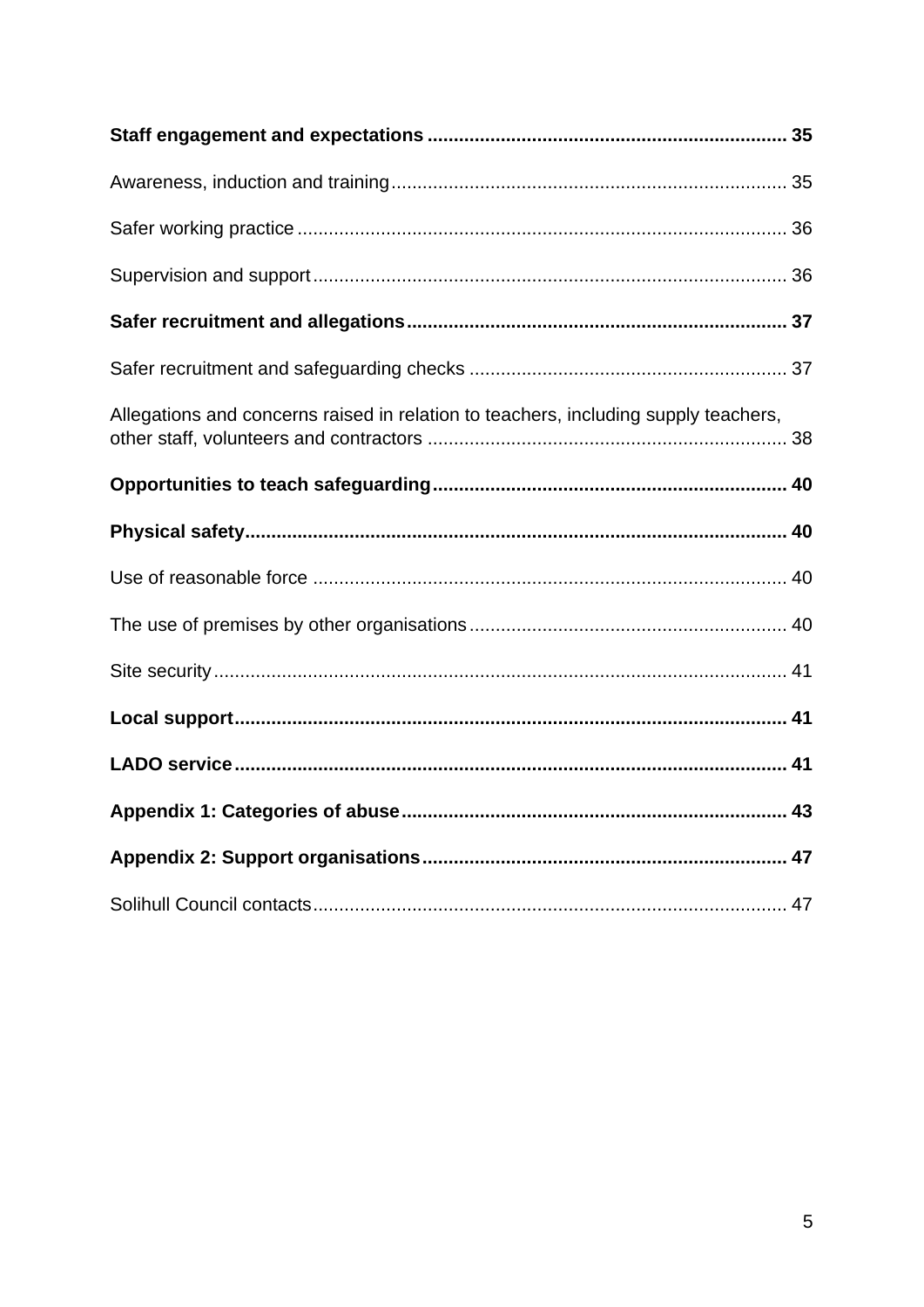## <span id="page-5-0"></span>**Child-focused approach to safeguarding**

#### <span id="page-5-1"></span>**Introduction**

Lode Heath School recognise our statutory responsibility to safeguard and promote the welfare of all children. Safeguarding is everybody's responsibility and all those directly connected (staff, volunteers, governors, leaders, parents, families, and learners) are an important part of the wider safeguarding system for children and have an essential role to play in making this community safe and secure.

Lode Heath School believe that the best interests of children always come first. All children (defined as those up to the age of 18) have a right to be heard and to have their wishes and feelings taken into account and all children regardless of age, gender, ability, culture, race, language, religion or sexual identity, have equal rights to protection.

Staff working with children at Lode Heath School will maintain an attitude of 'it could happen here' where safeguarding is concerned. When concerned about the welfare of a child, staff will always act in the best interests of the child and if any member of our community has a safeguarding concern about any child or adult, they should act and act immediately.

Lode Heath School recognises the importance of providing an ethos and environment within school that will help children to be safe and to feel safe. In our school children are respected and are encouraged to talk openly. We will ensure children's wishes and feelings are taken into account when determining what safeguarding action to take and what services to provide.

Our core safeguarding principles are:

#### ▪ **Prevention**

positive, supportive, safe culture, curriculum and pastoral opportunities for children, safer recruitment procedures.

#### **Protection**

following the agreed procedures, ensuring all staff are trained and supported to recognise and respond appropriately and sensitively to safeguarding concerns.

#### **Support**

for all learners, parents and staff, and where appropriate specific interventions are required for those who may be at risk of harm.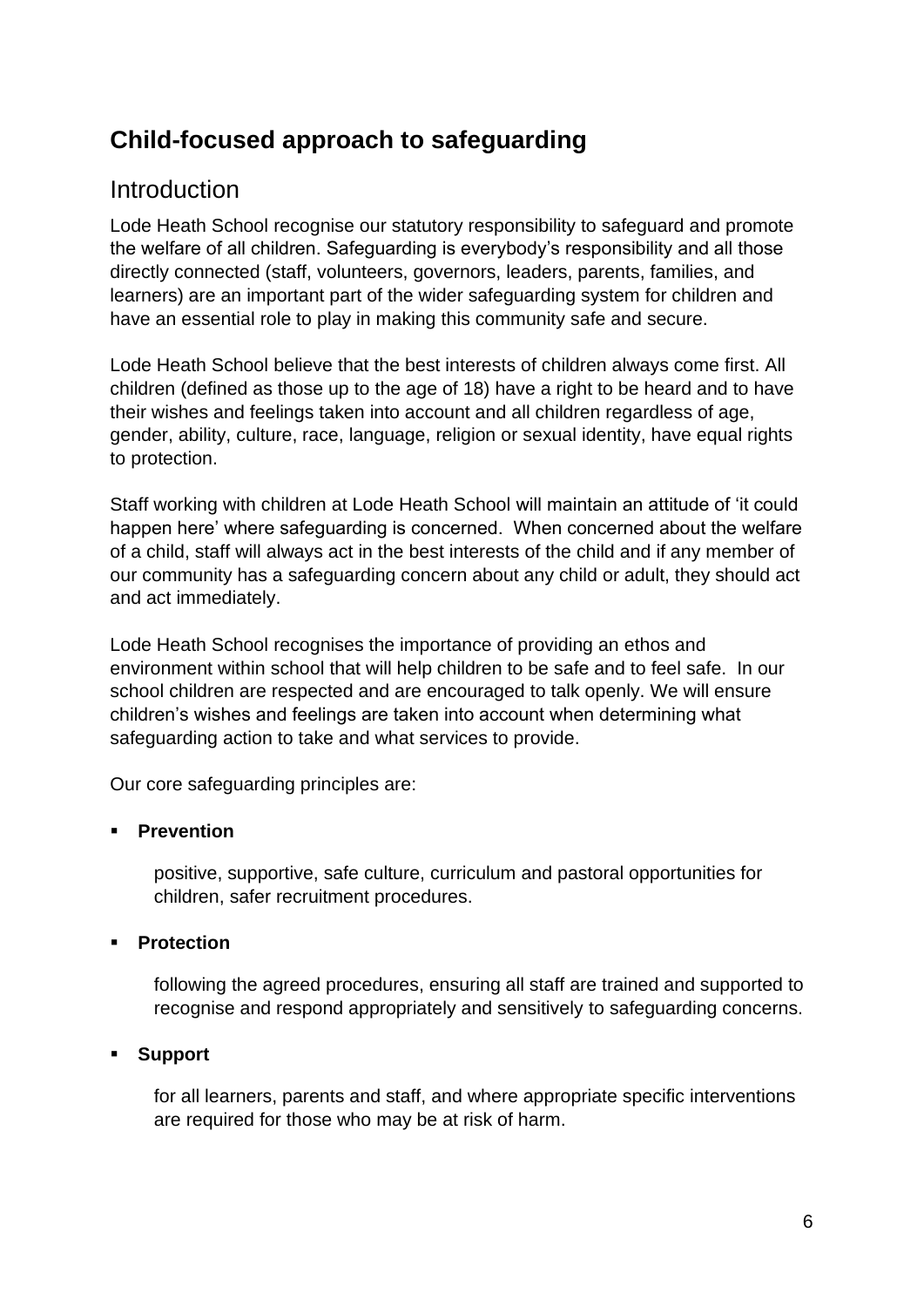#### ▪ **Working with parents and other agencies**

to ensure timely, appropriate communications and actions are undertaken when safeguarding concerns arise.

The procedures contained in this policy apply to all staff, including and governors, temporary or third-party agency staff and volunteers) and are consistent with those outlined within KCSIE 2021.

### <span id="page-6-0"></span>Policy context

This policy is implemented in accordance with our compliance with the statutory guidance from the Department for Education, 'Keeping Children Safe in Education' 2021 (KCSIE) which requires individual schools and colleges to have an effective child protection policy.

- This policy has been developed in accordance with the principles established by the Children Acts 1989 and 2004 and related guidance. This includes but is not limited to:
- Keeping Children Safe in Education 2021 (KCSIE)
- Working Together to Safeguard Children 2018 (WTSC)
- Ofsted: Education Inspection Framework' 2021
- Framework for the Assessment of Children in Need and their Families 2000
- Solihull MBC Safeguarding Children Procedures
- Early Years and Foundation Stage Framework 2021 (EYFS)
- The Education Act 2002
- Education and Inspections Act 2006 Not relevant to all settings so remove if not applicable.
- The Education (Independent School Standards) Regulations 2014
- The Non-Maintained Special Schools (England) Regulations 2015

Section 175 of the Education Act 2002 requires school governing bodies, local education authorities and further education institutions to make arrangements to safeguard and promote the welfare of all children who are pupils at a school, or who are students under 18 years of age. Such arrangements will have to have regard to any guidance issued by the Secretary of State.

Lode Heath School is currently operating in response to coronavirus (Covid-19), however, our safeguarding principles, remain the same. We will continue to follow government guidance and will amend this policy and our approaches, as necessary.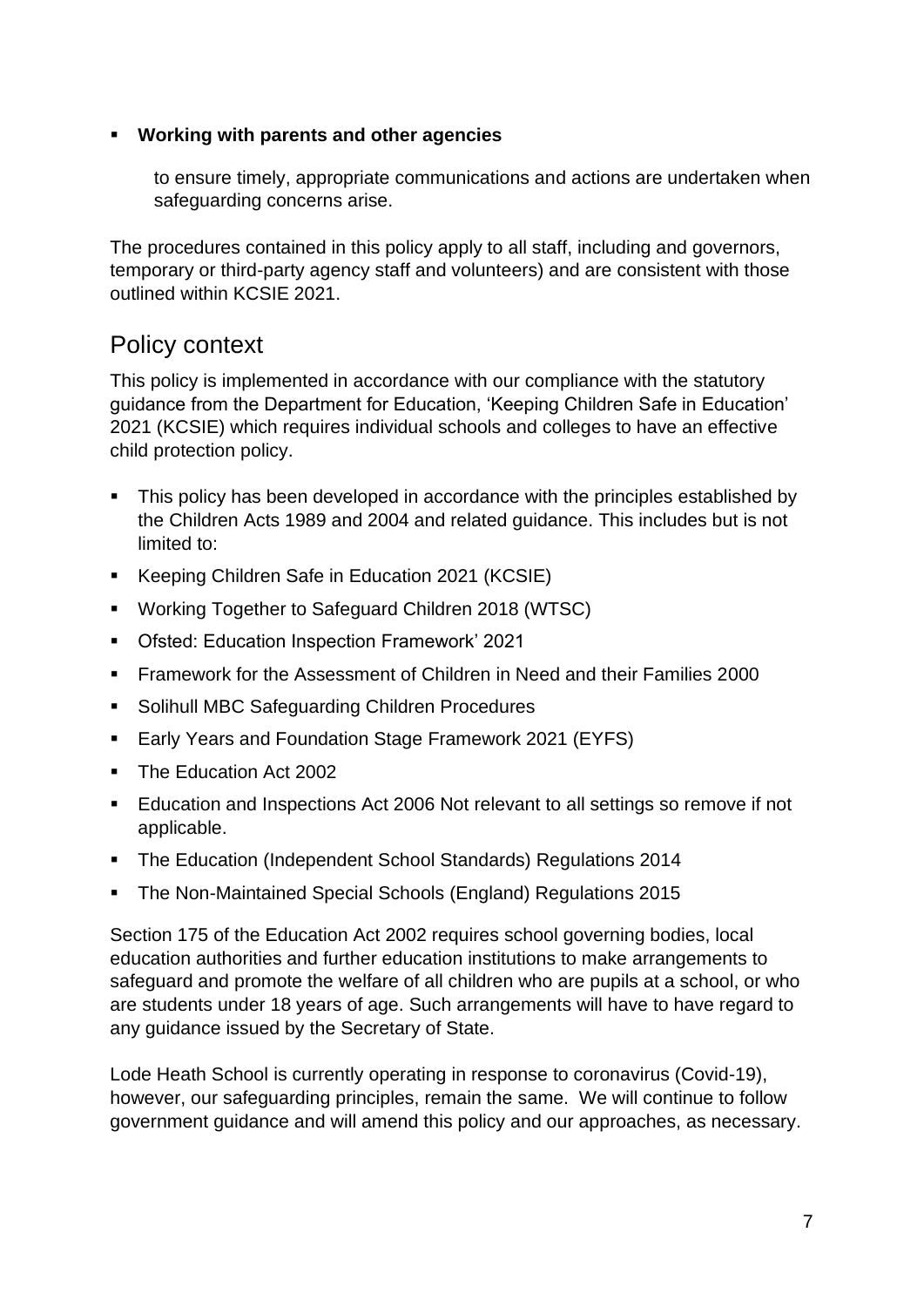As a result of the Covid-19 pandemic some members of our community may have been exposed to a range of adversity and trauma including bereavement, anxiety and in some cases increased welfare and safeguarding risks. We will work with local services, such as health and the local authority, to ensure necessary support is in place.

## <span id="page-7-0"></span>Definition of safeguarding

In line with KCSIE 2021, safeguarding and promoting the welfare of children is defined for the purposes of this policy as:

- protecting children from maltreatment
- preventing impairment of children's mental and physical health or development
- ensuring that children grow up in circumstances consistent with the provision of safe and effective care, and
- taking action to enable all children to have the best outcomes.

The school acknowledges that safeguarding includes a wide range of specific issues including (but not limited to):

- Abuse and neglect
- Bullying, including cyberbullying
- Children with family members in prison
- Children Missing Education (CME)
- Child missing from home or care
- Child Sexual Exploitation (CSE)
- Child Criminal Exploitation (CCE)
- Contextual safeguarding (risks outside the family home)
- County lines and gangs
- Domestic abuse
- Drugs and alcohol misuse
- Fabricated or induced illness
- Faith abuse
- Gender based abuse and violence against women and girls
- Hate
- Homelessness
- **E** Human trafficking and modern slavery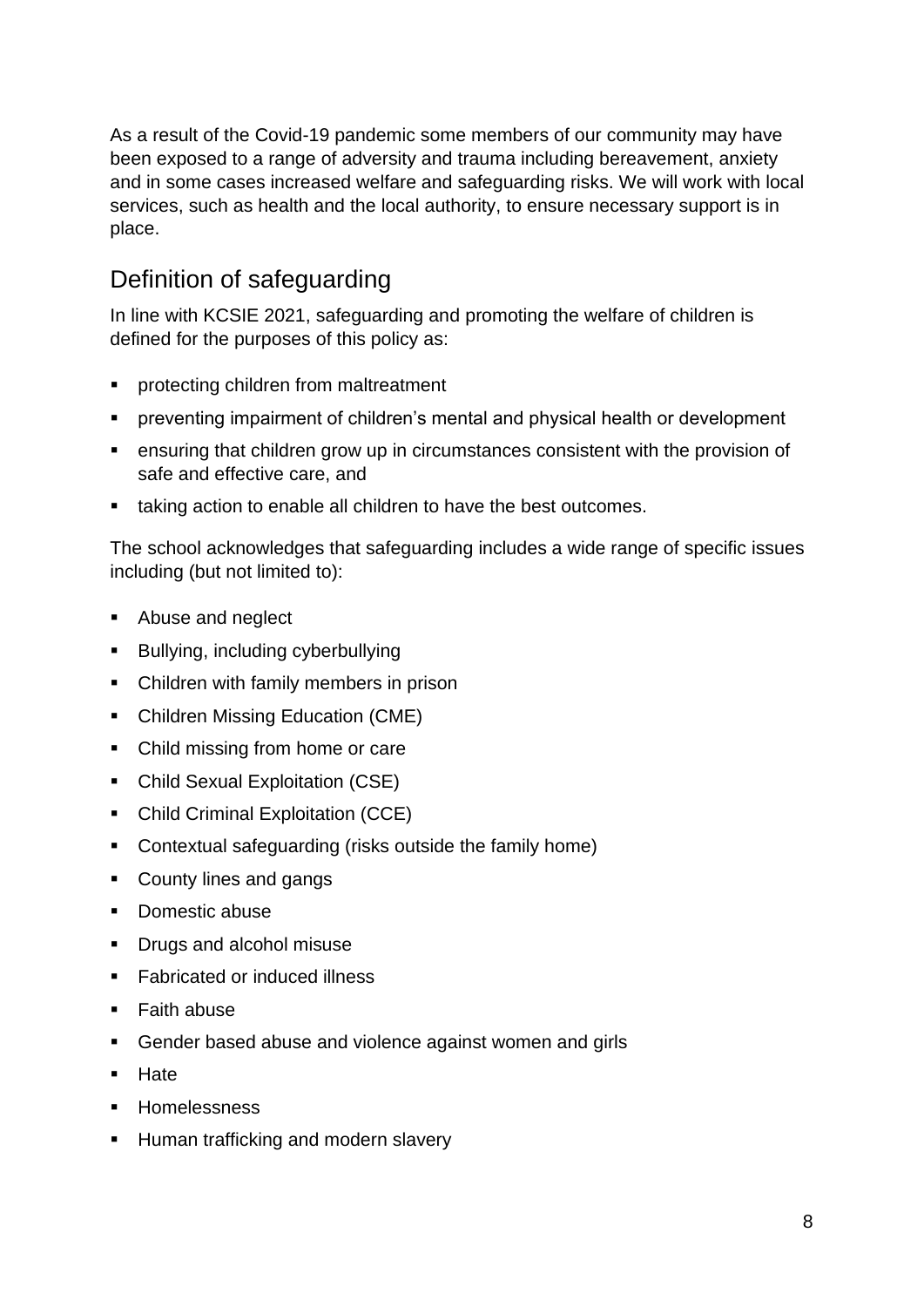- Mental health
- Nude or semi-nude image sharing, aka youth produced/involved sexual imagery or "Sexting"
- Online safety
- Peer on peer abuse
- **Preventing radicalisation and extremism**
- Private fostering
- Relationship abuse
- Serious violence
- Sexual violence and sexual harassment
- So-called 'honour-based' abuse, including Female Genital Mutilation (FGM) and forced marriage
- Upskirting

(Also see Part One and Annex B within 'Keeping Children Safe in Education' 2021)

## <span id="page-8-0"></span>Related safeguarding policies

This policy is one of a series in the school integrated safeguarding portfolio and should be read and actioned in conjunction with the policies and documents as listed below:

- **Behaviour Policy**
- Anti-bullying
- GDPR (Data protection)
- Relationship and Sex Education (RSE)
- Health and safety, including plans for school reopening
- Attendance
- Risk assessments (e.g., school trips, use of technology, school re-opening)
- Administration of medicines and first aid
- Managing allegations against staff
- Code of employee conduct
- Safer recruitment and selection
- Whistleblowing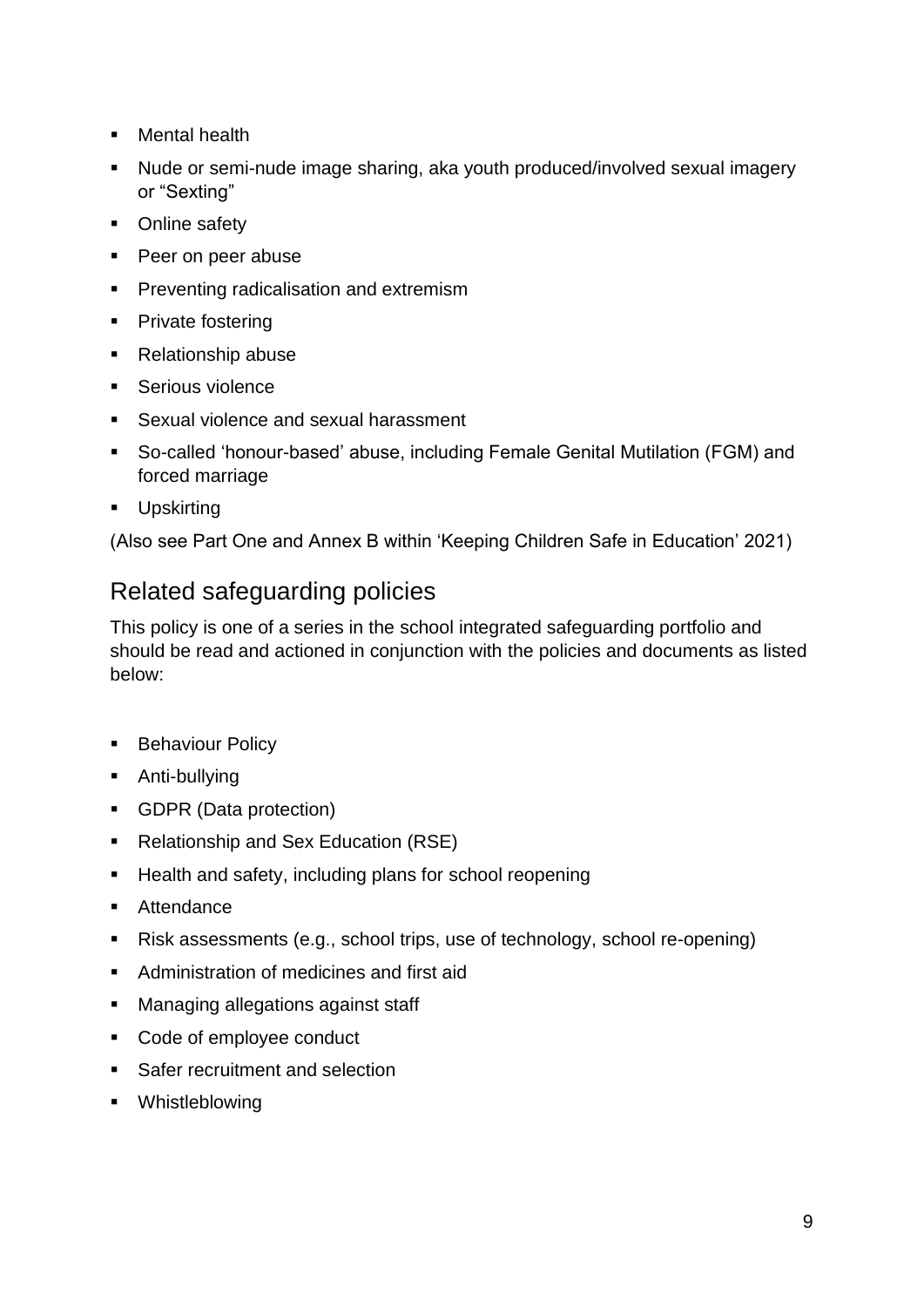## <span id="page-9-0"></span>Policy compliance, monitoring and review

Lode Heath School will review this policy at least annually (as a minimum) and will update it as needed, so that it is kept up to date with safeguarding issues as they emerge and evolve, including lessons learnt. The policy will also be revised following any national or local updates, significant local or national safeguarding events and/or learning, and/or any changes to our own procedures.

All staff (including temporary staff and volunteers) will be provided with a copy of this policy and Part One and/or Annex A of KCSIE 2021 as appropriate. This can be found on sharepoint and our website.

Parents/carers can obtain a copy of the school Child protection policy and other related policies on request. Additionally, our policies can be viewed via the school website: [Policies | Lode Heath School](https://www.lodeheathschool.co.uk/policies)

The policy forms part of our school development plan and will be reviewed annually by the governing body who has responsibility for oversight of safeguarding and child protection systems.

The designated safeguarding lead and headteacher will ensure regular reporting on safeguarding activity and systems to the governing body. The governing body will not receive details of individual learner situations or identifying features of families as part of their oversight responsibility.

## <span id="page-9-1"></span>**Key responsibilities**

### <span id="page-9-2"></span>Governance and leadership

The governing body and leadership team have a strategic responsibility for our safeguarding arrangements and will comply with their duties under legislation.

The governing body have regard to the KCSIE 2021 guidance and will ensure our policies, procedures and training is effective and complies with the law at all times.

The school has a nominated governor (or equivalent) for safeguarding. The nominated governor will support the DSL and have oversight in ensuring that the school has an effective policy which interlinks with other related policies, that locally agreed procedures are in place and being followed, and that the policies are reviewed at least annually and when required.

The governing body and leadership team will ensure that the DSL is supported in their role and is provided with sufficient time so they can provide appropriate support to staff and children regarding any safeguarding and welfare concerns.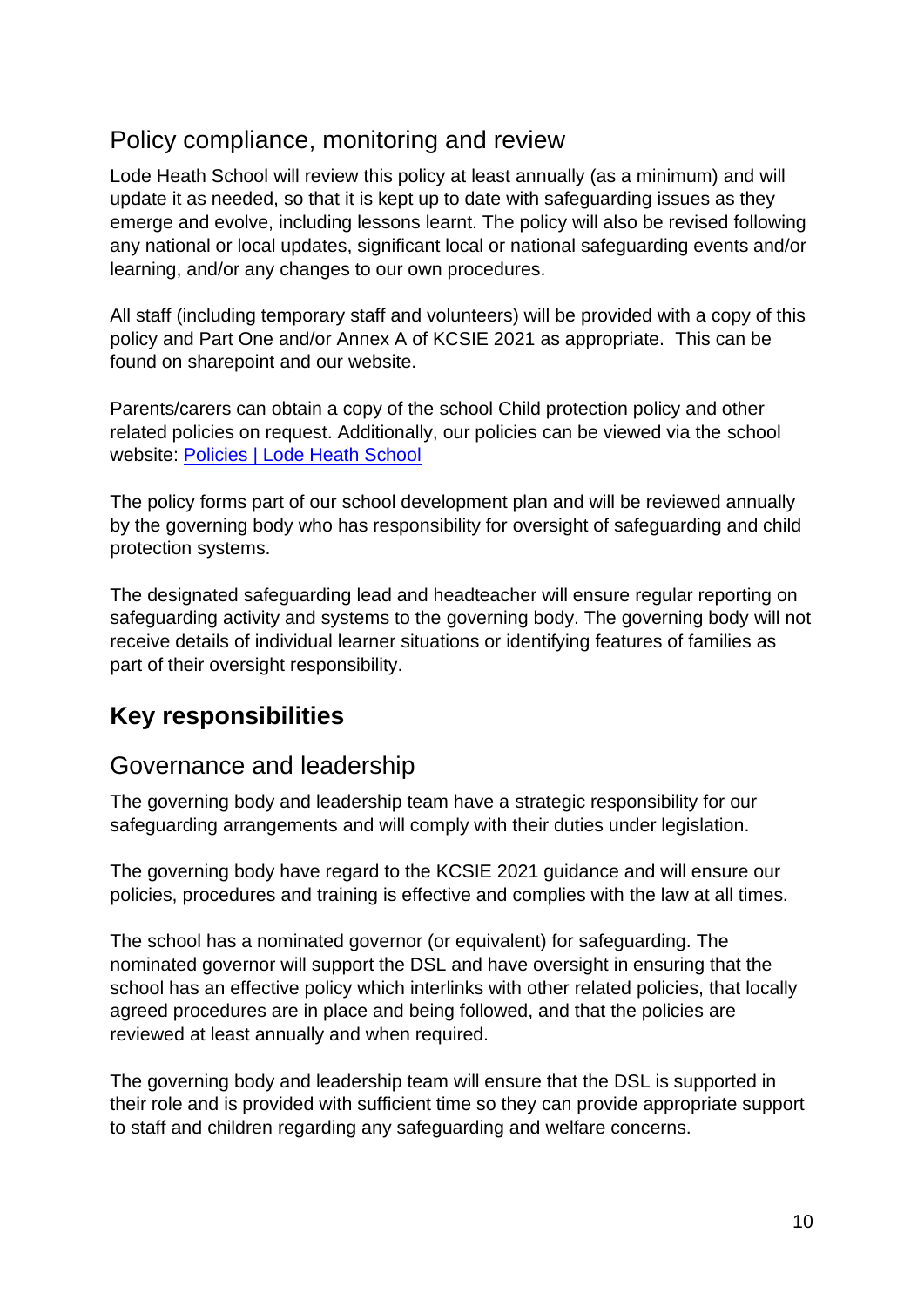The headteacher will ensure that our child protection and safeguarding policies and procedures adopted by the governing body, are understood, and followed by all staff.

## <span id="page-10-0"></span>Designated safeguarding lead (DSL)

The school has appointed Nicholas Burke Deputy Headteacher, a member of the senior leadership team as the designated safeguarding lead (DSL).

The DSL has overall responsibility for the day-to-day oversight of safeguarding and child protection systems (including online safety) in school. Whilst the activities of the DSL may be delegated to the deputies, the ultimate lead responsibility for safeguarding and child protection remains with the DSL and this responsibility will not be delegated.

The school has also appointed Deputy DSLs who will have delegated responsibilities and act in the DSLs absence.

- **E** Jeremy Hatton, Director of Pastoral Care
- Sophie Edgington, Attendance Officer
- Amer Mohammed, Assistant Headteacher for Inclusion
- Jo Ward, Assistant Leader of SEND
- David Martin, Pastoral Support Leader
- Kelly Pearce, Head of Year 7

It is the role of the DSL to carry out their functions as identified in Annex C of KCISE 2021. This includes but is not limited to:

- Acting as the central contact point for all staff to discuss any safeguarding concerns
- Maintaining a confidential recording system for safeguarding and child protection concerns
- Coordinating safeguarding action for individual children
- When supporting children with a social worker or looked after children the DSL should have the details of the child's social worker and the name of the virtual school head in the authority that looks after the child (with the DSL liaising closely with the designated teacher)
- Liaising with other agencies and professionals in line with KCSIE 2021 and WTSC 2018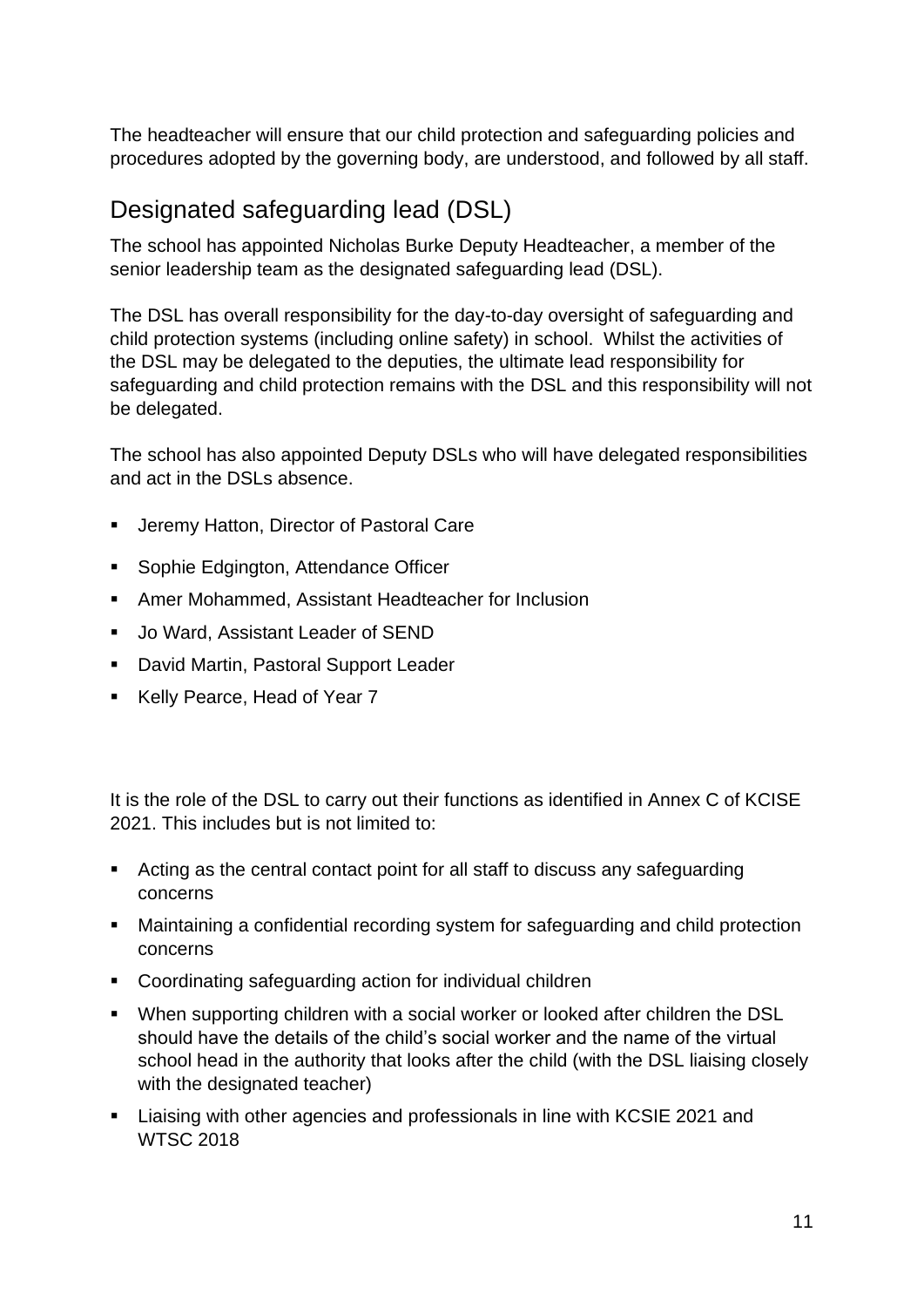- Ensuring that locally established procedures as put in place by the three safeguarding partners as part of the West Midlands Safeguarding and Child Protection Procedures including referrals, are followed, as necessary.
- Representing, or ensure the school is appropriately represented at multi-agency safeguarding meetings (including child protection conferences)
- Managing and monitoring the school role in any multi-agency plan for a child.
- Being available during term time (during school hours) for staff in the school to discuss any safeguarding concerns.
- Helping promote educational outcomes by sharing the information about the welfare, safeguarding and child protection issues that children, including children with a social worker, are experiencing, or have experienced, with teachers and school leadership staff.
- **Ensuring adequate and appropriate DSL cover arrangements in response to any** closures and out of hours and/or out of term activities.
- Ensuring all staff access appropriate safeguarding training and relevant updates in line with the recommendations within KCSIE.
- Informing the headteacher of any significant safeguarding issues.

The DSL will undergo appropriate and specific training to provide them with the knowledge and skills required to carry out their role. Deputy DSLs will be trained to the same standard as the DSL. The DSLs training will be updated formally at least every two years, but their knowledge and skills will be updated through a variety of methods at regular intervals and at least annually.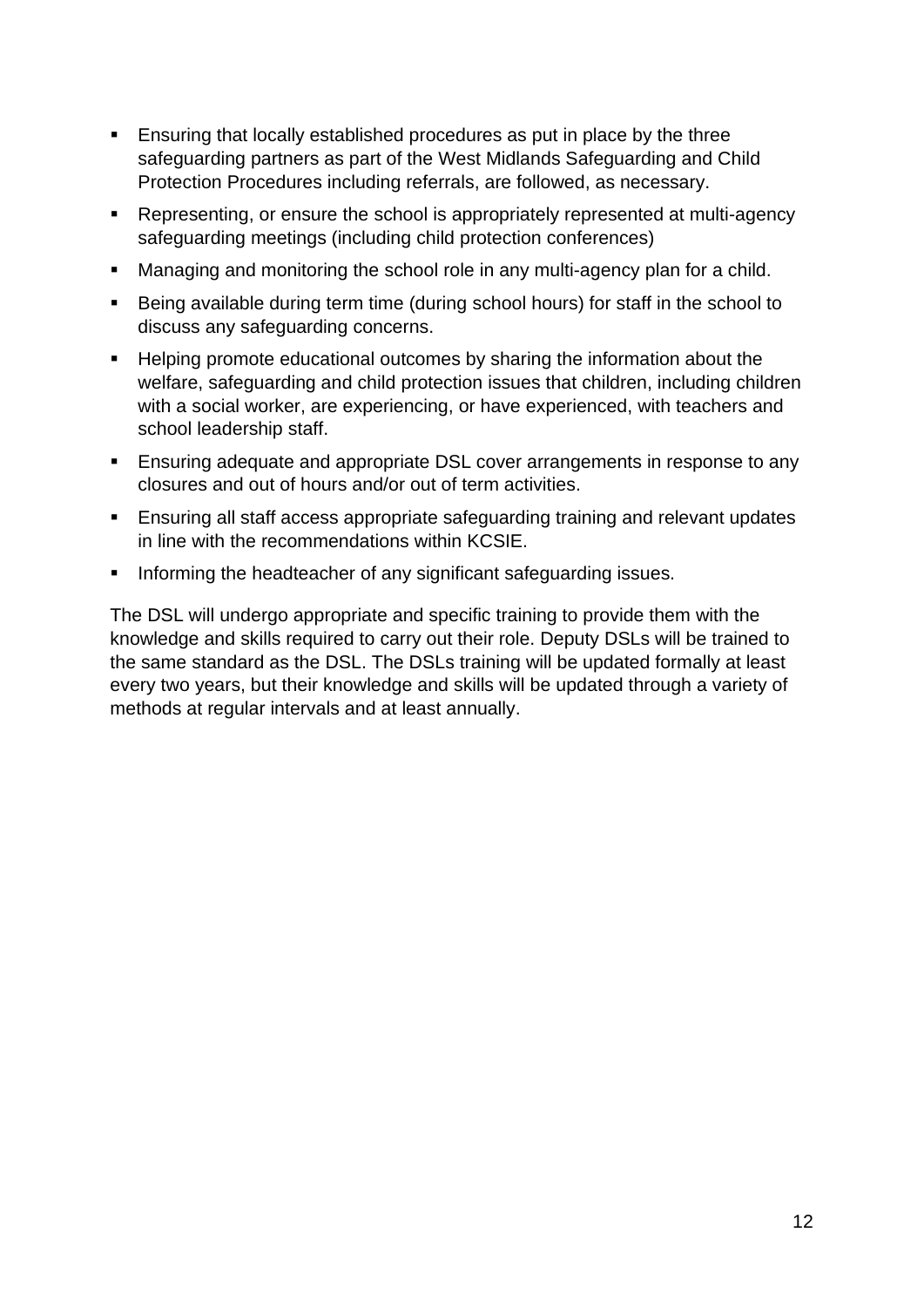## <span id="page-12-0"></span>Members of staff

All members of staff have a responsibility to:

- Provide a safe environment in which children can learn.
- Be aware of the indicators of abuse and neglect so that they can identify cases of children who may need help or protection.
- Know what to do if a child tells them that he or she is being abused or neglected and understand the impact abuse and neglect can have upon a child.
- Be able to identify and act upon indicators that children are, or at risk of developing mental health issues.
- Be prepared to identify children who may benefit from early help.
- **■** Understand the early help process and their role in it.
- Understand the school safeguarding policies and systems.
- Undertake regular and appropriate training which is regularly updated.
- Be aware of the local process of making referrals to children's social care and statutory assessment under the Children Act 1989.
- Know how to maintain an appropriate level of confidentiality.
- Reassure children who report concerns that they are being taken seriously and that they will be supported and kept safe.

## <span id="page-12-1"></span>Children and young people

Children and young people (learners) have a right to:

- Feel safe, be listened to, and have their wishes and feelings taken into account.
- Confidently report abuse, knowing their concerns will be treated seriously, and knowing they can safely express their views and give feedback.
- Contribute to the development of school safeguarding policies.
- Receive help from a trusted adult.
- **EXECT** Learn how to keep themselves safe, including online.

### <span id="page-12-2"></span>Parents and carers

Parents/carers have a responsibility to:

- Understand and adhere to the relevant school policies and procedures.
- Talk to their children about safeguarding issues and support the school in their safeguarding approaches.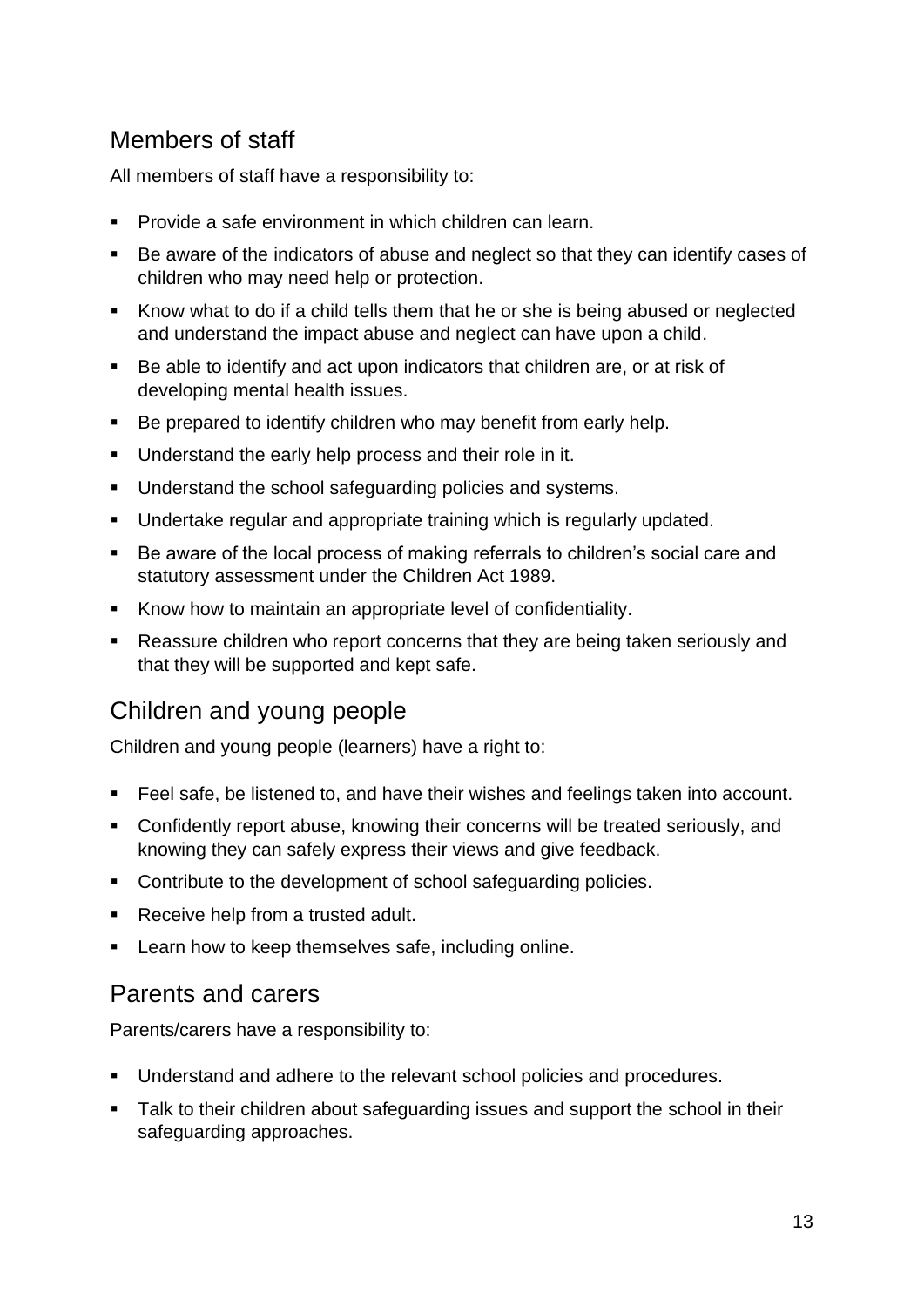- **EXED IDENT** Identify behaviours which could indicate that their child is at risk of harm including online.
- Seek help and support from the school or other agencies.

## <span id="page-13-0"></span>**Child protection procedures**

## <span id="page-13-1"></span>Recognising indicators of abuse and neglect

All staff are made aware of the definitions and indicators of abuse and neglect as identified by Working Together to Safeguard Children 2018 and Keeping Children Safe in Education 2021. This is outlined locally within the West Midlands Regional Child Protection Procedures.

Lode Heath School recognise that when assessing whether a child may be suffering actual or potential harm there are four categories of abuse:

- Physical abuse
- Sexual abuse
- Emotional abuse
- Neglect

*For further information see Appendix 1.*

Lode Heath School recognises that concerns may arise in many different contexts and can vary greatly in terms of their nature and seriousness. The indicators of child abuse and neglect can vary from child to child. Children develop and mature at different rates, so what appears to be worrying behaviour for a younger child might be normal for an older child. It is important to recognise that indicators of abuse and neglect do not automatically mean a child is being abused however all concerns should be taken seriously and will be explored by the DSL on a case-by-case basis.

Lode Heath School recognises abuse, neglect, and safeguarding issues are rarely standalone events and cannot always be covered by one definition or one label alone. In many cases, multiple issues will overlap with one another, therefore staff will always be vigilant and always raise concerns with a DSL.

Parental behaviours can indicate child abuse or neglect, so staff will be alert to parent-child interactions or concerning parental behaviours; this could include parents who are under the influence of drugs or alcohol or if there is a sudden change in their mental health.

Children may report abuse happening to themselves, their peers or their family members. All reports made by children to staff will be taken seriously and will be responded to in line with this policy.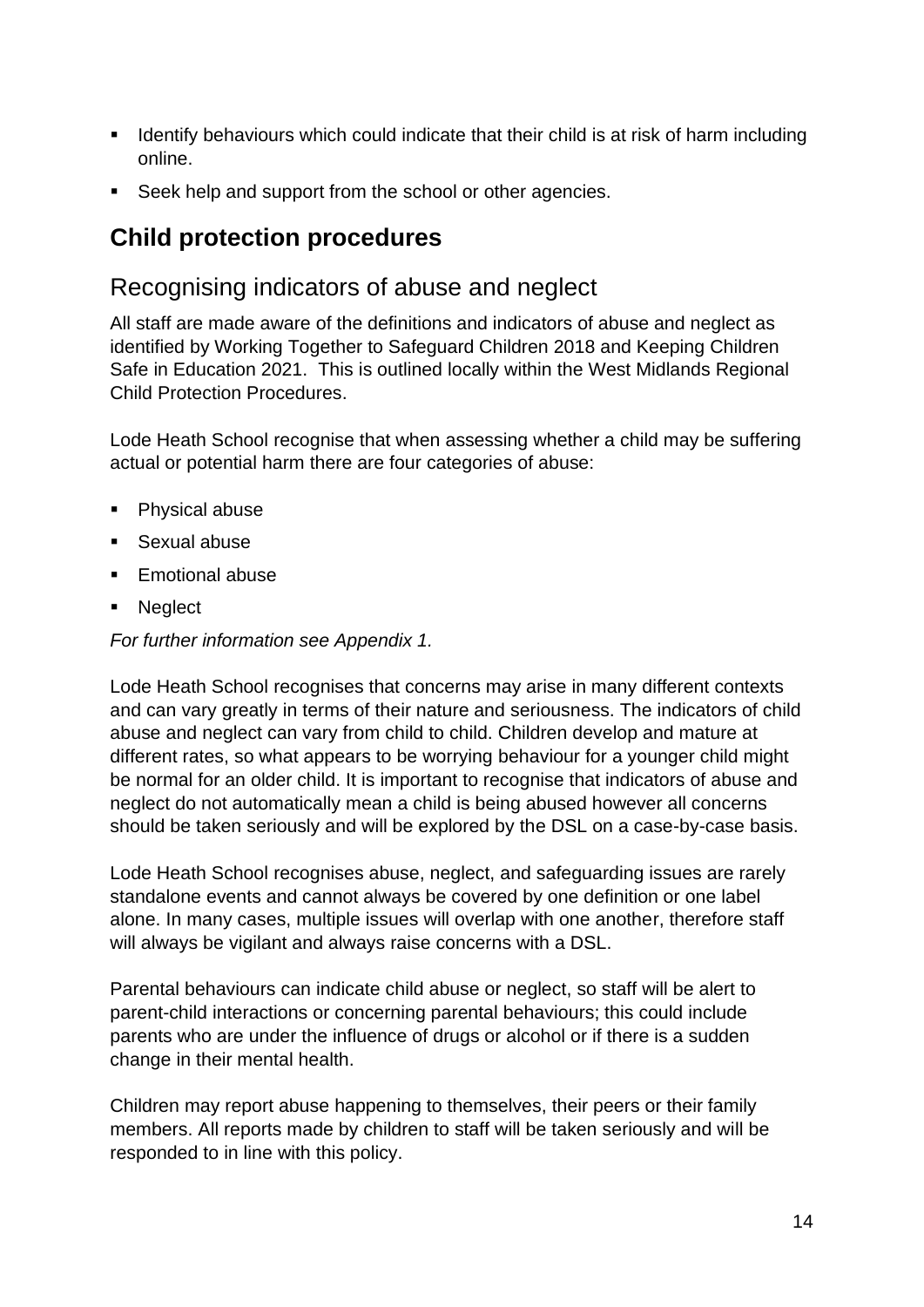Safeguarding incidents and/or behaviours can be associated with factors and risks outside the school. Children can be at risk of abuse or exploitation in situations outside their families; extra-familial harms take a variety of different forms and children can be vulnerable to multiple harms including (but not limited to) sexual exploitation, criminal exploitation, sexual abuse, serious youth violence and county lines.

Technology can be a significant component in many safeguarding and wellbeing issues. Children are at risk of abuse online as well as face to face and in many cases, abuse will take place concurrently via online channels and in daily life. Children can also abuse their peers online.

By understanding the indicators or abuse and neglect, we can respond to problems as early as possible and provide the right support and services for the child and their family.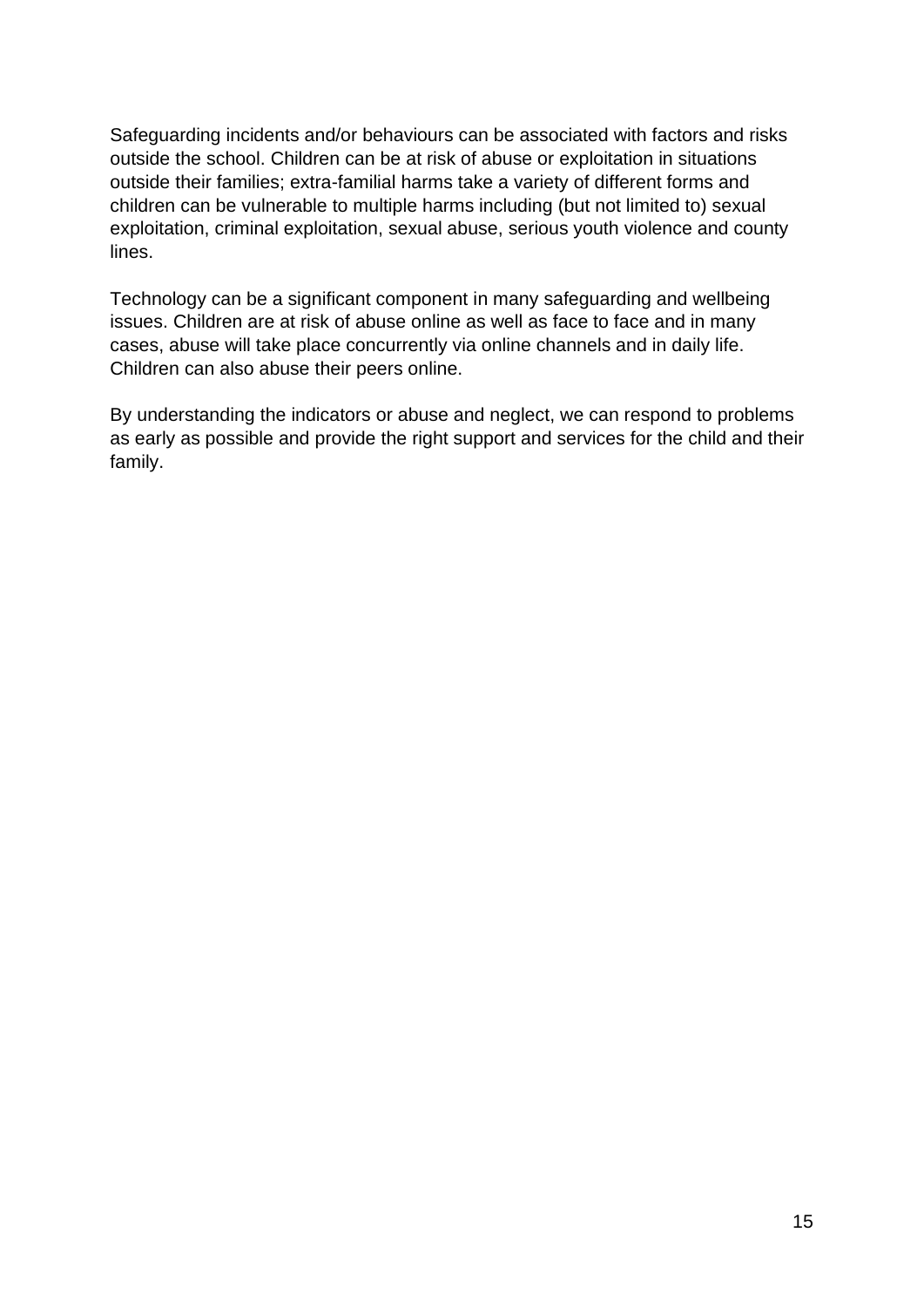

#### **All members of staff are expected to be aware of and follow this approach if they are concerned about a child**

- 1. In cases which also involve a concern or an allegation of abuse against a staff member, see Part four of KCSI 21.
- 2. Early help means providing support as soon as a problem emerges at any point in a child's life. Where a child would benefit from co-ordinated early help, an early help inter-agency assessment should be arranged. Chapter one of Working Together to Safeguard Children (2018) provides detailed guidance on the early help process.
- 3. Referrals should follow the process set out in the local threshold document and local protocol for assessment. Chapter one of Working Together to Safeguard Children (2018).
- 4. Under the Children Act 1989, local authorities are required to provide services for children in need for the purposes of safeguarding and promoting their welfare. This can include s17 assessments of children in need and s47 assessments of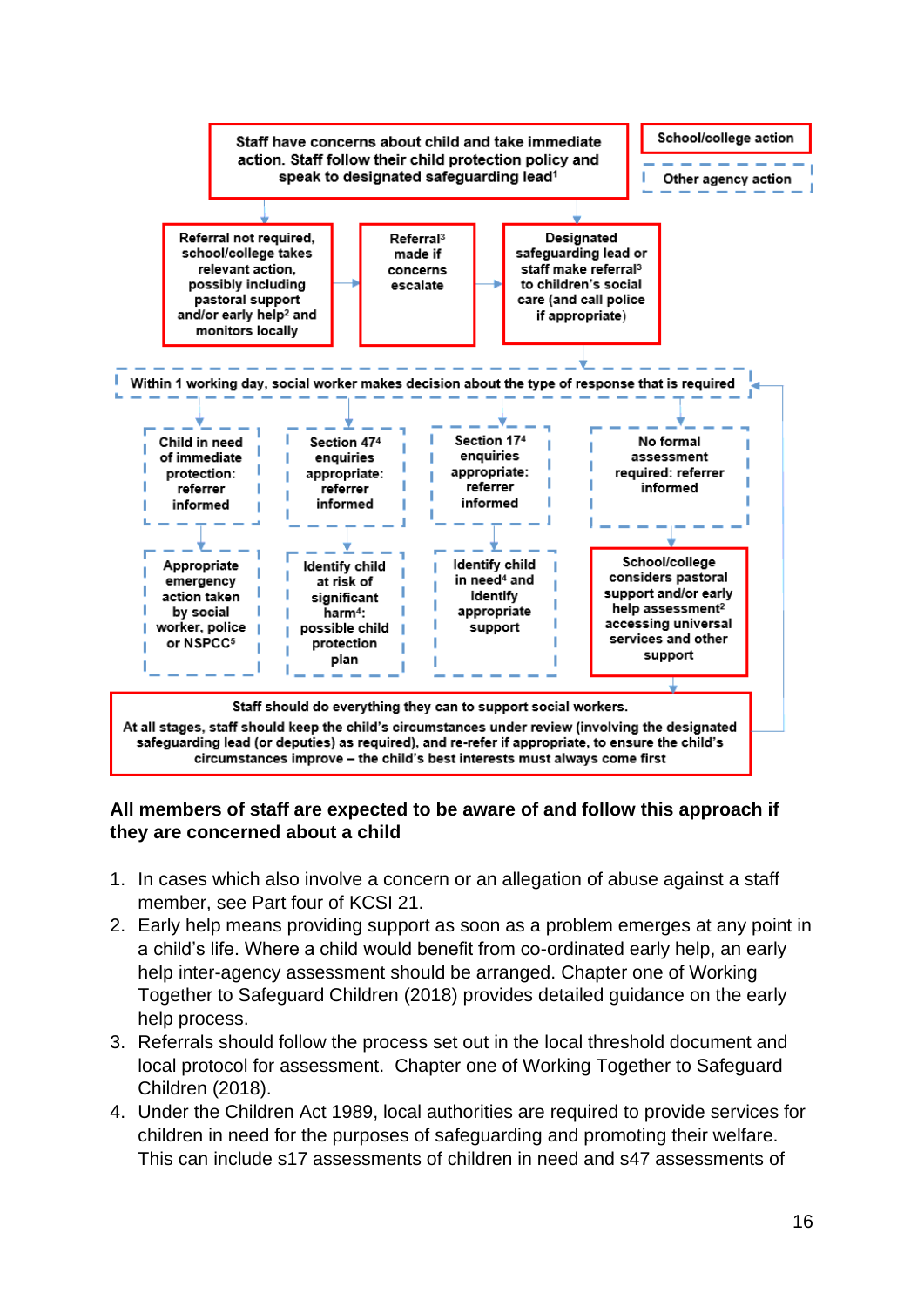children at risk of significant harm. Full details are in Chapter one of Working together to safeguard children.

5. This could include applying for an Emergency Protection Order (EPO).

In all cases, if staff are unsure, they will always speak to the DSL (or deputy).

Lode Heath School recognises that some children have additional or complex needs and may require access to intensive or specialist services to support them.

If deemed necessary by the headteacher or by staff authorised by the headteacher following a concern about a child's safety or welfare, the searching and screening of children and confiscation of any items, including electronic devices, will be managed in line with the school 'Searching, Screening and Confiscation' policy and behaviour policy, which is informed by the DfE 'Searching, screening and confiscation at school' guidance.

#### <span id="page-16-0"></span>Responding to child protection concerns

If staff are made aware of a child protection concern, they are expected to:

- **E** listen carefully to the concern and be non-judgmental.
- only use open questions to clarify information where necessary, e.g., who, what, where, when or Tell, Explain, Describe (TED).
- not promise confidentiality as concerns will have to be shared further, for example, with the DSL and potentially Children's Services.
- be clear about boundaries and how the report will be progressed.
- record the concern using school procedures
- inform the DSL (or deputy), as soon as practically possible.

The DSL or a deputy should always be available to discuss safeguarding concerns. If in exceptional circumstances, a DSL is not available, this should not delay appropriate action being taken. Staff should speak to a member of the senior leadership team and/or take advice from MASH. In these circumstances, any action taken will be shared with a DSL as soon as is practically possible.

Lode Heath School will respond to concerns in line with the West Midlands Regional Child Protection Procedures.

■ The full West Midlands child protection procedures and additional guidance relating to reporting concerns and specific safeguarding issues can be found on their website: **<https://westmidlands.procedures.org.uk/page/contents>**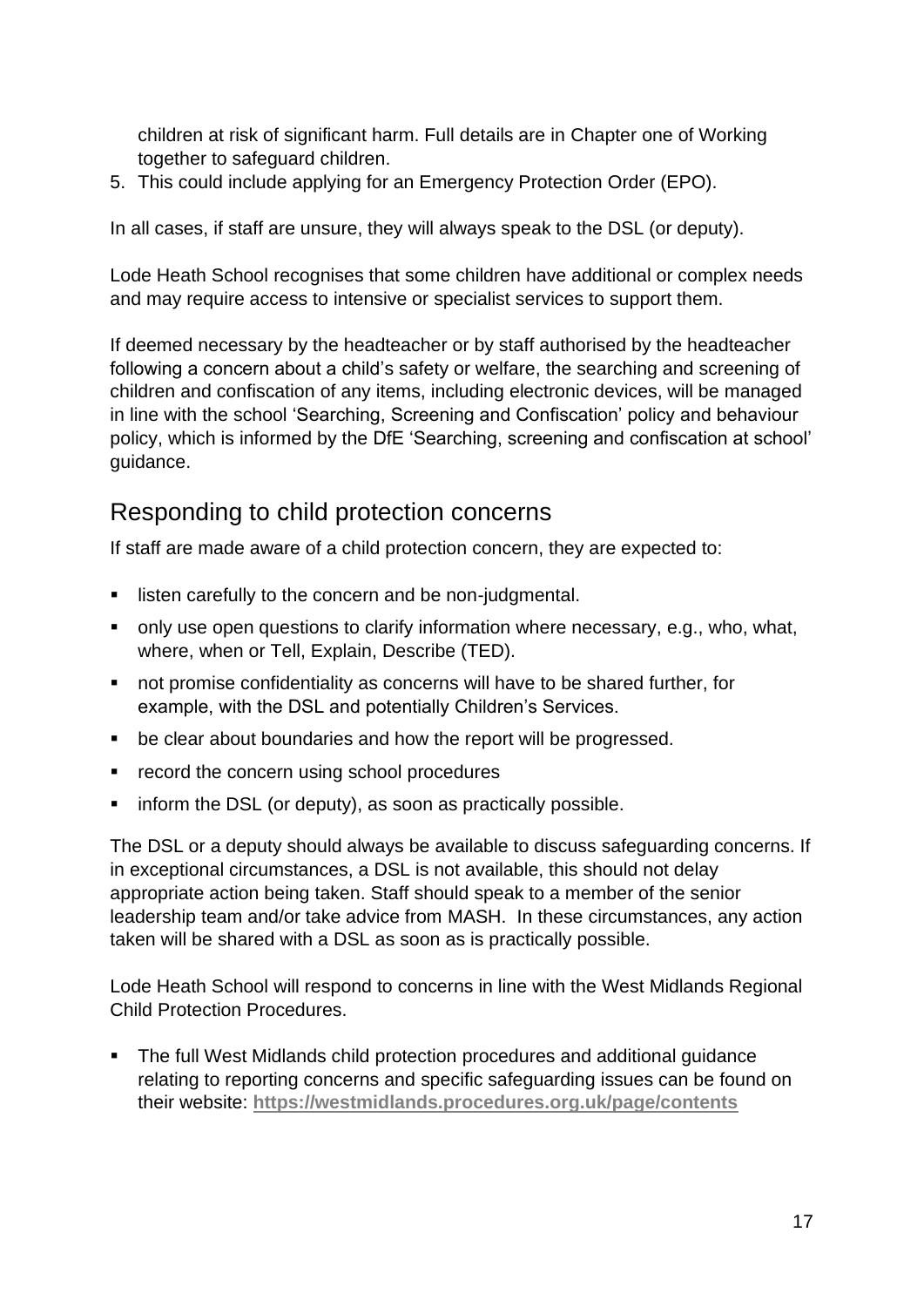Where a child is suffering, or is likely to suffer from harm, or is in immediate danger, a 'request for support' will be made immediately to Integrated Children's Services (via the MASH) and/or the police, in line with West Midlands child protection and safeguarding procedures.

Lode Heath School recognise that in situations where there are immediate child protection concerns for a child as identified in line with Threshold Level Guidance, it is NOT to investigate as a single agency, but to act in line with West Midlands procedures which may involve multi-agency decision making.

The DSL may seek advice or guidance from a social worker within MASH who are the first point of contact for Children's Services.

All staff are aware of the process for making request for support referrals for statutory assessments under the Children Act 1989, along with the role they might be expected to play in such assessments.

Where is it is identified a child may benefit from early help support the DSL (or deputy) will generally lead as appropriate and complete an early help assessment in partnership with the child/young person and their family in consultation with MASH

The DSL will keep all early help cases under constant review and consideration will be given to escalating concerns to the MASH if the situation does not appear to be improving or is getting worse.

If, after a request for support or any other planned external intervention, a child's situation does not appear to be improving or there is a concern regarding decisions made, the DSL will consider following Solihull LSCP's escalation procedures to ensure their concerns have been addressed and, most importantly, that the child's situation improves.

Lode Heath School is an Operation Encompass School. This means we work in partnership with West Midlands Police to provide support to children experiencing domestic abuse.

### <span id="page-17-0"></span>Parental consent

In the event of a request for support to MASH being necessary, parents/carers will be informed and consent to this will be sought by the DSL in line with guidance provided by West Midlands child protection and safeguarding procedures. Parents/carers will be informed of this, unless there is a valid reason not to do so, for example, if to do so would put a child at risk of harm or would undermine a criminal investigation.

A decision by any professional not to seek parental permission before making a referral to Children's social work services will be recorded and the reasons given.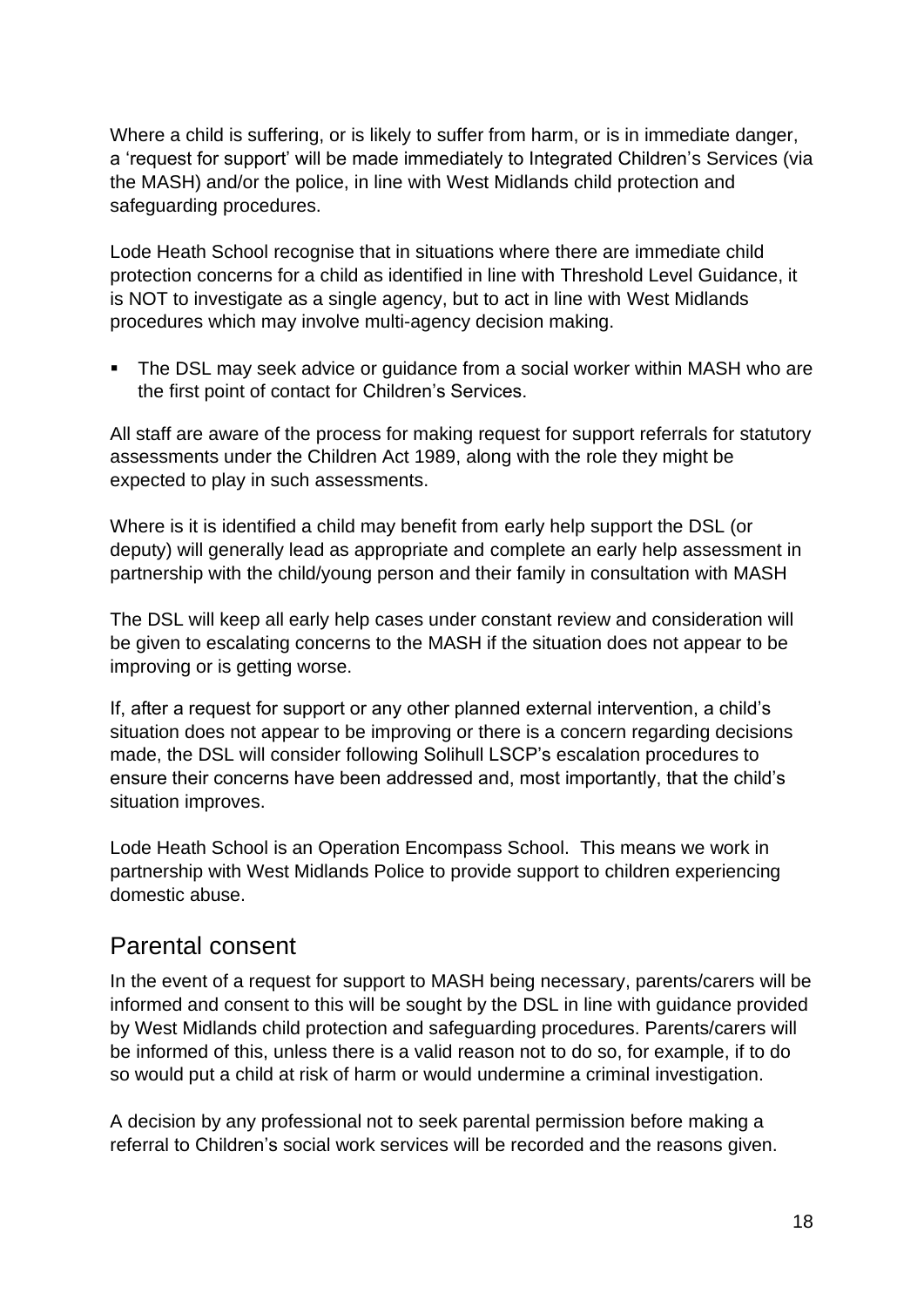Where a parent has agreed to a referral, this will be recorded and confirmed on the children and families inter-agency referral form. Where the parent is consulted and refuses to give permission for the referral, further advice will be sought from MASH, unless to do so would cause undue delay. Any further advice and decision making will be fully recorded.

If, having taken full account of the parent's wishes, it is still considered that there is a need for a referral:

- The reason for proceeding without parental agreement will be recorded;
- Children's social work services will be told that the parent has withheld her/his permission;
- The parent will be contacted by the referring professional to inform her/him that after considering their wishes, a referral has been made. The timing of this contact will be agreed with Children's social work services.

#### <span id="page-18-0"></span>Recording concerns

All safeguarding concerns, discussions and decisions, and reasons for those decisions, will be recorded in using the Safeguarding Concern Form and passed without delay to the DSL.

Records will be completed as soon as possible after the incident/event, using the child's words and will be signed and dated by the member of staff. Child protection records will record facts and not personal opinions. A body map will be completed if injuries have been observed. If there is an immediate safeguarding concern the member of staff will consult with a DSL before completing the form as reporting urgent concerns takes priority.

If members of staff are in any doubt about recording requirements, they will discuss their concerns with the DSL.

Child protection records will include a clear and comprehensive summary of the concern, details of how the concern was followed up and resolved and details regarding any action taken, decisions reached and the outcome.

Child protection records will be kept confidential and stored securely. Child protection records will be kept for individual children with access limited for key personnel. Child protection records are kept in accordance with data protection legislation and are retained centrally and securely by the DSL. All child protection records will be transferred in accordance with data protection legislation to the child's subsequent school, under confidential and separate cover as soon as possible. Child Protection files will be transferred securely to the new DSL. In addition to the child protection file, the DSL will also consider if it would be appropriate to share any information with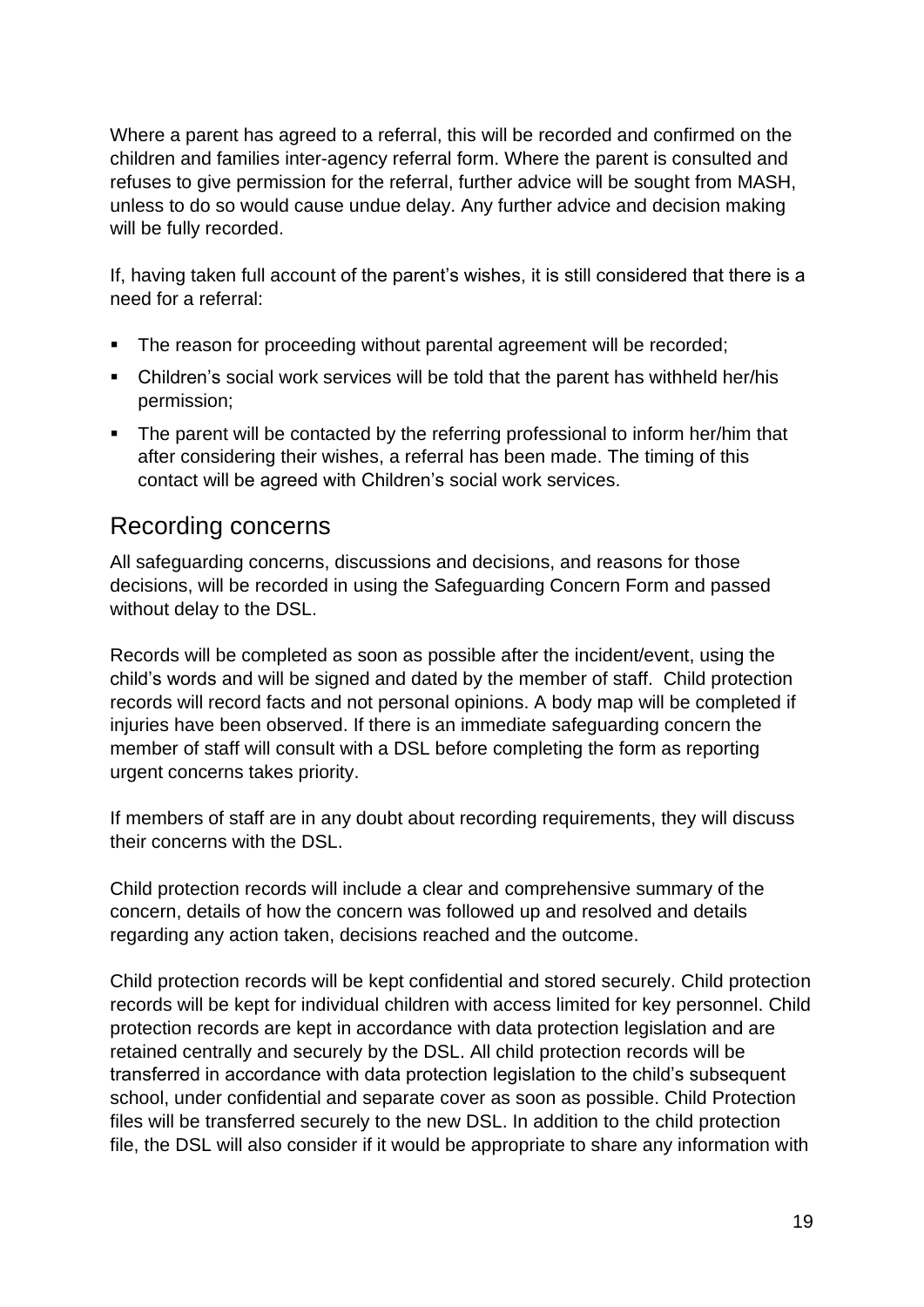the DSL at the new school or college in advance of a child leaving, for example, information that would allow the new school or college to continue to provide support. Where the school receives child protection files, the DSL will ensure key staff such as the special educational needs co-ordinators (SENCOs)/ named person with oversight for SEN, will be made aware of relevant information as required.

#### <span id="page-19-0"></span>Multi-agency working

Lode Heath School recognises and is committed to its responsibility to work within the West Midlands Child Protection and Procedures safeguarding arrangements. The leadership team and DSL will work to establish strong and co-operative local relationships with professionals in other agencies in line with statutory guidance.

Lode Heath School recognises the importance of multi-agency working and is committed to working alongside partner agencies to provide a coordinated response to promote children's welfare and protect them from harm. This includes contributing to West Midlands processes as required, such as, participation in relevant safeguarding multi-agency plans and meetings, including child protection conferences, core groups, strategy meetings, child in need meetings or other early help multi-agency meetings.

### <span id="page-19-1"></span>Confidentiality and information sharing

Lode Heath School recognises our duty and powers to hold, use and share relevant information with appropriate agencies in matters relating to child protection at the earliest opportunity as per statutory guidance outlined within KCSIE 2021.

Lode Heath School has an appropriately trained Data Protection Officer (DPO) as required by the General Data Protection Regulations (GDPR) to ensure that our school is complaint with all matters relating to confidentiality and information sharing requirements. Information can be found here:

#### [GDPR | Lode Heath School](https://www.lodeheathschool.co.uk/gdpr)

The Data Protection Act 2018 and GDPR do not prevent the sharing of information for the purposes of keeping children safe. Fears about sharing information must not be allowed to stand in the way of the need to safeguard and promote the welfare and protect the safety of children (KCSIE 2021). DfE ''Information sharing advice for safeguarding practitioners'' (2018) provides further detail.

The headteacher and DSL will disclose relevant safeguarding information about a learner with staff on a 'need to know' basis.

All members of staff must be aware that whilst they have duties to keep information confidential, in line with our confidentiality policy, they also have a professional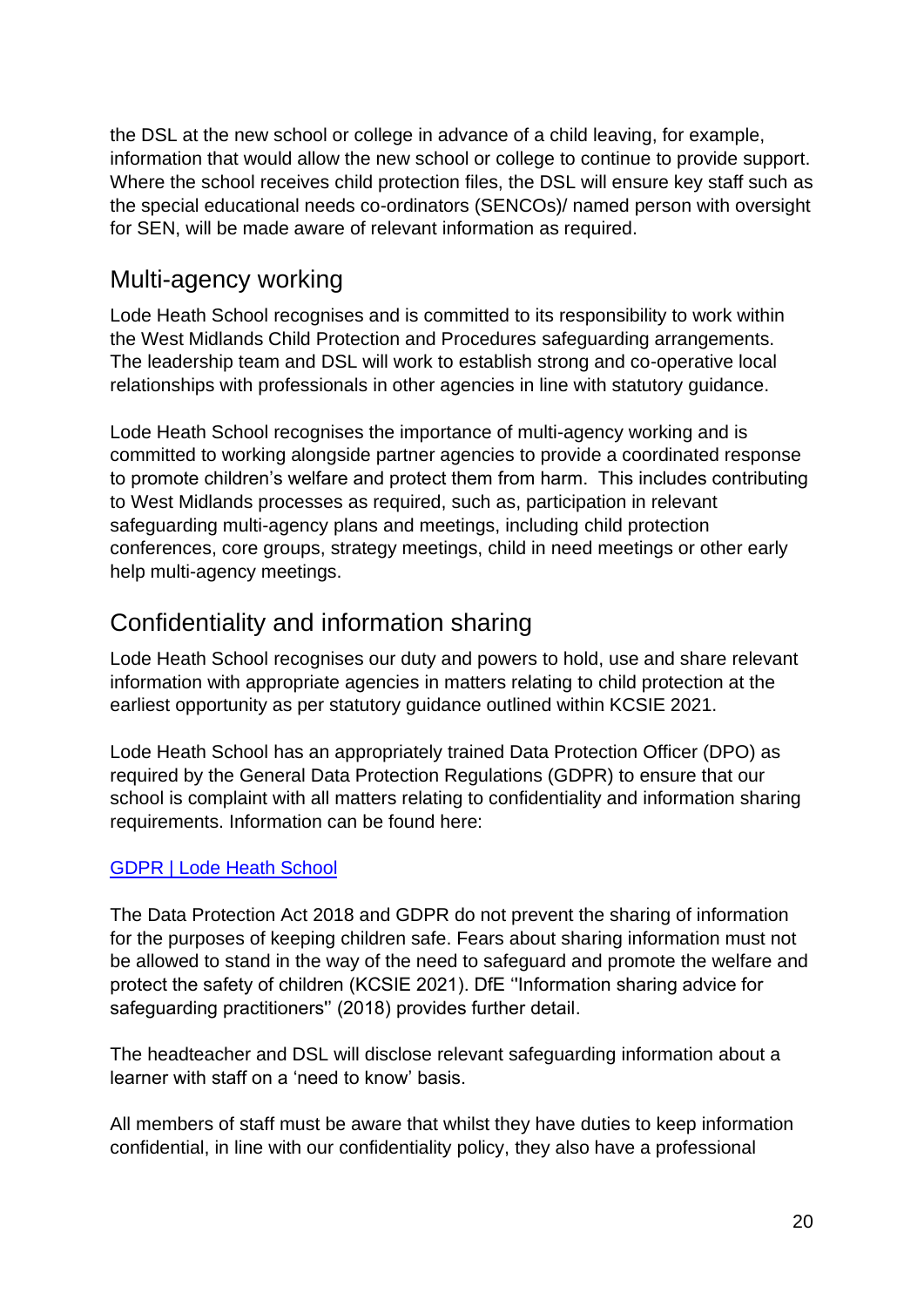responsibility to be proactive in sharing information as early as possible to help identify, assess, and respond to risks or concerns about the safety and welfare of children; this may include sharing information with the DSL and with other agencies as appropriate. All staff are aware they cannot promise confidentiality in situations which might compromise a child's safety or wellbeing.

### <span id="page-20-0"></span>**Complaints**

All members of the school community should feel able to raise or report any concerns about children's safety or potential failures in the school safeguarding regime. The school has a complaints procedure available to parents, learners and members of staff and visitors who wish to report concerns or complaints. This can be found here

#### [Policies | Lode Heath School.](https://www.lodeheathschool.co.uk/policies)

Whilst we encourage members of our community to report concerns and complaints directly to us, we recognise this may not always be possible. Children, young people, and adults who have experienced abuse at school can contact the NSPCC 'Report Abuse in Education' helpline on 0800 136 663 or via email: help@nspcc.org.uk

Staff can also access the NSPCC whistleblowing helpline if they do not feel able to raise concerns regarding child protection failures internally. Staff can call 0800 028 0285 (8:00 AM to 8:00 PM Monday to Friday) or email help@nspcc.org.uk.

The leadership team at Lode Heath School will take all concerns reported to the school seriously and all complaints will be considered and responded to in line with the relevant and appropriate process.

Anything that constitutes an allegation against a member of staff or volunteer will be dealt with in line with our policy.

### <span id="page-20-1"></span>**Specific safeguarding issues**

Lode Heath School is aware of a range of specific safeguarding issues and situations that can put children at greater risk of harm. In addition to Part One, DSLs, school leaders and staff who work directly with children will read annex B of KCSIE 2021 which contains important additional information about specific forms of abuse and safeguarding issues.

Where staff are unsure how to respond to specific safeguarding issues, they should speak with the DSL or a deputy.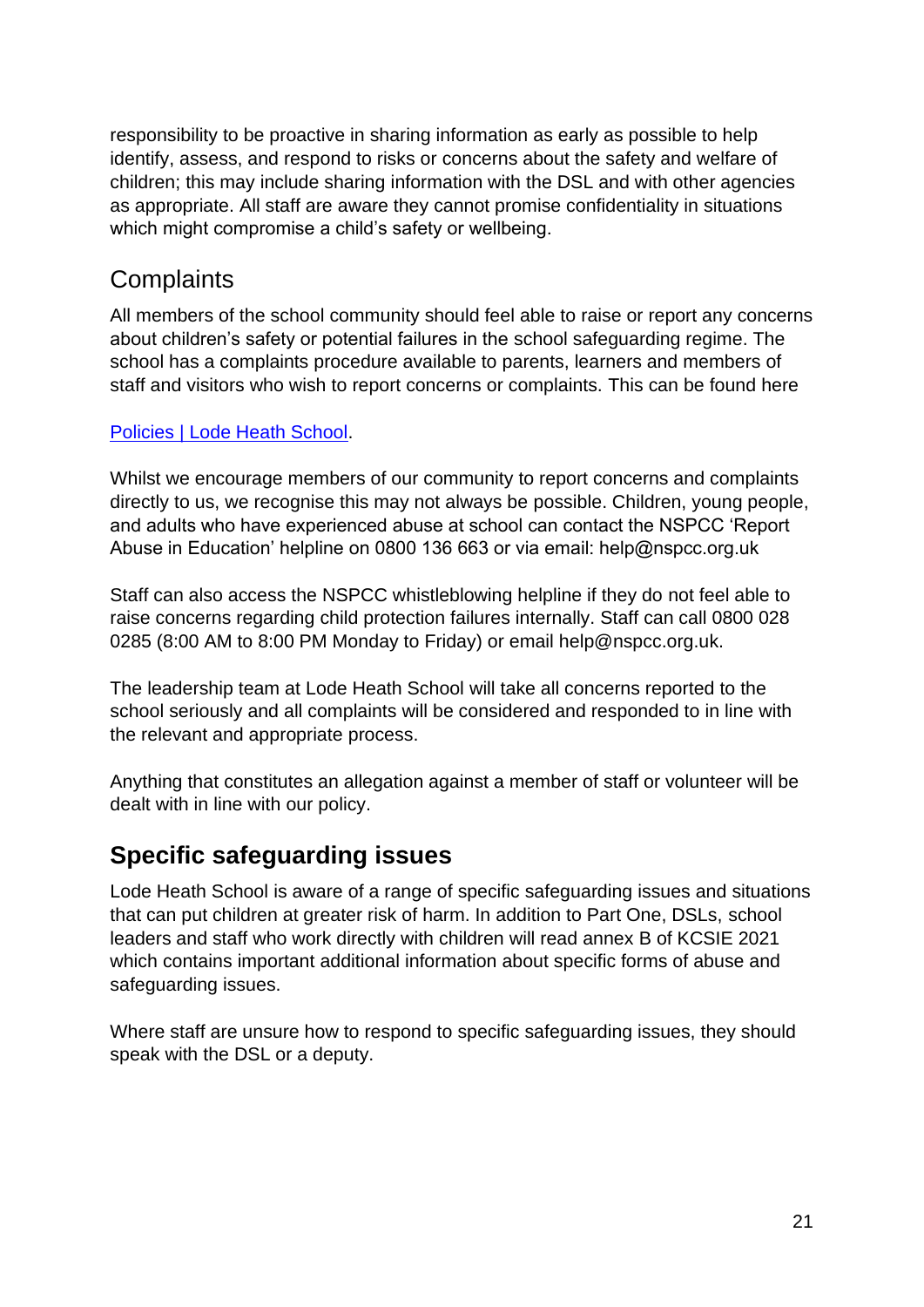#### <span id="page-21-0"></span>Peer-on-peer abuse

All members of staff at Lode Heath School recognise that children are capable of abusing their peers, and that it can happen both inside and outside of school and online.

Lode Heath School recognises that peer on peer abuse can take many forms, including but not limited to:

- Bullying, including cyberbullying, prejudice-based and discriminatory bullying
- Abuse in intimate personal relationships between peers
- Physical abuse which can include hitting, kicking, shaking, biting, hair pulling, or otherwise causing physical harm
- Sexual violence and sexual harassment
- Consensual and non-consensual sharing of nudes and semi-nude images and/or videos (also known as sexting or youth produced sexual imagery)
- Causing someone to engage in sexual activity without consent, such as forcing someone to strip, touch themselves sexually, or to engage in sexual activity with a third party
- Upskirting (which is a criminal offence), which typically involves taking a picture under a person's clothing without their permission, with the intention of viewing their genitals or buttocks to obtain sexual gratification, or cause the victim humiliation, distress or alarm
- **EXECT** Initiation/hazing type violence and rituals

Lode Heath School believes that abuse is abuse and it will never be tolerated or dismissed as "banter", "just having a laugh", "part of growing up" or "boys being boys" as this can lead to a culture of unacceptable behaviours and an unsafe environment for children.

Lode Heath School recognises that even if there are no reported cases of peer-onpeer abuse, such abuse is still likely to be taking place.

All staff have a role to play in challenging inappropriate behaviours between peers. Staff recognise that that some peer-on-peer abuse issues may be affected by gender, age, ability and culture of those involved, i.e., for gender-based abuse, girls are more likely to be victims and boys more likely to be perpetrators.

Concerns about learner's behaviour, including peer on peer abuse taking place offsite will be responded to as part of a partnership approach with learners and parents/carers. Offsite behaviour concerns will be recorded and responded to in line with existing appropriate policies, for example anti-bullying, acceptable use,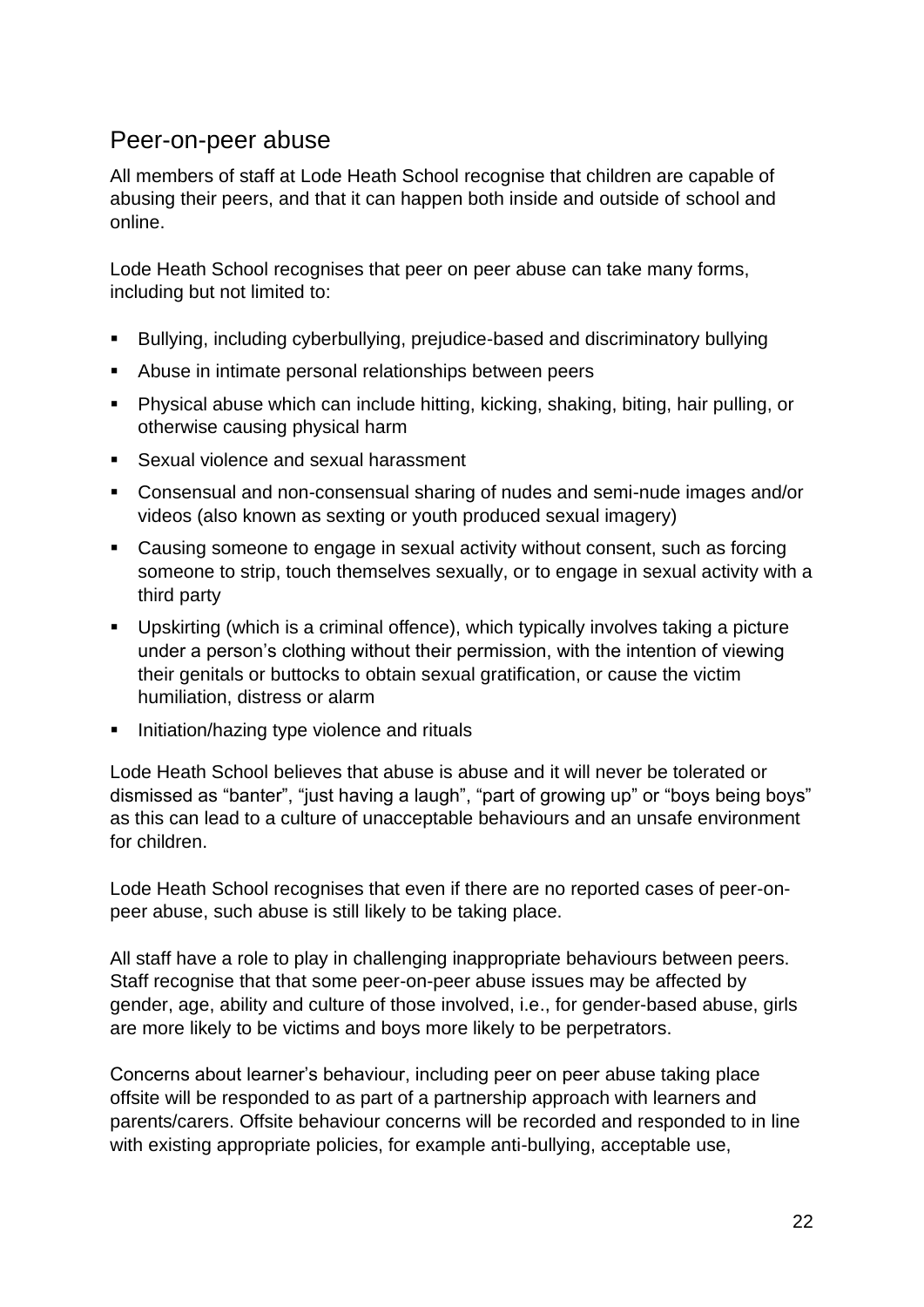behaviour and child protection policies. Section 89(5) of the Education and Inspections Act 2006 gives headteachers a statutory power to discipline pupils for poor behaviour outside of the school premises e.g., when children are not under the lawful control or charge of a member of school staff, to such extent as is reasonable.

In order to minimise the risk of peer-on-peer abuse, Lode Heath School will:

- **·** Implement our Anti-Bullying policy,
- Deliver Character and Personal Development Lessons,
- Have a proactive and reactive form time programme to address student and school issues

Lode Heath School want children to feel able to confidently report abuse and know their concerns will be treated seriously. All allegations of peer-on-peer abuse will be reported to the DSL and will be recorded, investigated, and dealt with in line with associated school policies, including child protection, anti-bullying and behaviour. Learners who experience abuse will be offered appropriate support, regardless of where the abuse takes place.

Alleged victims, perpetrators and any other child affected by peer-on-peer abuse will be supported by:

- A full investigation
- Individual student accounts taken
- Support from pastoral staff
- Offer of pastoral intervention programme attendance
- External support agencies where appropriate
- Mediation if appropriate
- Referral to appropriate external agencies

#### <span id="page-22-0"></span>Child-on-child sexual violence or harassment

When responding to concerns relating to child-on-child sexual violence or harassment, Lode Heath School will follow the guidance outlined in Part Five of KCSIE 2021 and the DFE's *Sexual violence and sexual harassment between children in schools and colleges* guidance.

Lode Heath School recognises sexual violence and sexual harassment can occur between two children of any age and sex. It can occur through a group of children sexually assaulting or sexually harassing a single child or group of children and can occur online and face to face (both physically and verbally). Sexual violence and sexual harassment are never acceptable.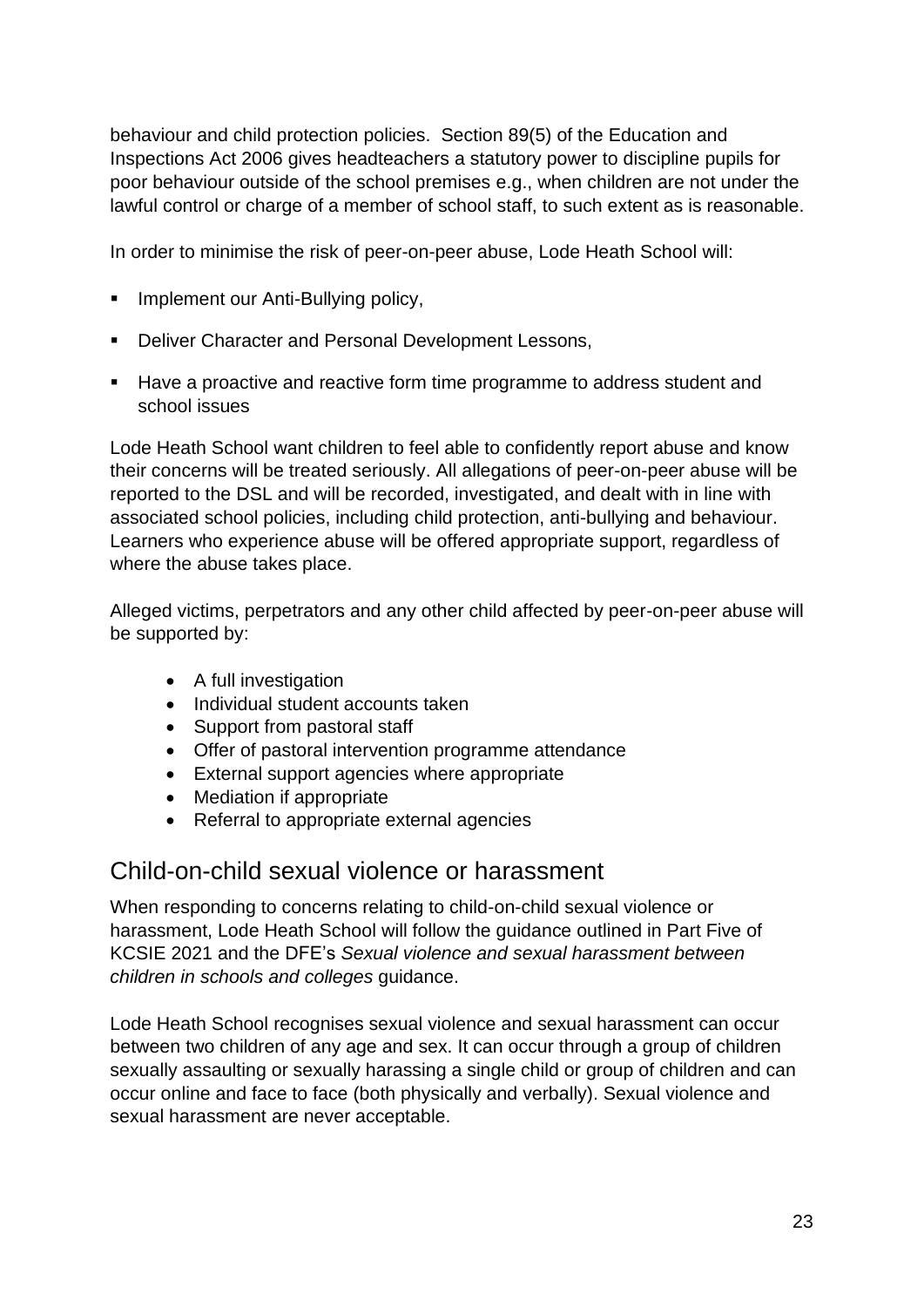All victims of sexual violence or sexual harassment will be reassured that they are being taken seriously and that they will be supported and kept safe. A victim will never be given the impression that they are creating a problem by reporting sexual violence or sexual harassment or be made to feel ashamed for making a report.

When there has been a report of sexual violence or harassment, the DSL will make an immediate risk and needs assessment which will be considered on a case-bycase basis which explores how best to support and protect the victim and the alleged perpetrator (and any other children involved/impacted).

The risk and needs assessment will be recorded and kept under review and will consider the victim (especially their protection and support), the alleged perpetrator, and all other children, adult students (if appropriate) and staff and any actions that are required to protect them.

Reports will initially be managed internally by the school and where necessary will be referred to MASH and/or the police.

The decision making and required action taken will vary on a case by case basis, but will be informed by the wishes of the victim, the nature of the alleged incident (including whether a crime may have been committed), the ages and developmental stages of the children involved, any power imbalance, if the alleged incident is a oneoff or a sustained pattern of abuse, if there are any ongoing risks to the victim, other children, adult students or school staff, and, any other related issues or wider context.

If at any stage the DSL is unsure how to proceed, advice will be sought from MASH.

## <span id="page-23-0"></span>Nude and/or semi-nude image sharing by children

The term 'sharing nudes and semi-nudes' is used to mean the sending or posting of nude or semi-nude images, videos or live streams of/by young people under the age of 18. Creating and sharing nudes and semi-nudes of under-18s (including those created and shared with consent) is illegal which makes responding to incidents complex.

The UKCIS Sharing nudes and semi-nudes: advice for education settings working with children and young people 'guidance outlines how schools and colleges should respond to all incidents of consensual and non-consensual image sharing and should be read and understood by DSLs working will all age groups, not just older learners.

Lode Heath School recognises that consensual and non-consensual sharing of nudes and semi-nude images and/or videos (also known as youth produced/involved sexual imagery or "sexting") can be a safeguarding issue; all concerns will be reported to and dealt with by the DSL (or deputy).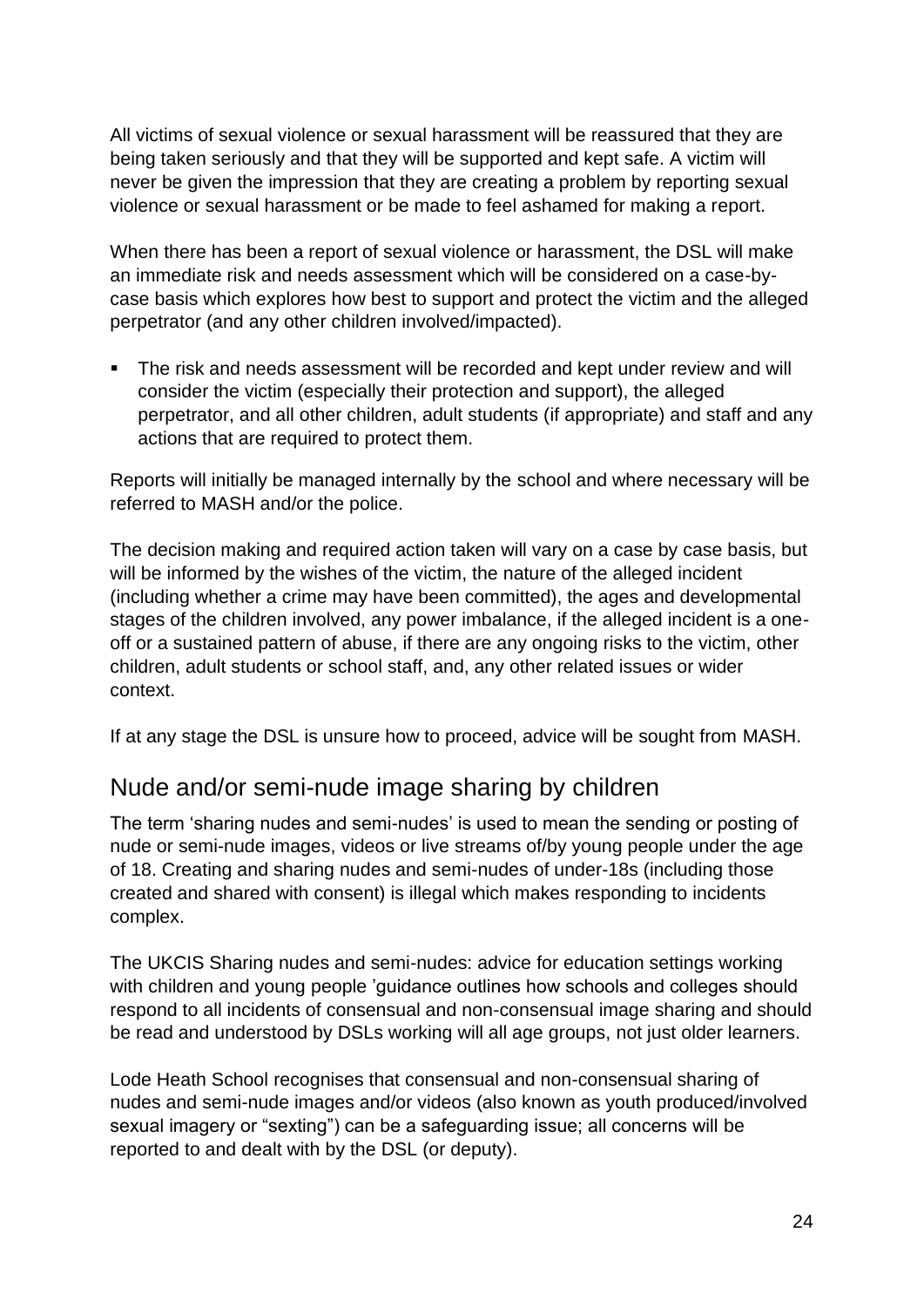When made aware of concerns involving consensual and non-consensual sharing of nudes and semi-nude images and/or videos by children, staff are advised to:

- Report any concerns to the DSL immediately.
- Never view, copy, print, share, store or save the imagery, or ask a child to share or download it – this may be illegal. If staff have already viewed the imagery by accident, this will be immediately reported to the DSL.
- Not delete the imagery or ask the child to delete it.
- Not say or do anything to blame or shame any children involved.
- Explain to child(ren) involved that they will report the issue to the DSL and reassure them that they will receive appropriate support and help.
- Not ask the child or children involved in the incident to disclose information regarding the imagery and not share information about the incident with other members of staff, the child(ren) involved or their, or other, parents and/or carers. This is the responsibility of the DSL.

DSLs will respond to concerns as set out in the non-statutory UKCIS guidance: Sharing nudes and semi-nudes: advice for education settings working with children and young people' and the local West Midlands guidance. When made aware of a concern involving consensual and non-consensual sharing of nudes and semi-nude images and/or videos:

- The DSL will hold an initial review meeting to explore the context and ensure appropriate and proportionate safeguarding action is taken in the best interests of any child involved. This may mean speaking with relevant staff and the children involved as appropriate.
- Parents and carers will be informed at an early stage and be involved in the process to best support children, unless there is good reason to believe that involving them would put a child at risk of harm.
- All decisions and action taken will be recorded in line with our child protection procedures.
- A referral will be made to MASH and/or the police immediately if:
- The incident involves an adult (over 18).
- **There is reason to believe that a child has been coerced, blackmailed, or** groomed, or there are concerns about their capacity to consent, for example, age of the child or they have special educational needs.
- The image/videos involve sexual acts and a child under the age of 13, depict sexual acts which are unusual for the child's developmental stage, or are violent.
- Achild is at immediate risk of harm owing to the sharing of nudes and semi-nudes.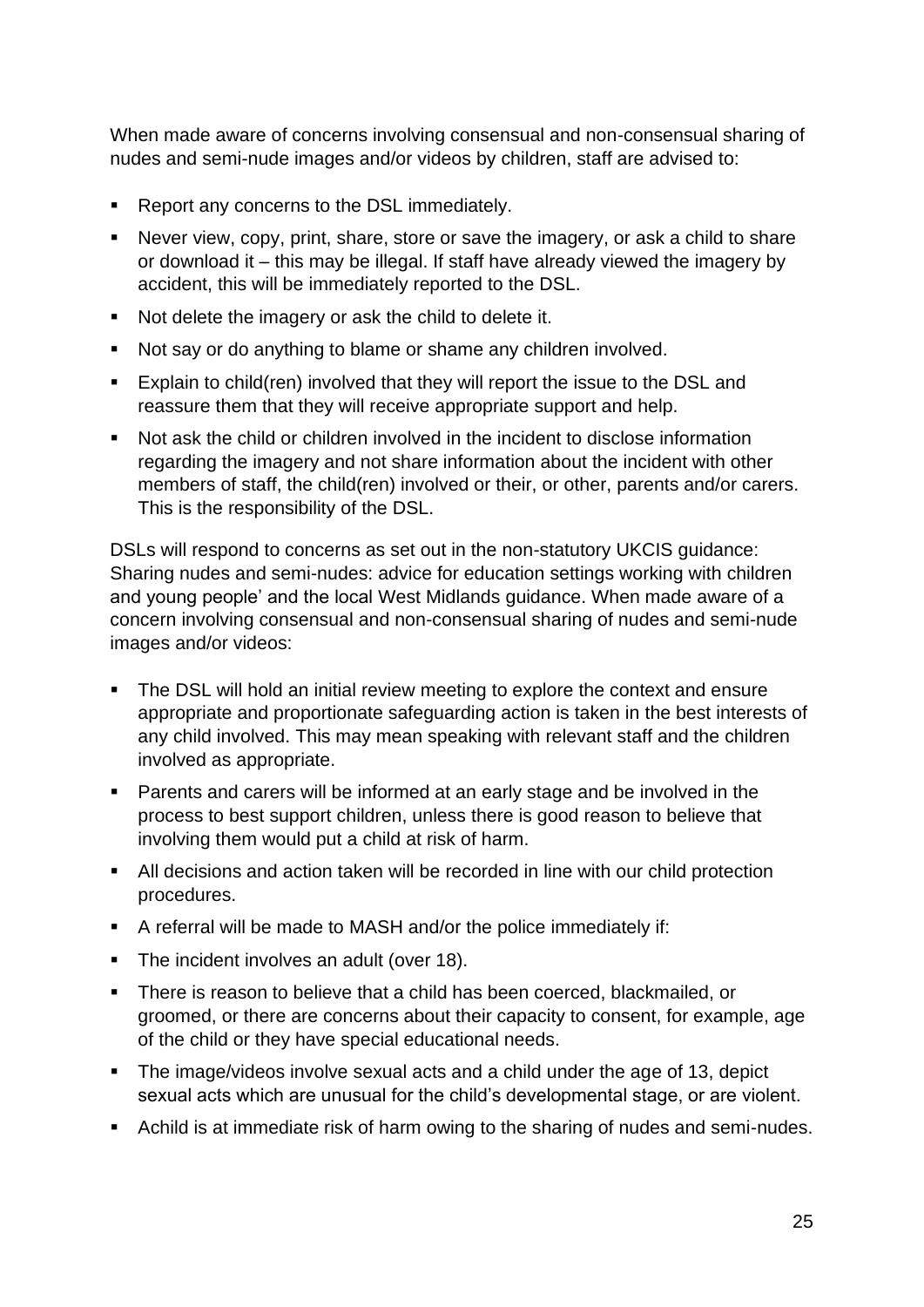The DSL may choose to involve other agencies at any time if further information/concerns are disclosed at a later date.

If DSLs are unsure how to proceed, advice will be sought from MASH.

## <span id="page-25-0"></span>Child sexual exploitation (CSE) and child criminal exploitation (CCE)

Lode Heath School recognises that CSE and CCE are forms of abuse that occur where an individual or group takes advantage of an imbalance in power to coerce, manipulate or deceive a child into taking part in sexual or criminal activity, in exchange for something the victim needs or wants, and/or for the financial advantage or increased status of the perpetrator or facilitator and/or through violence or the threat of violence. CSE and CCE can affect children, both male and female and can include children who have been moved (commonly referred to as trafficking) for the purpose of exploitation.

If staff are concerned that a child may be at risk of CSE or CCE, immediate action should be taken by speaking to the DSL or a deputy.

## <span id="page-25-1"></span>Serious violence

All staff are made aware of the indicators which may signal children are at risk from or are involved with serious violent crime. These may include unexplained gifts or new possessions, increased absence from school, a change in friendships or relationships with older individuals or groups, a significant decline in performance, signs of self-harm or a significant change in wellbeing, or signs of assault or unexplained injuries.

Any concerns regarding serious violence will be reported and responded to in line with other child protection concerns.

■ The initial response to child victims is important and staff will take any allegations seriously and work in ways that support children and keep them safe.

## <span id="page-25-2"></span>So-called honour-based abuse

So-called honour-based abuse (HBA) encompasses incidents or crimes which have been committed to protect or defend the honour of the family and/or the community, including female genital mutilation (FGM), forced marriage, and practices such as breast ironing.

All forms of HBA are abuse (regardless of the motivation) and concerns should be responded to in line with other safeguarding concerns. Staff will report any concerns about HBA to the DSL (or a deputy).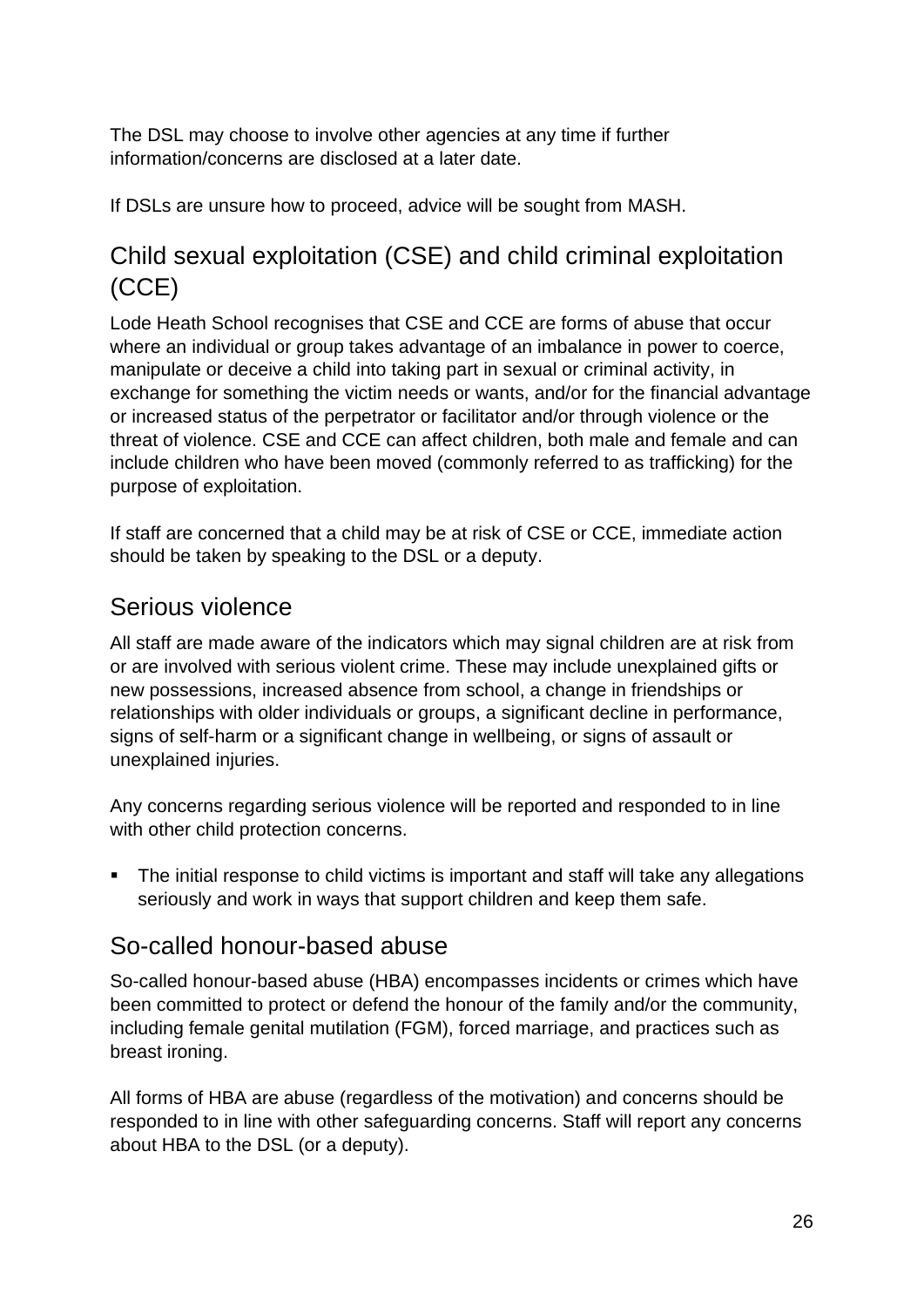Whilst all staff will speak to the DSL (or deputy) with regard to any concerns about female genital mutilation (FGM), there is a specific legal duty on teachers.

If a teacher, in the course of their work in the profession, discovers that an act of FGM appears to have been carried out on a girl under the age of 18, the teacher must report this to the police.

#### <span id="page-26-0"></span>Preventing radicalisation

Lode Heath School is aware of our duty under section 26 of the Counter-Terrorism and Security Act 2015 (the CTSA 2015), to have "due regard to the need to prevent people from being drawn into terrorism", also known as the Prevent duty and the specific obligations placed upon us as an education provider regarding risk assessments, working in partnership, staff training, and IT policies.

Lode Heath School recognises that children are vulnerable to extremist ideology and radicalisation and staff will be alert to changes in children's behaviour which could indicate that they may be in need of help or protection.

Staff will report any concerns to the DSL (or a deputy), who is aware of the local procedures to follow.

### <span id="page-26-1"></span>**Cybercrime**

Lode Heath School recognises that children with particular skill and interest in computing and technology may inadvertently or deliberately stray into 'cyber-enabled' (crimes that can happen offline but are enabled at scale and at speed online) or 'cyber dependent' (crimes that can be committed only by using a computer/internet enabled device) cybercrime.

If staff are concerned that a child may be at risk of becoming involved in cyberdependent cybercrime, the DSL will be informed, and consideration will be given to using the Cyber Choices lesson plans (**<https://www.wmcyber.org/educators/>** ), which aims to intervene when young people are at risk of committing, or being drawn into, low level cyber-dependent offences.

Where there are concerns about 'cyber-enabled' crime such as fraud, purchasing of illegal drugs online, child sexual abuse and exploitation, or other areas of concern such as online bullying or general online safety, they will be responded to in line with this and other appropriate policies.

## <span id="page-26-2"></span>**Supporting children potentially at greater risk of harm**

Whilst all children should be protected, some groups of children are potentially at greater risk of harm.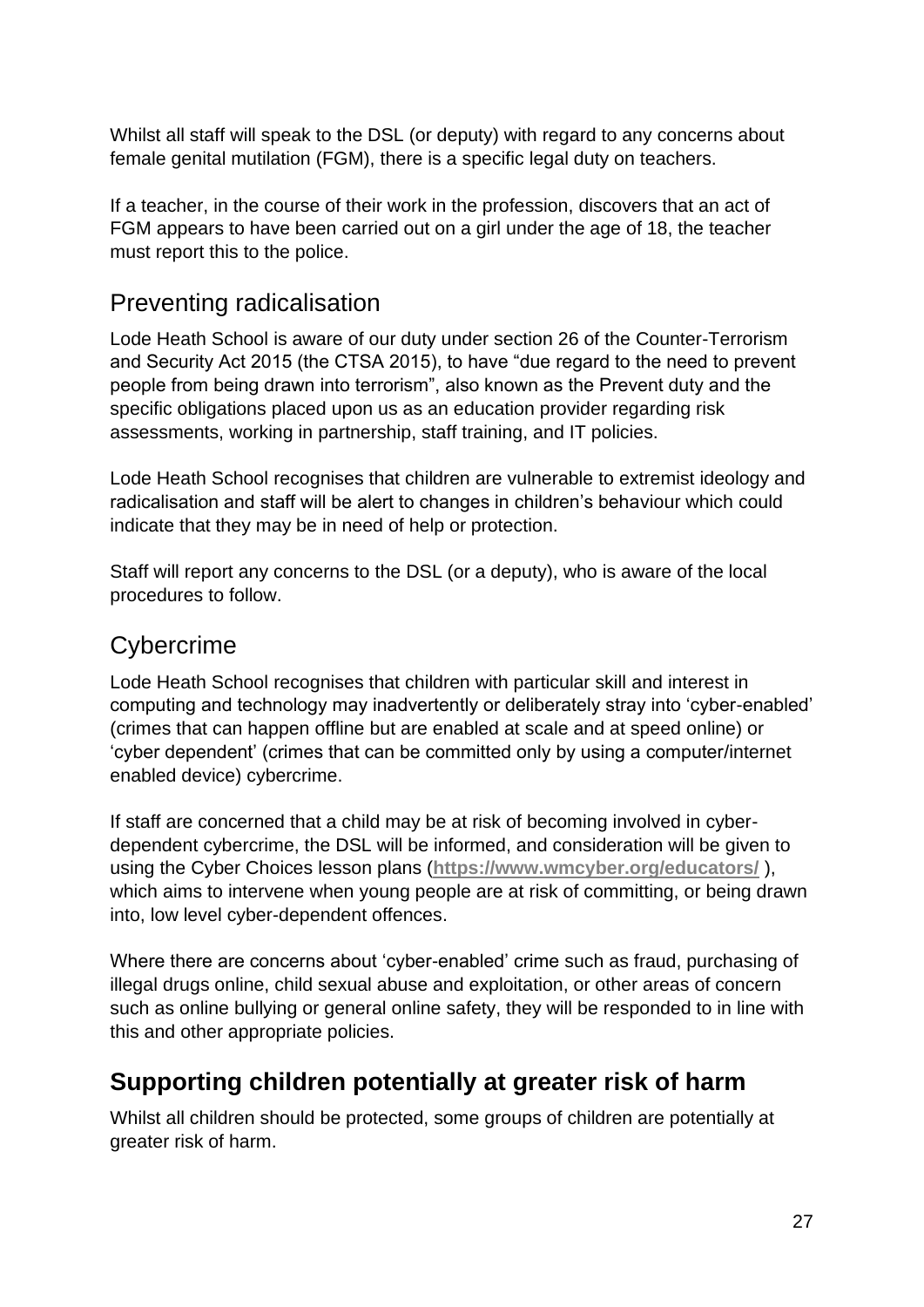## <span id="page-27-0"></span>Safeguarding children with special educational needs or disabilities (SEND)

Lode Heath School acknowledges that children with special educational needs or disabilities (SEND) or certain health conditions can face additional safeguarding challenges and barriers for recognising abuse and neglect.

Lode Heath School recognises that children with SEND may face additional communication barriers and experience difficulties in managing or reporting abuse or challenges. Children with SEND will be appropriately supported to communicate and ensure that their voice is heard and acted upon.

All members of staff will be encouraged to appropriately explore possible indicators of abuse such as behaviour, mood changes or injuries and not to assume that they are related to the child's disability. Staff will be mindful that children with SEND or certain medical conditions may be disproportionally impacted by behaviours such as bullying, without outwardly showing any signs.

Members of staff are encouraged to be aware that children with SEND can be disproportionally impacted by safeguarding concerns, such as exploitation, peer group isolation or bullying including prejudice-based bullying.

To address these additional challenges, our school will always consider implementing extra pastoral support and attention for children with SEND. The DSL will work closely with the SENDco Amer Mohammed to plan support as required.

## <span id="page-27-1"></span>Children requiring mental health support

All staff will be made aware that mental health problems can, in some cases, be an indicator that a child has suffered or is at risk of suffering abuse, neglect or exploitation.

Staff are aware that children's experiences, for example where children have suffered abuse and neglect, or other potentially traumatic adverse childhood experiences, can impact on their mental health, behaviour and education.

Staff are well placed to observe children day-to-day and identify those whose behaviour suggests that they may be experiencing a mental health problem or be at risk of developing one.

If staff have a mental health concern about a child that is also a safeguarding concern, immediate action should be taken by speaking to the DSL or a deputy.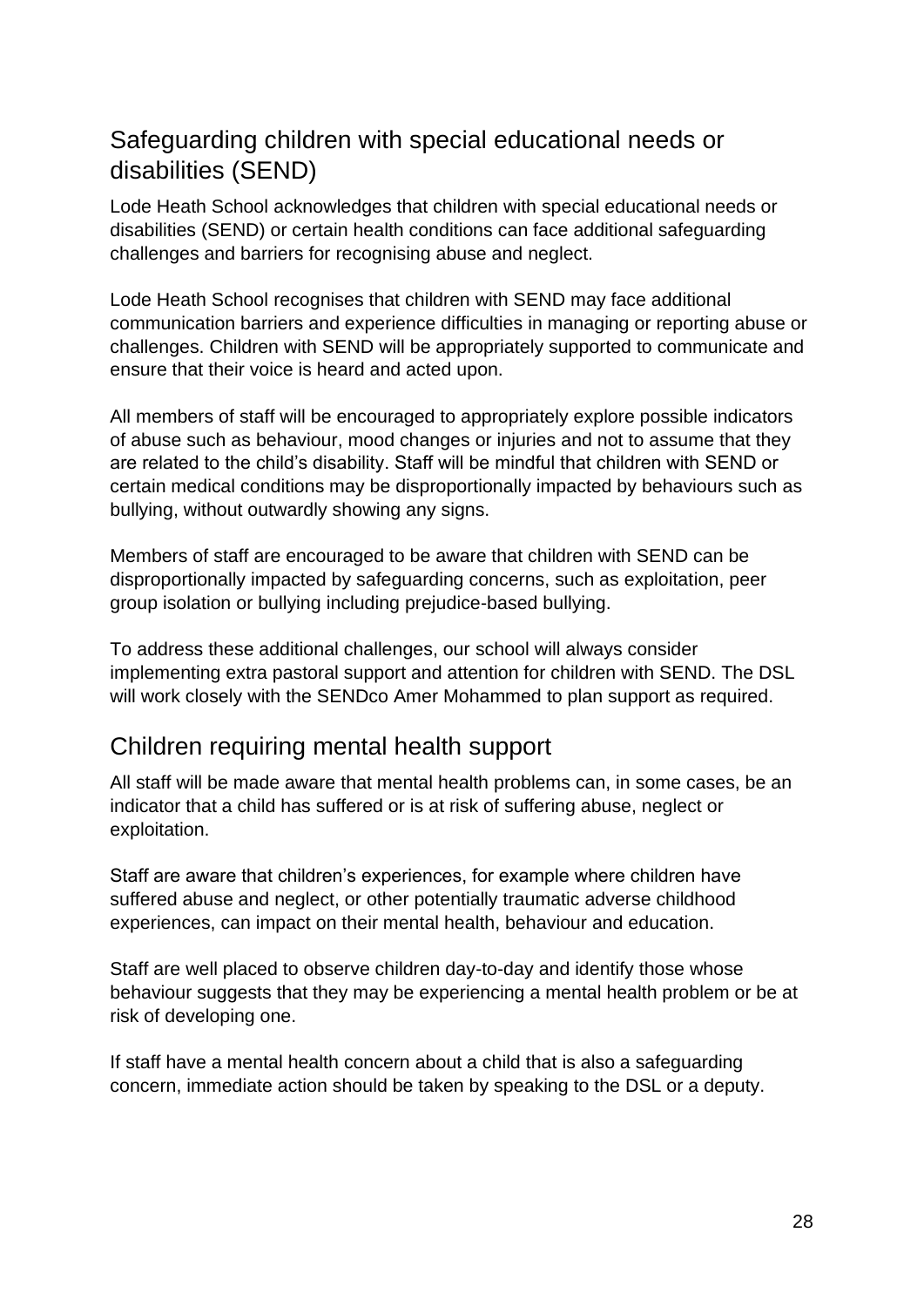## Children missing from education

Children missing from education, particularly persistently, can act as a vital warning sign to a range of safeguarding issues including neglect, sexual abuse, and child sexual and criminal exploitation.

Where the school have concerns that a child is missing from education, we will respond in line with our statutory duties and local policies. Local support is available via the Children missing education service. Elective home education

Where a parent/carer expresses their intention to remove a child from school with a view to educating at home, we will respond in line with national elective home education guidance and local Solihull guidance and will work together with parents/carers and other key professionals and organisations to ensure decisions are made in the best interest of the child.

### <span id="page-28-0"></span>Children who need a social worker

The DSL will hold details of social workers working with children in the school so that decisions can be made in the best interests of the child's safety, welfare, and educational outcomes.

Where children have a social worker, this will inform school decisions about their safety and promoting their welfare, for example, responding to unauthorised absence and provision of pastoral and/or academic support.

### <span id="page-28-1"></span>Looked after children, previously looked after children and care leavers

Lode Heath School recognises the common reason for children becoming looked after is as a result of abuse and/or neglect and a previously looked after child also potentially remains vulnerable.

The school has appointed a 'designated teacher' Amer Mohammed, Assistant Headteacher for Inclusion who works with local authorities to promote the educational achievement of registered pupils who are looked after or who have been previously looked after.

The designated teacher will work with the DSL to ensure appropriate staff have the information they need in relation to a child's looked after legal status, contact arrangements with birth parents or those with parental responsibility, care arrangements and the levels of authority delegated to the carer by the authority looking after them.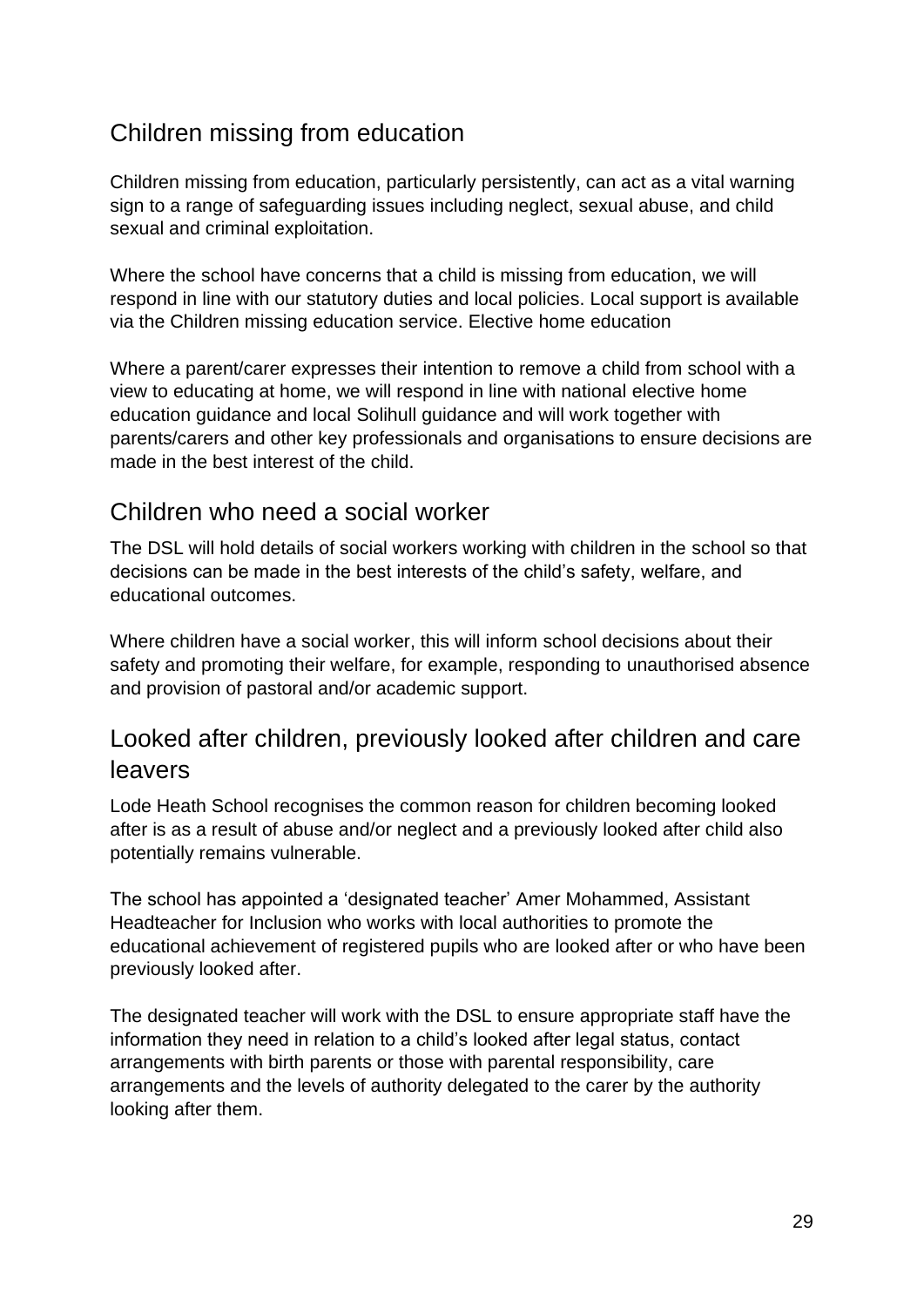Where a child is looked after, the DSL will hold details of the social worker and the name of the virtual school head in the authority that looks after the child.

Where the school believe a child is being cared for as part of a private fostering arrangement (occurs when a child under 16 or 18 if the child is disabled is cared for and lives with an adult who is not a relative for 28 days or more) there is a duty to recognise these arrangements and inform the local authority via MASH.

Where a child is leaving care, the DSL will hold details of the local authority personal advisor appointed to guide and support them and will liaise with them as necessary regarding any issues of concern.

## <span id="page-29-0"></span>Online safety

It is essential that children are safeguarded from potentially harmful and inappropriate material or behaviours online. Lode Heath School will adopt a whole school approach to online safety which will empower, protect, and educate our learners and staff in their use of technology, and establish mechanisms to identify, intervene in, and escalate any concerns where appropriate.

Lode Heath School will ensure online safety is safety is reflected as required in all relevant policies. Online safety is considered as a running and interrelated theme when devising and implementing our policies and procedures and when planning our curriculum, staff training, the role and responsibilities of the DSL and parental engagement.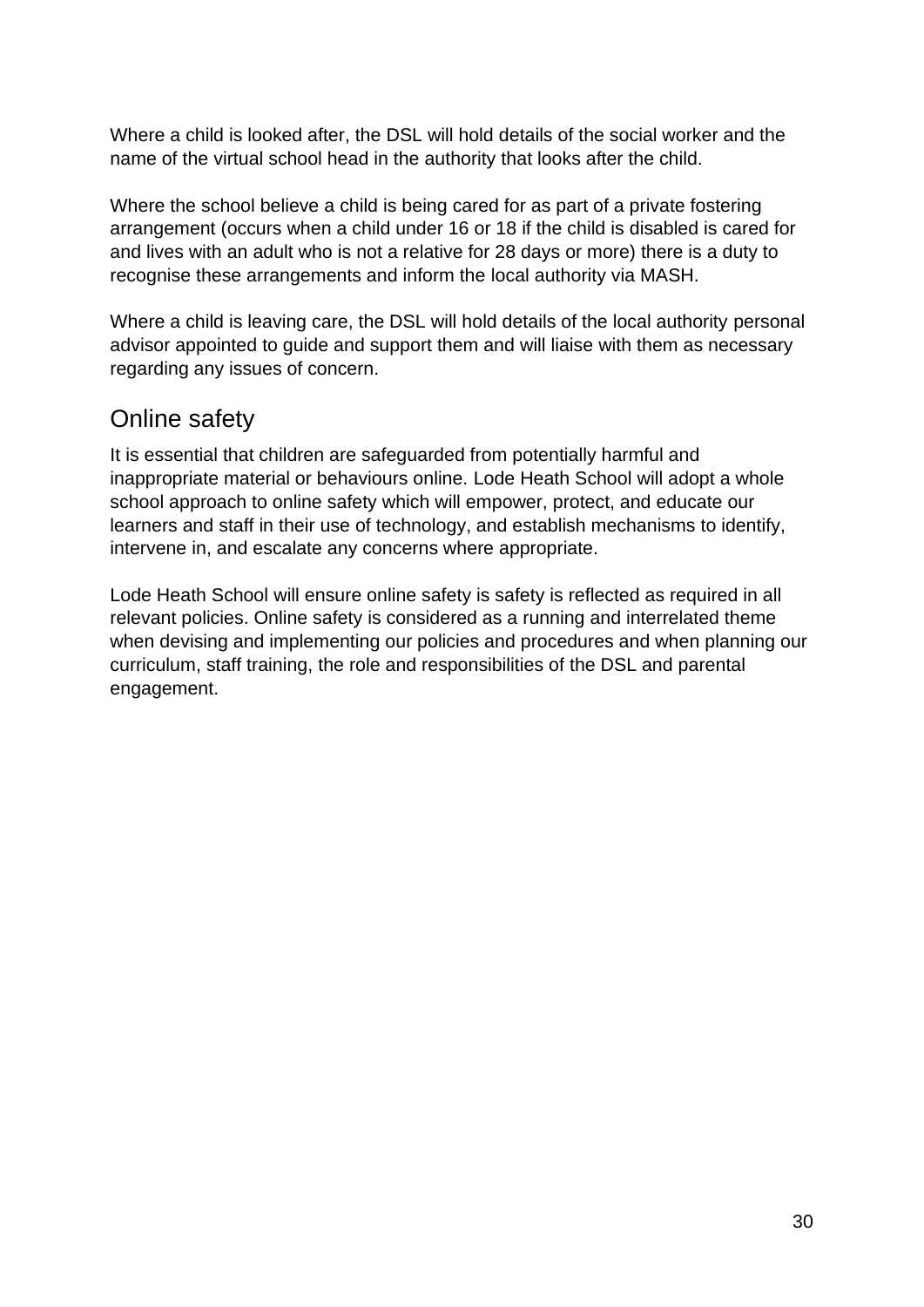Lode Heath School identifies that the breadth of issues classified within online safety is considerable, but can be categorised into four areas of risk:

#### **Content**

being exposed to illegal, inappropriate or harmful content. For example, pornography, fake news, racism, misogyny, self-harm, suicide, anti-Semitism, radicalisation and extremism.

#### ▪ **Contact**

being subjected to harmful online interaction with other users. For example, peer to peer pressure, commercial advertising and adults posing as children or young adults with the intention to groom or exploit them for sexual, criminal, financial or other purposes.

#### Conduct

personal online behaviour that increases the likelihood of, or causes, harm. For example, making, sending and receiving explicit images (e.g., consensual and nonconsensual sharing of nudes and semi-nudes and/or pornography), sharing other explicit images and online bullying.

#### ▪ **Commerce**

Risks such as online gambling, inappropriate advertising, phishing and or financial scams.

Lode Heath School recognises that technology, and the risks and harms related to it, evolve and change rapidly.

The headteacher will be informed of online safety concerns by the DSL, as appropriate.

The school will monitor current online safety issues and adapt its work accordingly to ensure students are knowledgeable about how to keep themselves safe online.

### <span id="page-30-0"></span>Policies and procedures

The DSL has overall responsibility for online safety within the school but will liaise with other members of staff, for example IT technicians, curriculum leads etc. as necessary.

The DSL will respond to online safety concerns reported in line with our child protection and other associated policies, including our anti-bullying and behaviour policies.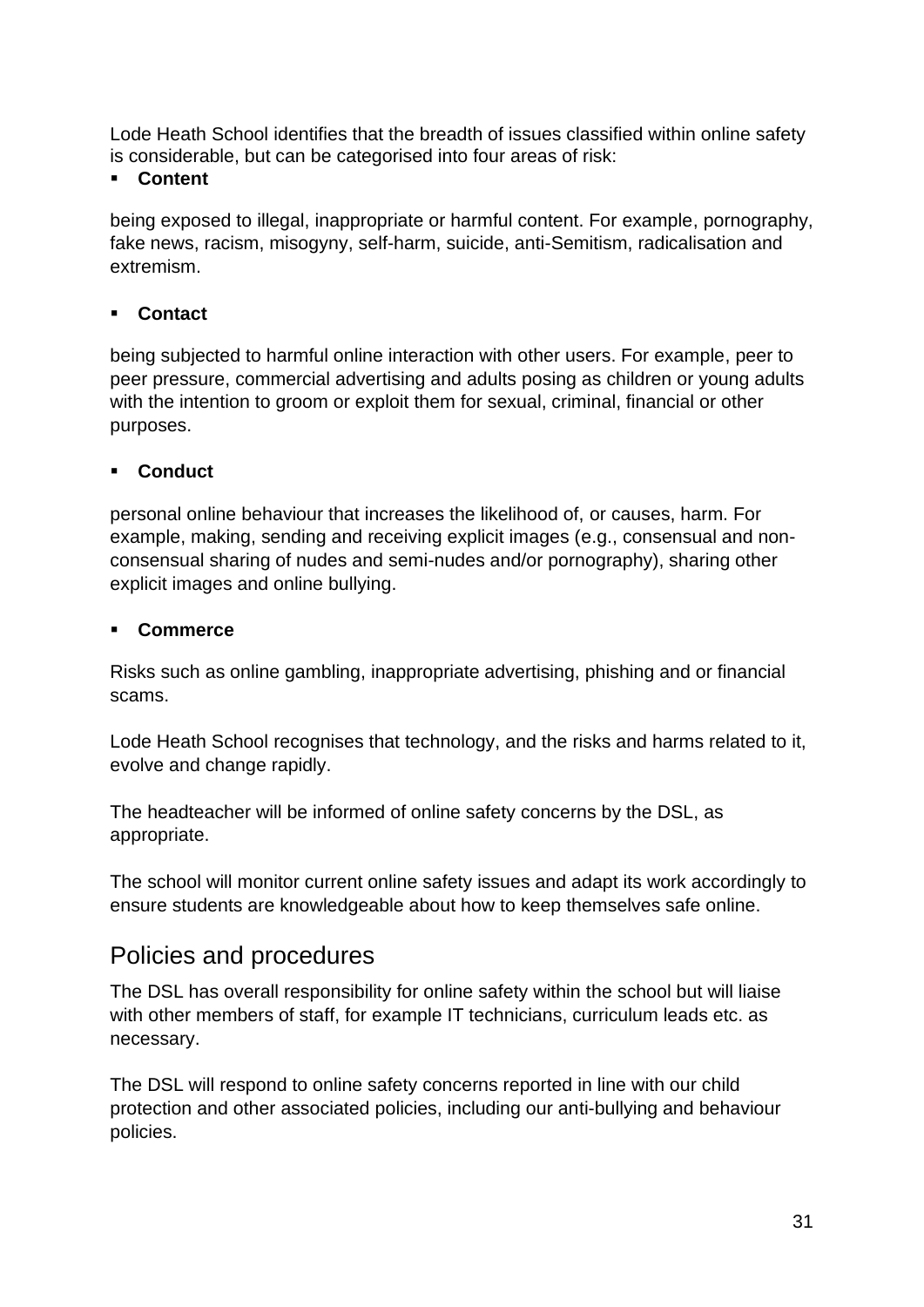- Internal sanctions and/or support will be implemented as appropriate.
- Where necessary, concerns will be escalated and reported to relevant partner agencies in line with local policies and procedures.

Lode Heath School uses a wide range of technology. This includes computers, laptops, tablets and other digital devices, the internet, Microsoft TEAMS, intranet and email systems.

■ All school owned devices and systems will be used in accordance with our acceptable use policies and with appropriate safety and security measures in place.

Lode Heath School recognises the specific risks that can be posed by mobile and smart technology, including mobile/smart phones, cameras and wearable technology. In accordance with KCSIE 2021 Lode Heath School has acceptable user of IT procedures in place, which are shared and understood by all.

## <span id="page-31-0"></span>Appropriate filtering and monitoring

Lode Heath School will do all we reasonably can to limit children's exposure to online risks through school provided IT systems and will ensure that appropriate filtering and monitoring systems are in place.

Levels of Internet access and supervision will vary according to the student's age and experience. Access profiles must be appropriate for all members of the school community. Older secondary students, as part of a supervised project, might need to access specific adult materials; for instance a course text or set novel might include references to sexuality. Teachers might need to research areas including drugs, medical conditions, bullying, racism or harassment. In such cases, legitimate use should be recognised and restrictions removed temporarily.

Filtering is not 100% effective. There are ways to bypass filters (such as using proxy websites, using a device not connected to the network e.g. smart phone, smart watches). It is therefore important that students are supervised when using internet access and that Acceptable Use Policies are in place. Any material that the school believes is illegal must be reported to appropriate agencies.

• The school's broadband access will include filtering appropriate to the age and maturity of students.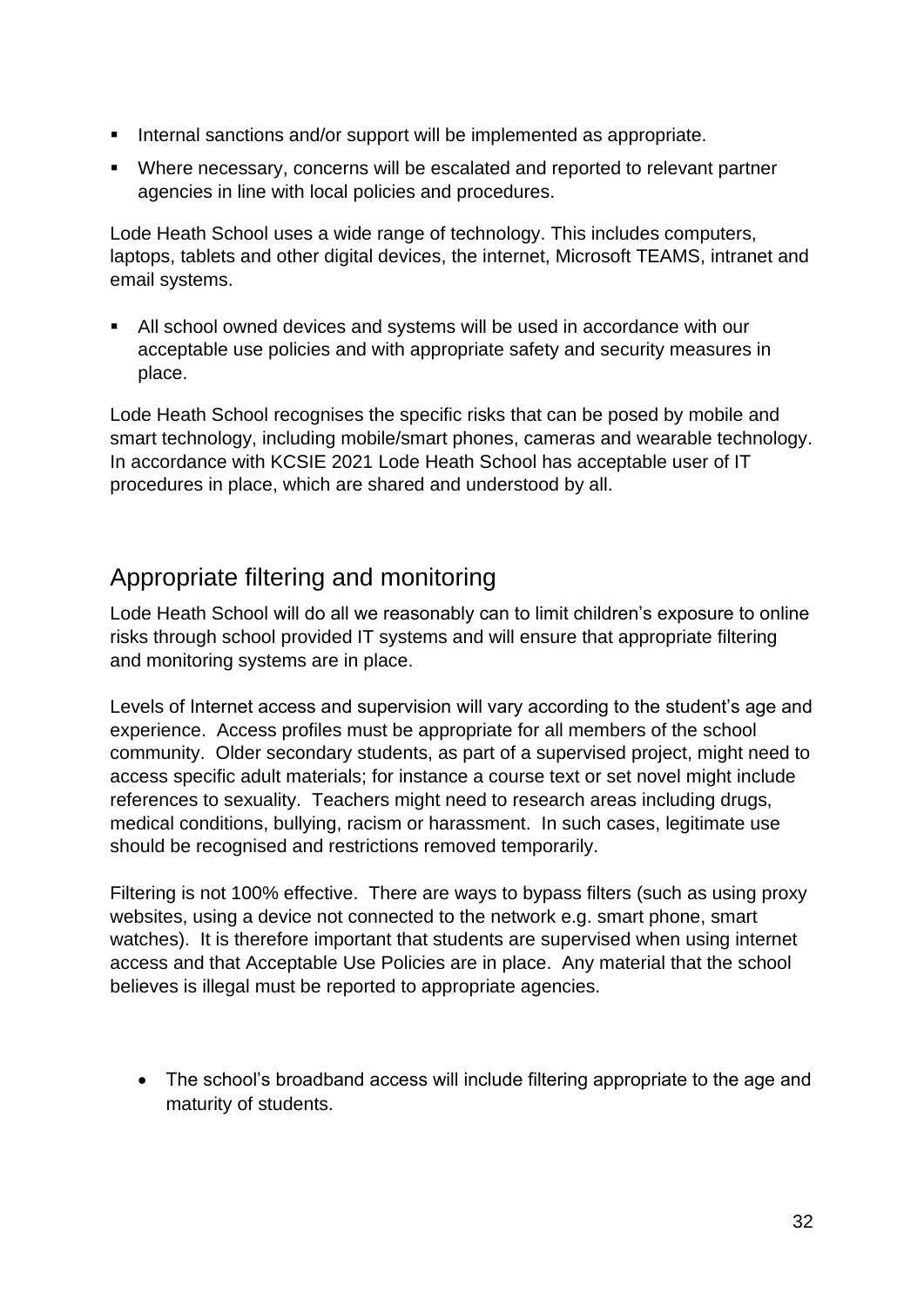- The school will have a clear procedure for reporting breaches of filtering. All members of the school community (all staff and all students) will be aware of this procedure.
- If staff or students discover unsuitable sites, the URL will be reported to the Network Manager, who will action the concern as appropriate.
- The School filtering system will block all sites on the Internet Watch Foundation (IWF) list
- Changes to the school filtering policy will be risk assessed by staff with educational and technical experience prior to any changes and where appropriate with consent from the Senior Leadership Team.
- The School Senior Leadership Team will ensure that regular checks are made to ensure that the filtering methods selected are effective.
- Any material that the school believes is illegal will be reported to appropriate agencies
- The school's access strategy will be designed by educators to suit the age and curriculum requirements of the students, with advice from network managers.

If learners or staff discover unsuitable sites or material, they are required to:

▪ Turn off monitor/screen, report the concern immediately to a member of staff, report the URL of the site to IT services.

All users will be informed that use of our systems can be monitored, and that monitoring will be in line with data protection, human rights, and privacy legislation.

Filtering breaches or concerns identified through our monitoring approaches will be recorded and reported to the DSL who will respond as appropriate.

Any access to material believed to be illegal will be reported immediately to the appropriate agencies, such as the Internet Watch Foundation and the police.

When implementing appropriate filtering and monitoring, Lode Heath School will ensure that "over blocking" does not lead to unreasonable restrictions as to what children can be taught with regards to online teaching and safeguarding.

Lode Heath School acknowledges that whilst filtering and monitoring is an important part of school online safety responsibilities, it is only one part of our approach to online safety.

**EXECT** Learners will use appropriate search tools, apps and online resources as identified following an informed risk assessment.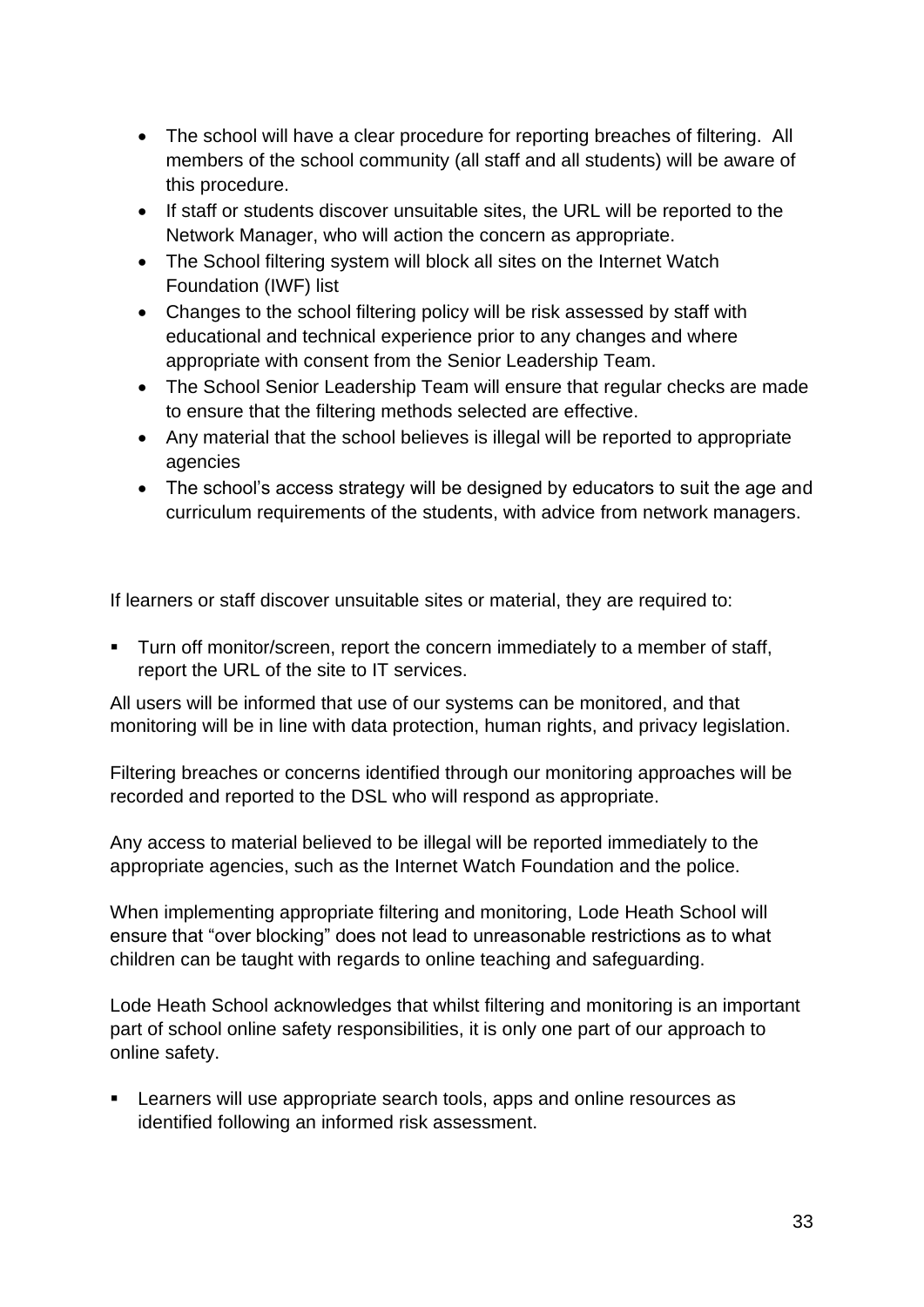- Learners' internet use will be supervised by staff according to their age and ability.
- Learners will be directed to use age-appropriate online resources and tools by staff.

#### <span id="page-33-0"></span>Information security and access management

Lode Heath School is responsible for ensuring an appropriate level of security protection procedures are in place, in order to safeguard our systems as well as staff and learners. Further information can be found in the online safety policy and acceptable use agreement.

Lode Heath School will review the effectiveness of these procedures periodically to keep up with evolving cyber-crime technologies.

### <span id="page-33-1"></span>Staff training

Lode Heath School will ensure that all staff receive online safety training and that ongoing online safety training and update for all staff will be integrated, aligned and considered as part of our overarching safeguarding approach.

### <span id="page-33-2"></span>Educating learners

Lode Heath School will ensure a comprehensive whole school curriculum response is in place to enable all learners to learn about and manage online risks effectively as part of providing a broad and balanced curriculum.

### <span id="page-33-3"></span>Working with parents and carers

Lode Heath School will build a partnership approach to online safety and will support parents/carers to become aware and alert of the potential online benefits and risks for children by:

- Provide information regarding online safety to parents
- **.** Inform them of any online safety concerns

### <span id="page-33-4"></span>Remote learning

Lode Heath School will ensure any remote sharing of information, communication and use of online learning tools and systems will be in line with privacy and data protection requirements.

All communication with learners and parents/carers will take place using school provided or approved communication channels; Microsoft 365.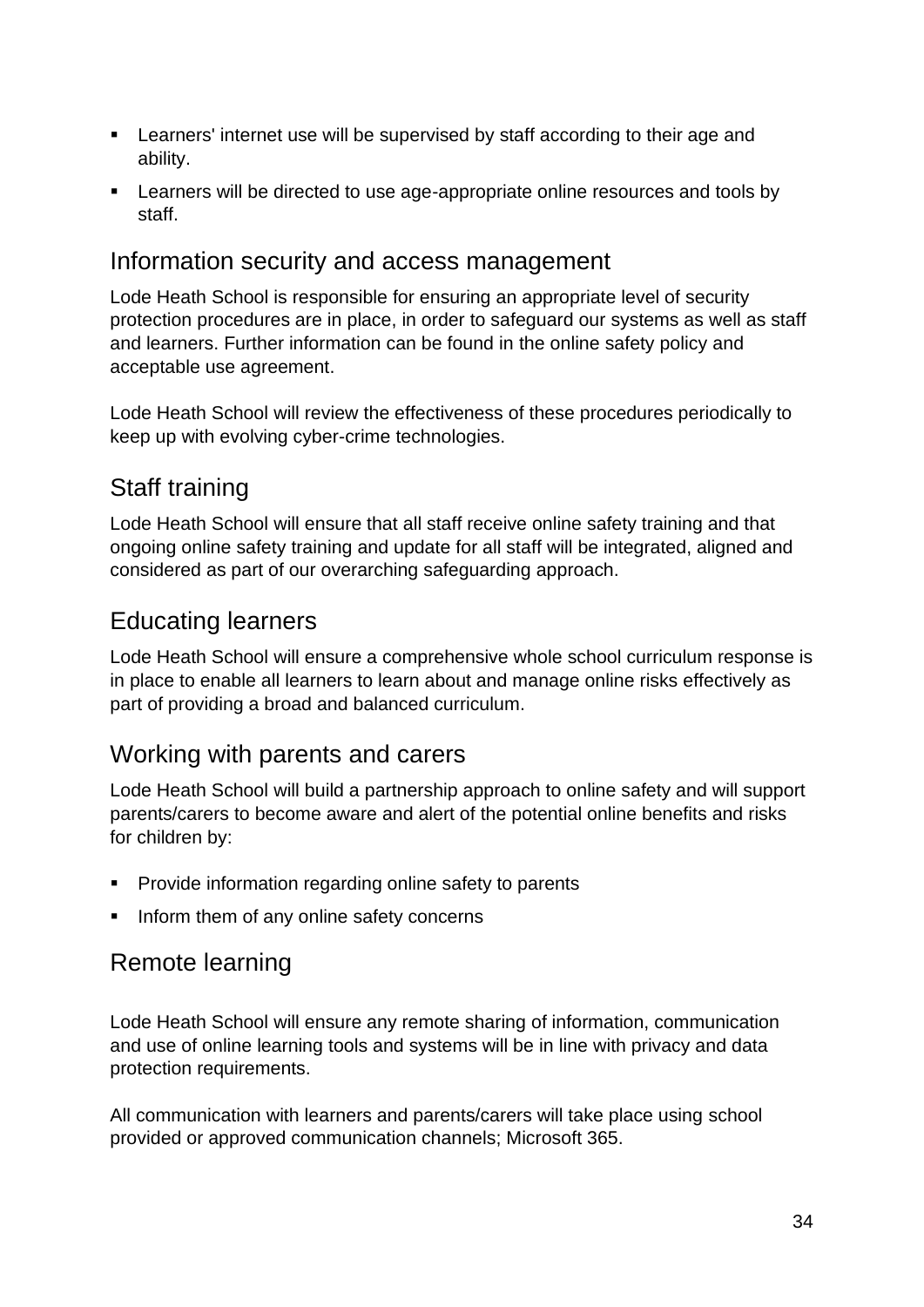Any pre-existing relationships or situations which mean this cannot be complied with will be discussed with the DSL.

Staff and learners will engage with remote teaching and learning in line with existing behaviour principles as set out in our school behaviour policy and remote learning addendum.

Staff and learners will be encouraged to report issues experienced at home and concerns will be responded to in line with our child protection and other relevant policies.

When delivering remote learning, staff will follow our Remote Learning/Acceptable Use Policy (AUP).

Parents/carers will be made aware of what their children are being asked to do online, including the sites they will be asked to access. Lode Heath School will continue to be clear who from the school (if anyone) their child is going to be interacting with online.

Parents/carers will be encouraged to ensure children are appropriately supervised online and that appropriate parent controls are implemented at home.

## <span id="page-34-0"></span>**Staff engagement and expectations**

#### <span id="page-34-1"></span>Awareness, induction and training

All members of staff have been provided with a copy of part one or annex A of *Keeping children safe in education 2021* which covers safeguarding information for staff.

- School leaders, including the DSL will read KCSIE in its entirety.
- School leaders and all members of staff who work directly with children will read annex B.
- All members of staff have signed to confirm that they have read and understood the national guidance shared with them and is recorded on the online single central record.

The DSL will ensure that all new staff and volunteers (including agency and thirdparty staff) receive safeguarding and child protection training (including online safety), including information to ensure they are aware of the school internal safeguarding processes, as part of their induction.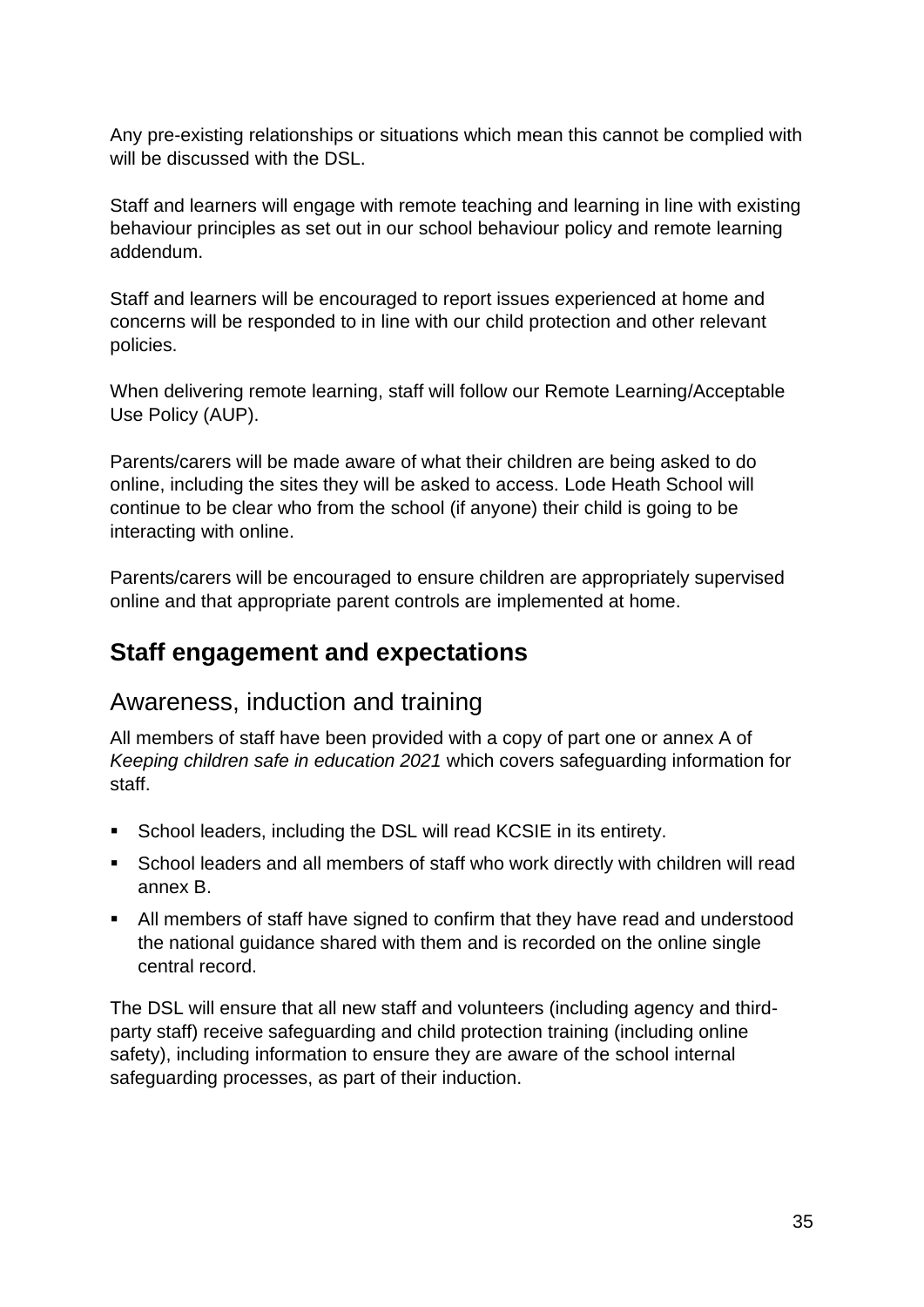All staff members (including agency and third-party staff) will receive appropriate child protection training (including online safety) to ensure they are aware of a range of safeguarding issues; this training will be updated at least annually.

Safeguarding training for staff, including online safety training, will be integrated, aligned and considered as part of the whole school safeguarding approach and wider staff training and curriculum planning.

In addition to specific child protection training, all staff will receive regular safeguarding and child protection updates, at least annually, to provide them with relevant skills and knowledge to safeguard children effectively. Training will be provided via staff safeguarding training, BSII meetings, emailed information and knowledge and understanding tests.

The DSL and headteacher will provide an annual report to the governing body detailing safeguarding training undertaken by all staff and will maintain an up-to-date register of who has been trained.

Although the school has a nominated lead for the governing body Patrick Ryan, all members of the governing body will access appropriate safeguarding training which covers their specific strategic responsibilities on a regular basis.

#### <span id="page-35-0"></span>Safer working practice

All members of staff are required to work within our clear guidelines on safer working practice as outlined in the school behaviour policy/code of conduct.

The DSL will ensure that all staff and volunteers (including agency and third-party staff) have read the child protection policy and are aware of the school expectations regarding safe and professional practice via the staff behaviour policy.

Staff will manage behaviour effectively to ensure a good and safe educational environment and will have a clear understanding of the needs of all children. Physical interventions and/or use of reasonable force will be in line with national guidance.

All staff will be made aware of the professional risks associated with the use of social media and electronic communication (such as email, mobile phones, texting, social networking). Staff will adhere to relevant school policies including staff code of conduct.

### <span id="page-35-1"></span>Supervision and support

We recognise that staff working in the school who have become involved with a child who has suffered harm or appears to be likely to suffer harm may find the situation stressful and upsetting.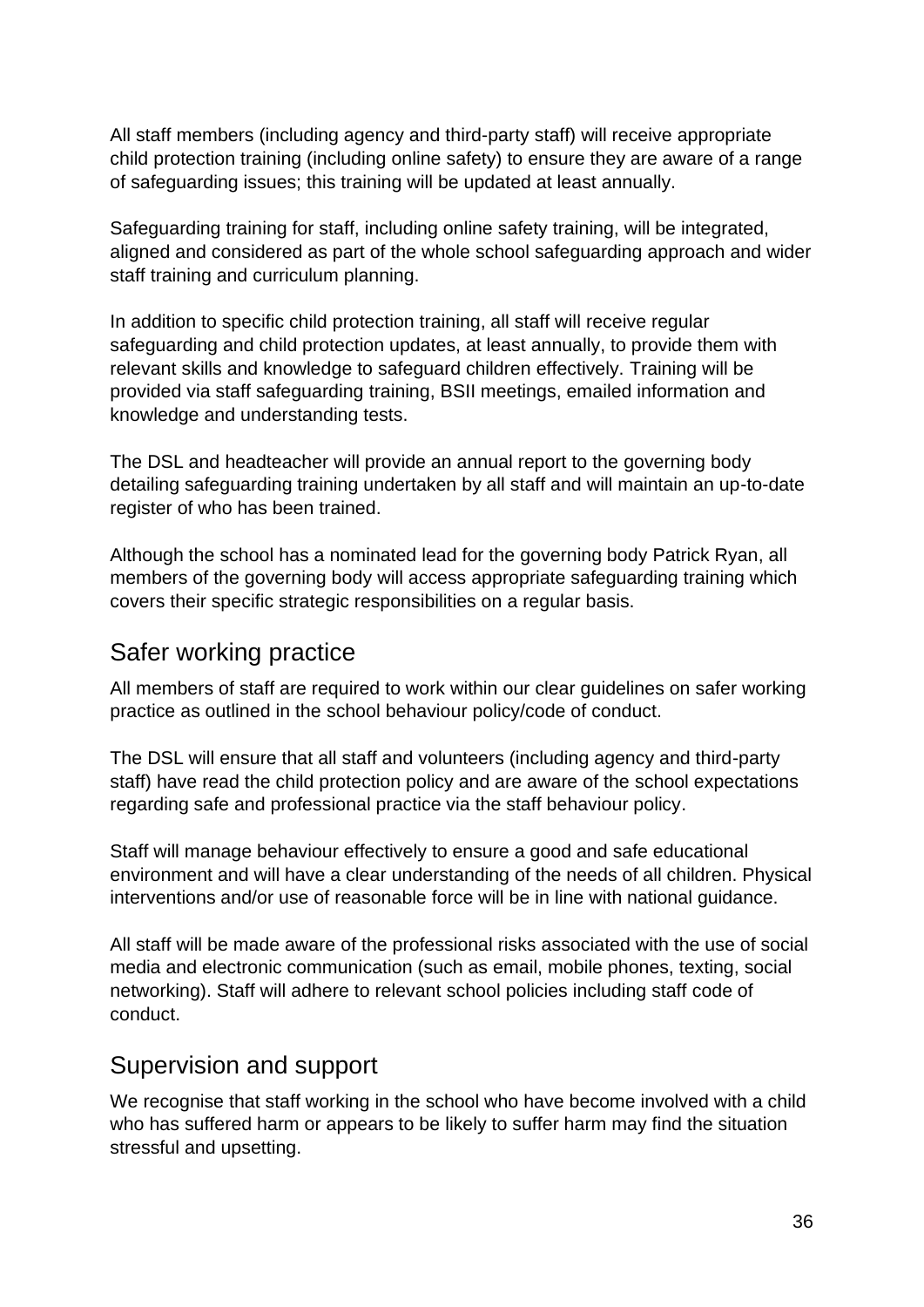There are clear and effective arrangements for staff development and training in respect of the protection and care of children and learners. Staff and other adults receive regular supervision and support if they are working directly and regularly with children and learners whose safety and welfare are at risk in line with our supervision policy.

#### <span id="page-36-0"></span>**Safer recruitment and allegations**

#### <span id="page-36-1"></span>Safer recruitment and safeguarding checks

Lode Heath School is committed to ensure that develop a safe culture and that all steps are taken to recruit staff and volunteers who are safe to work with our learners and staff.

Lode Heath School will follow relevant guidance in Keeping Children Safe in Education 2021 (Part Three, 'Safer Recruitment') and from The Disclosure and Barring Service (DBS)

The Executive Headteacher, Associate Headteacher and leadership team are responsible for ensuring that the school follows safe recruitment processes as outlined within guidance.

They will ensure that there is at least one of the persons who conducts an interview has completed safer recruitment training.

The school maintains an accurate Single Central Record (SCR) in line with statutory guidance.

Lode Heath School are committed to supporting the statutory guidance from the Department for Education on the application of the Childcare (Disqualification) Regulations 2009 and related obligations under the Childcare Act 2006 in schools.

We advise all staff to disclose any reason that may affect their suitability to work with children including convictions, cautions, court orders, cautions, reprimands, and warnings.

Where the school places a learner with an alternative provision provider, the school will continue to be responsible for the safeguarding of that child.

▪ The school will undertake appropriate checks to ensure the provider meets the needs of the pupil, including written confirmation that appropriate safeguarding checks have been carried out on individuals working at the establishment.

Where the school organises work experience placements, we will follow the advice and guidance as identified in part Three of KCSIE 2021.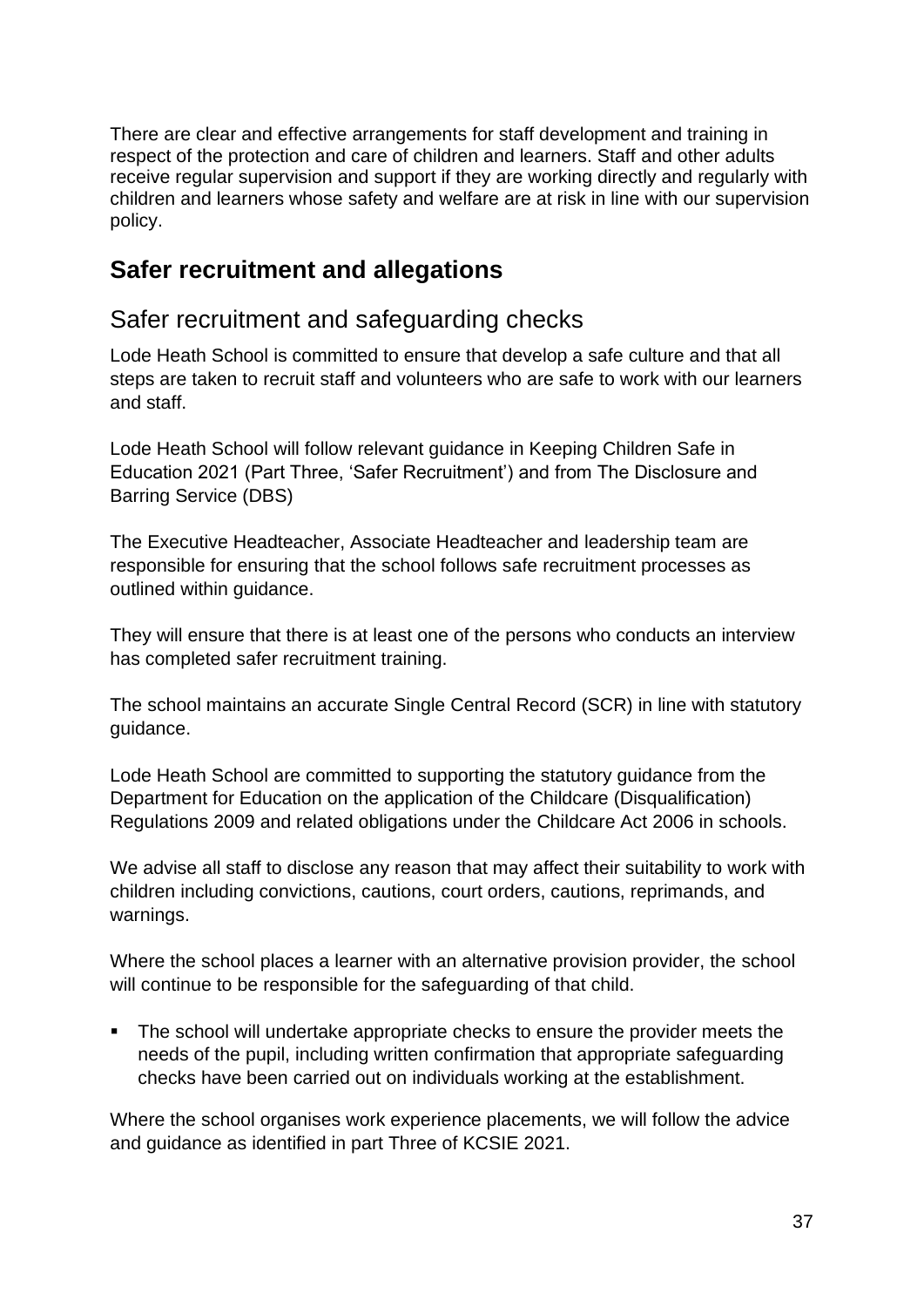## <span id="page-37-0"></span>Allegations and concerns raised in relation to teachers, including supply teachers, other staff, volunteers and contractors

The school will respond to allegations in line with the local Solihull arrangements and Part Four of KCSIE 2021. In depth information can be found within our 'Managing Allegations against Staff' and Employee Code of Conduct policy found here:

#### [Policies » Arden Academy](https://www.arden.solihull.sch.uk/about-us/arden-policies/)

Any concerns or allegations about staff, including those which do not meet the allegation/harm threshold will be recorded and dealt with appropriately in line with national and local guidance. Ensuring concerns are dealt with effectively will protect those working in or on behalf of the school from potential false allegations or misunderstandings.

Where headteachers/principals are unsure how to respond, for example if the school is unsure if a concern meet the harm 'thresholds', advice will be sought via MASH.

#### **Concerns that meet the harm threshold**

Lode Heath School recognises that it is possible for any member of staff, including volunteers, governors, contractors, agency and third-party staff (including supply teachers) and visitors to behave in a way that indicates a person would pose a risk of harm if they continue to work in their present position, or in any capacity with children in a school or college. This includes when someone has

- behaved in a way that has harmed a child, or may have harmed a child and/or
- possibly committed a criminal offence against or related to a child and/or;
- behaved towards a child or children in a way that indicates he or she may pose a risk of harm to children; and/or
- behaved or may have behaved in a way that indicates they may not be suitable to work with children

Allegations against staff which meet this threshold will be referred immediately to the headteacher who will contact the LADO to agree further action to be taken in respect of the child and staff member. In the event of allegations of abuse being made against the headteacher, staff are advised that allegations should be reported to the chair of governors who will contact the LADO. Chair of governors email address: **[mallsopp@lodeheath.org.uk](mailto:mallsopp@lodeheath.org.uk)**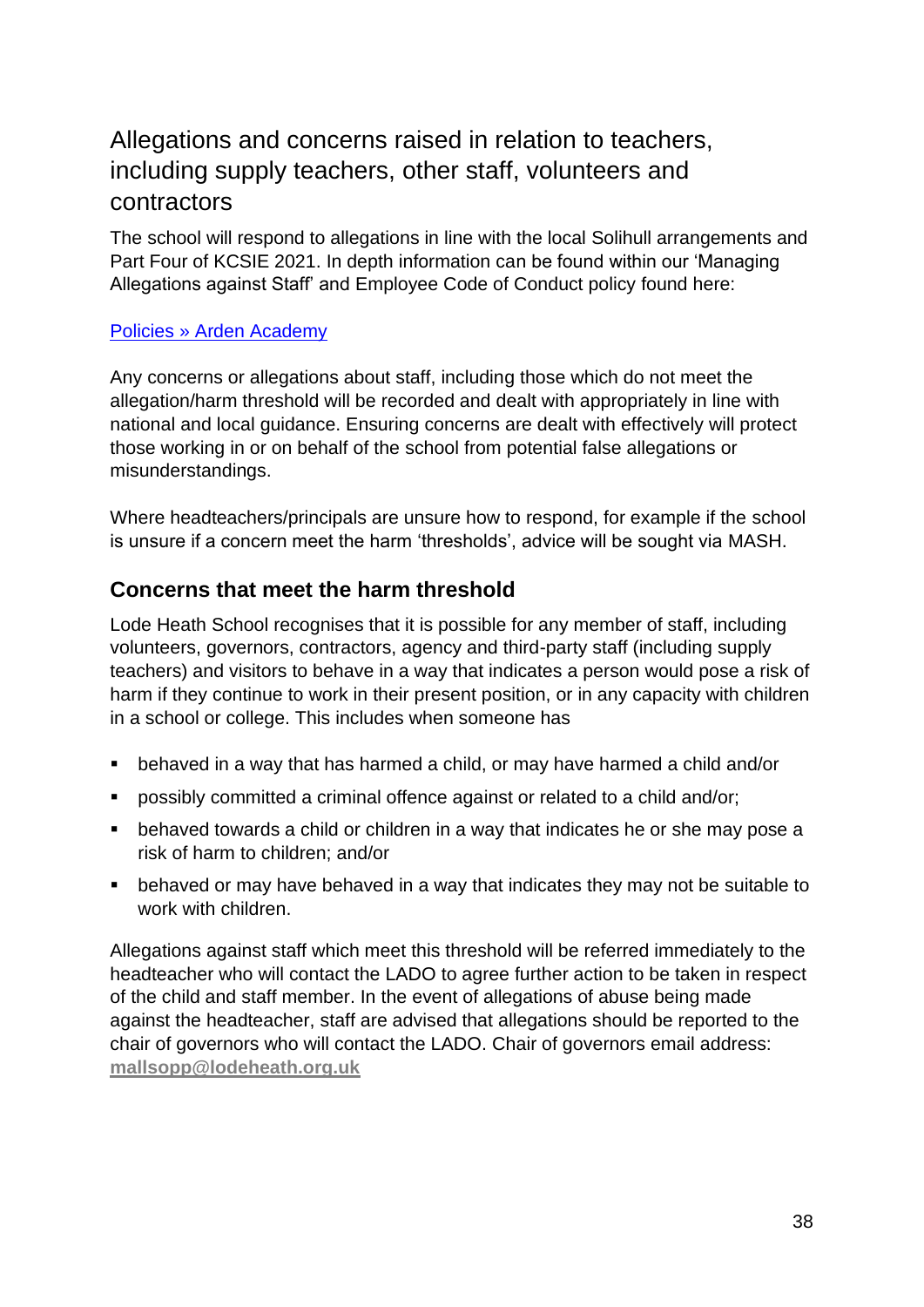#### **Concerns that do not meet the harm threshold**

Lode Heath School may also need to take action in response to 'low-level' concerns about staff, which typically would be behaviours which are inconsistent with our staff code of conduct, including inappropriate conduct outside of work and concerns that do not meet the allegations threshold.

Where low-level concerns are reported to the school, the headteacher will share or liaise with the LADO enquiries officer via the LADO Enquiry Line.

Low-level concerns will be recorded in writing and reviewed so potential patterns of concerning, problematic or inappropriate behaviour can be identified. Where a pattern is identified, the school will implement appropriate action, for example consulting with the LADO enquiry line and following our disciplinary procedures.

Additional information regarding low-level concerns is contained with our staff code of conduct – this includes what a low-level concern is and the importance of sharing them.

#### **Safe culture**

As part of our approach to safeguarding, the school has created and embedded a culture of openness, trust and transparency in which our values and expected behaviour as set out in our staff behaviour policy/code of conduct are constantly lived, monitored and reinforced by all staff (including supply teachers, volunteers and contractors) and where all concerns are dealt with promptly and appropriately.

All staff and volunteers should feel able to raise any concerns about poor or unsafe practice and potential failures in the school safeguarding regime. The leadership team at Lode Heath School will takes all concerns or allegations received seriously.

All members of staff are made aware of the school whistleblowing procedure. It is a disciplinary offence not to report concerns about the conduct of a colleague that could place a child at risk.

Staff can access the NSPCC whistleblowing helpline if they do not feel able to raise concerns regarding child protection failures internally. Staff can call 0800 028 0285 (8:00 AM to 8:00 PM Monday to Friday) or email help@nspcc.org.uk.

Lode Heath School has a legal duty to refer to the Disclosure and Barring Service (DBS) anyone who has harmed, or poses a risk of harm, to a child, or if there is reason to believe the member of staff has committed one of a number of listed offences, and who has been removed from working (paid or unpaid) in regulated activity or would have been removed had they not left. The DBS will consider whether to bar the person.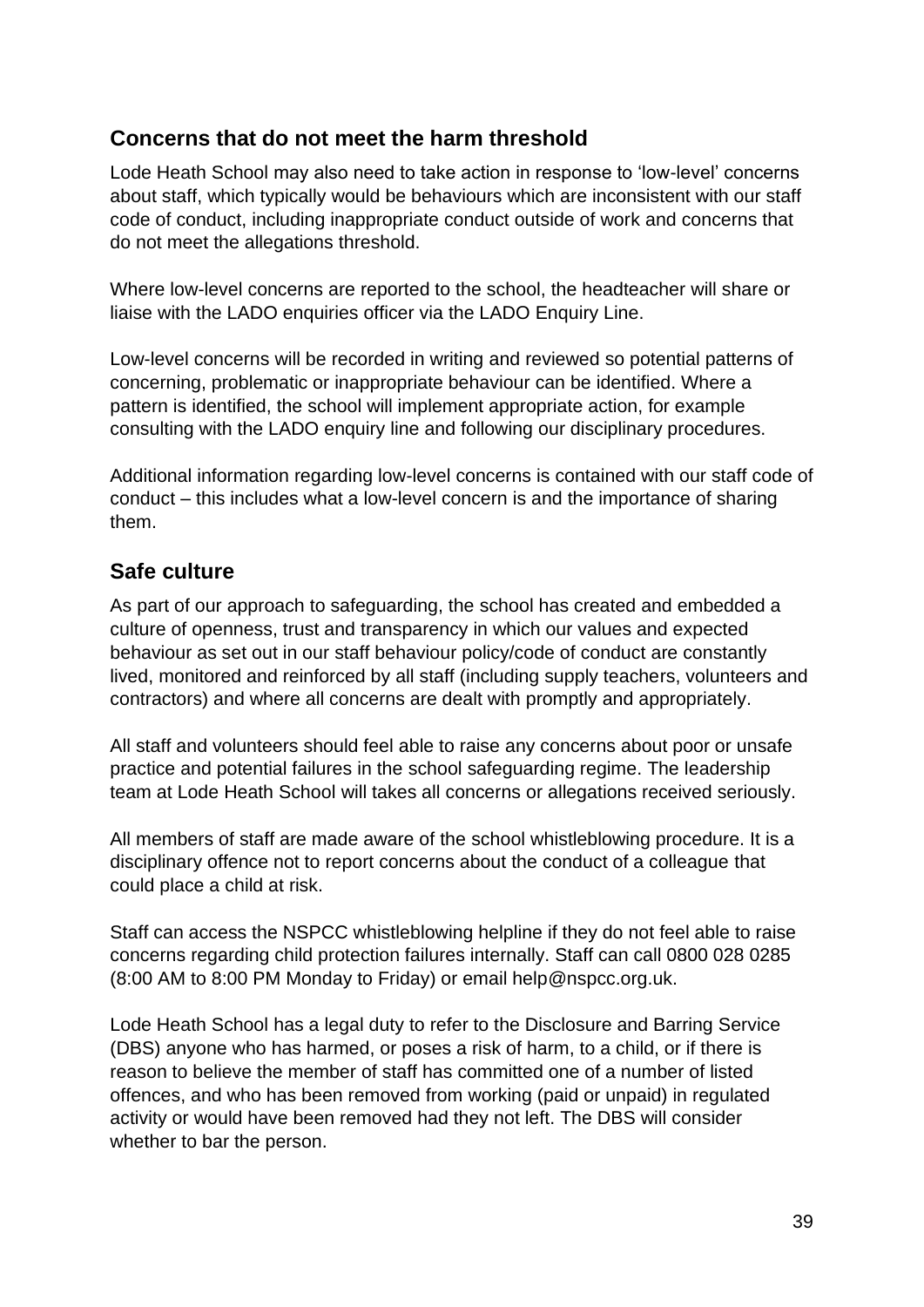If these circumstances arise in relation to a member of staff at our school, a referral will be made as soon as possible after the resignation or removal of the individual in accordance with advice from the LADO.

## <span id="page-39-0"></span>**Opportunities to teach safeguarding**

Lode Heath School will ensure that children are taught about safeguarding, including online safety, as part of providing a broad and balanced curriculum. This will include covering relevant issues through Relationships and Sex Education and Health Education.

We recognise that school play an essential role in helping children to understand and identify the parameters of what is appropriate child and adult behaviour, what is 'safe', to recognise when they and others close to them are not safe, and how to seek advice and support when they are concerned. Our curriculum provides opportunities for increasing self-awareness, self-esteem, social and emotional understanding, assertiveness and decision making so that learners have a range of age-appropriate contacts and strategies to ensure their own protection and that of others.

Lode Heath School recognise that a one size fits all approach may not be appropriate for all children, and a more personalised or contextualised approach for more vulnerable children, victims of abuse and some SEND children might be needed.

Our school systems support children to talk to a range of staff. Children will be listened to and heard, and their concerns will be taken seriously and acted upon as appropriate.

# <span id="page-39-1"></span>**Physical safety**

## <span id="page-39-2"></span>Use of reasonable force

There may be circumstances when it is appropriate for staff to use reasonable force in order to safeguard children from harm. Further information regarding our approach and expectations can be found in our behaviour policy.

## <span id="page-39-3"></span>The use of premises by other organisations

Where services or activities are provided separately by another body using the school facilities/premises, the headteacher and governing body will seek written assurance that the organisation concerned has appropriate policies and procedures in place regarding safeguarding children and child protection, and that relevant safeguarding checks have been made in respect of staff and volunteers. If this assurance is not achieved, an application to use premises will be refused.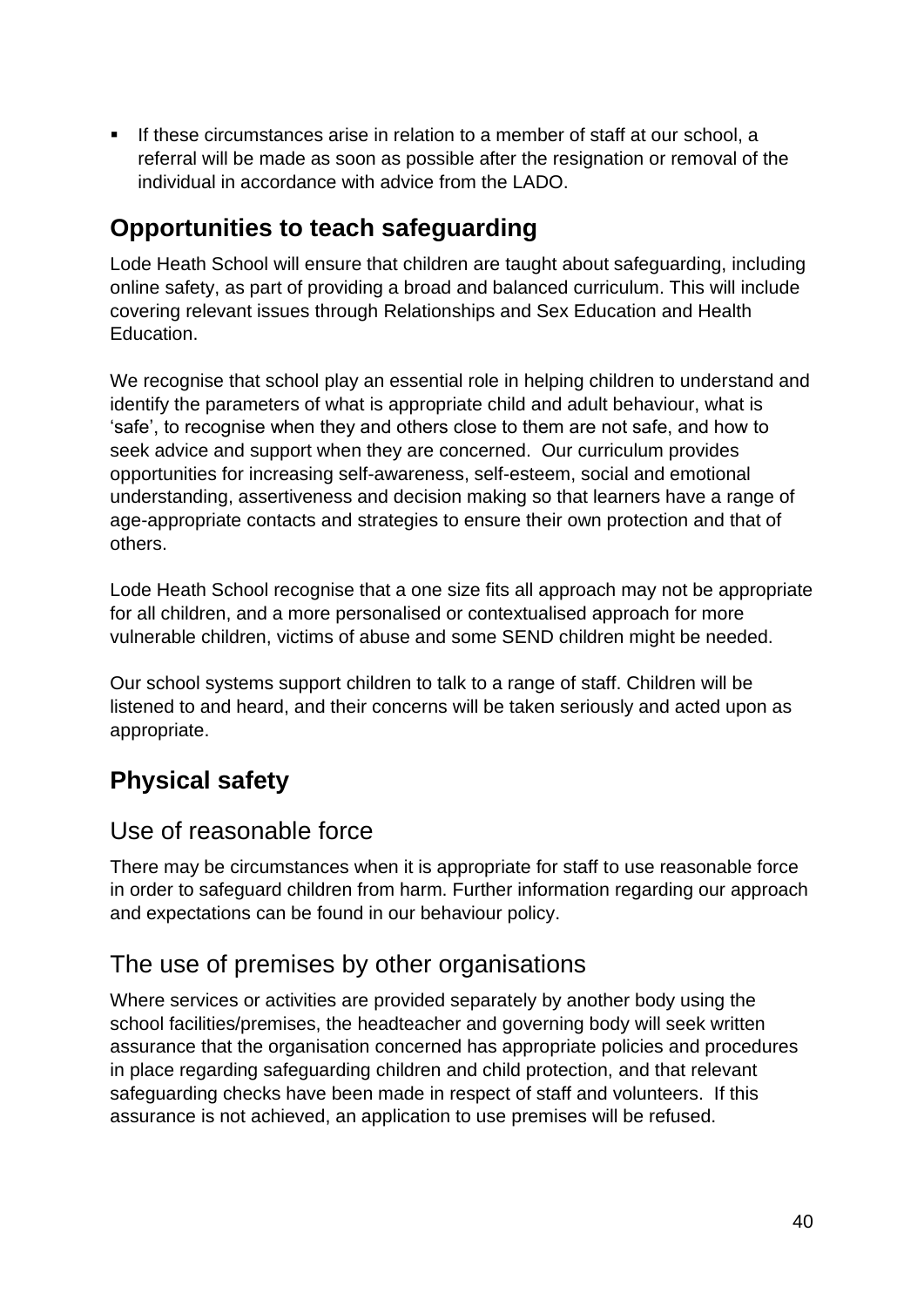Safeguarding requirements will be included in any transfer of control agreement (i.e., lease or hire agreement), as a condition of use and occupation of the premises. Failure to comply with this will lead to termination of the agreement.

#### <span id="page-40-0"></span>Site security

All members of staff have a responsibility for maintaining awareness of buildings and grounds security and for reporting concerns that may come to light.

Appropriate checks will be undertaken in respect of visitors and volunteers coming into school as outlined within national guidance. Visitors will be expected to, sign in and out via main reception, they will be given a red or yellow lanyard depending on whether appropriate checks have been completed ahead of their visit.

Staff and visitors will be expected to adhere to any safety arrangements implemented because of Covid-19 restrictions.

Any individual who is not known or identifiable on site should be challenged for clarification and reassurance.

The school will not accept the behaviour of any individual (parent or other) that threatens school security or leads others (child or adult) to feel unsafe. Such behaviour will be treated as a serious concern and may result in a decision to refuse access for that individual to the school site.

### <span id="page-40-1"></span>**Local support**

All members of staff in Lode Heath School are made aware of local support available.

## <span id="page-40-2"></span>**LADO service**

0121 788 4310

**[referral form](https://solihulllscp.co.uk/media/upload/fck/file/Signs%20of%20safety/POT%20referral%20form%202018.doc)** (Email address to be confirmed at time of call)

#### **Children's services**

MASH: 0121 788 4300

Emergency Duty Team: 0121 605 6060

#### **West Midlands Police**

101 or 999 if there is an immediate risk of harm

Solihull Partnerships Team - 101 Extension 891 3040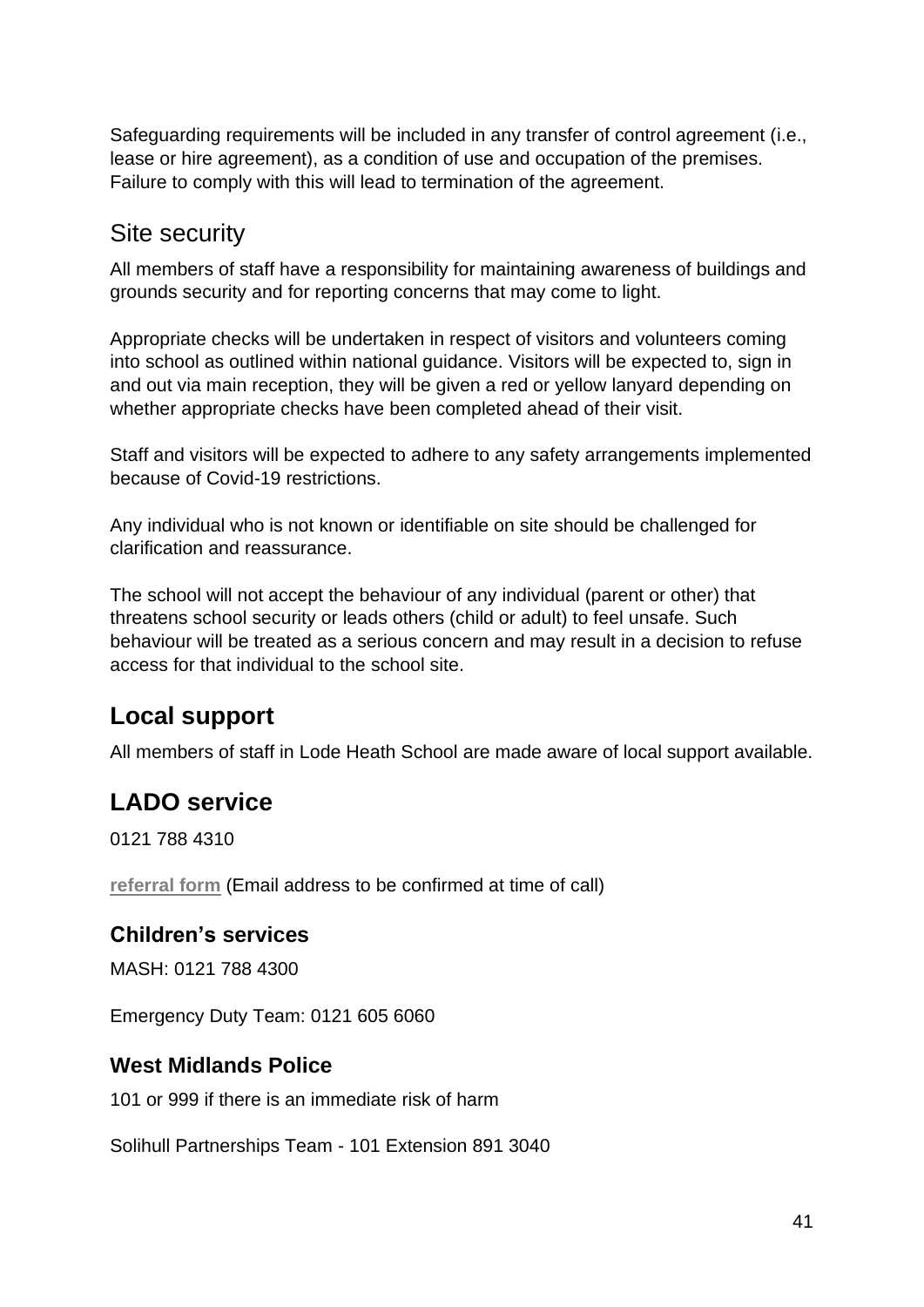Inspector Sharon Jones **[sharon.jones@west-midlands.pnn.police.uk](mailto:%3csharon.jones@west-midlands.pnn.police.uk)**

PC Donaghy, Young Persons Officer - **[n.donaghy@west-midlands.pnn.police.uk](mailto:n.donaghy@west-midlands.pnn.police.uk)**

West Midlands Police Violence Reduction Unit (VRU) **[West Midlands Violence](https://westmidlands-vru.org/)  [Reduction Unit \(westmidlands-vru.org\)](https://westmidlands-vru.org/)**

#### **Online safety**

Educational Web Team (Childrens Services -SMBC) **[eweb@solihull.gov.uk](mailto:eweb@solihull.gov.uk)**

#### **Solihull Local Safeguarding Children's Partnership (LSCP)**

**<https://solihulllscp.co.uk/>** 0121 788 4325

**<https://westmidlands.procedures.org.uk/>**

# **Adult safeguarding**

Adult Social Care via 0121 704 8007

**ccadults@solihull.gov.uk**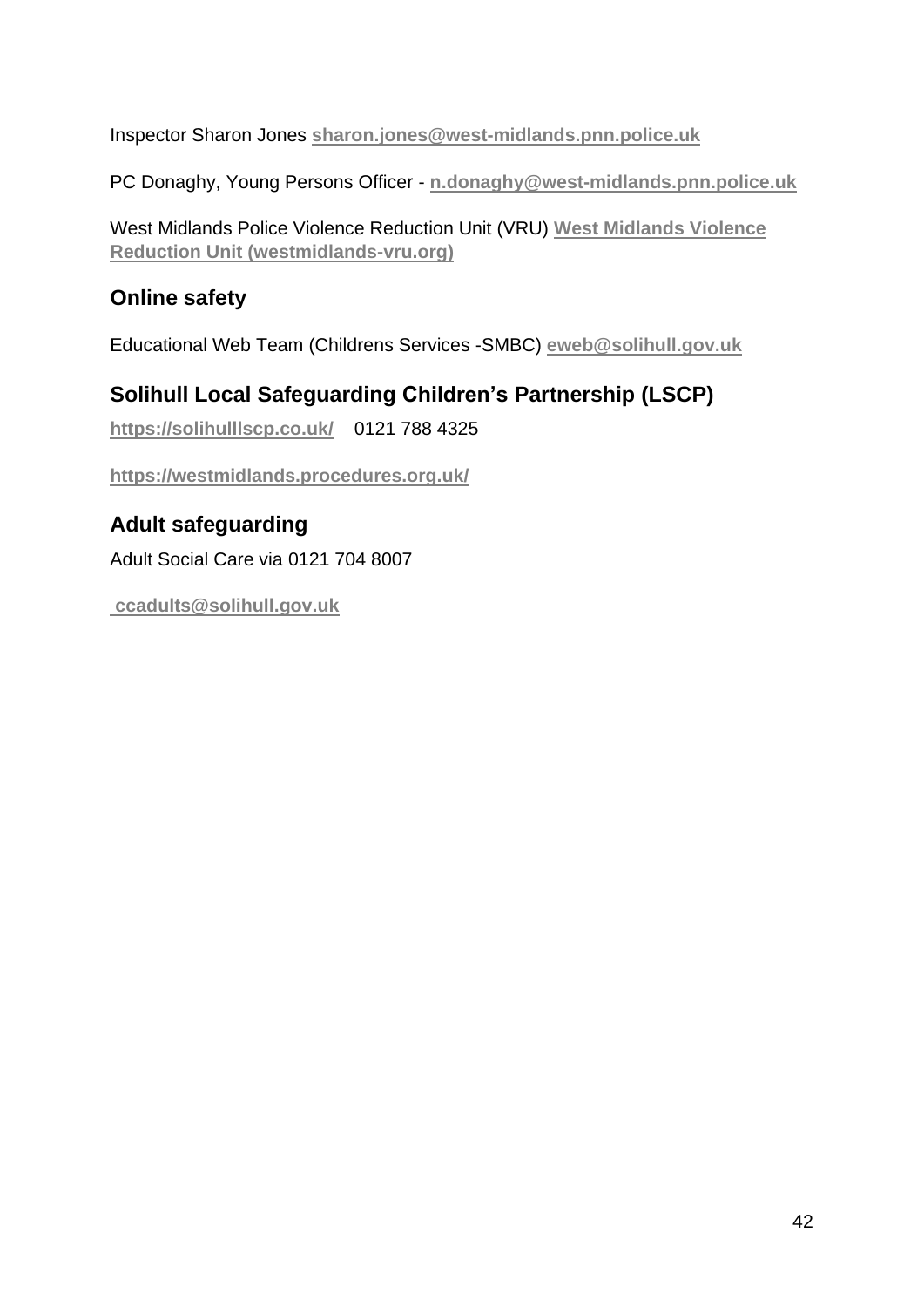## <span id="page-42-0"></span>**Appendix 1: Categories of abuse**

All staff should be aware that abuse, neglect, and safeguarding issues are rarely standalone events that can be covered by one definition or label. In most cases multiple issues will overlap with one another.

## Abuse

Abuse is a form of maltreatment of a child. Somebody may abuse or neglect a child by inflicting harm, or by failing to act to prevent harm. They may be abused by an adult or adults or another child or children. It should be noted that abuse can be carried out both on and offline and be perpetrated by men, women, and children.

## Sexual abuse

This involves forcing or enticing a child or young person to take part in sexual activities, not necessarily involving a high level of violence, whether or not the child is aware of what is happening. The activities may involve physical contact, including assault by penetration (for example rape or oral sex) or non-penetrative acts such as masturbation, kissing, rubbing, and touching outside of clothing. They may also include non-contact activities, such as involving children in looking at, or in the production of, sexual images, watching sexual activities, encouraging children to behave in sexually inappropriate ways, or grooming a child in preparation for abuse (including via the internet). Sexual abuse is not solely perpetrated by adult males. Women can also commit acts of sexual abuse, as can other children.

Signs that **may** indicate sexual abuse

- Sudden changes in behaviour and performance
- Displays of affection which are sexual and age inappropriate
- Self-harm, self-mutilation or attempts at suicide
- Alluding to secrets which they cannot reveal
- Tendency to cling or need constant reassurance
- Regression to younger behaviour for example thumb sucking, playing with discarded toys, acting like a baby
- Distrust of familiar adults e.g., anxiety of being left with relatives, a childminder or lodger
- **■** Unexplained gifts or money
- Depression and withdrawal
- Fear of undressing for PE
- Sexually transmitted disease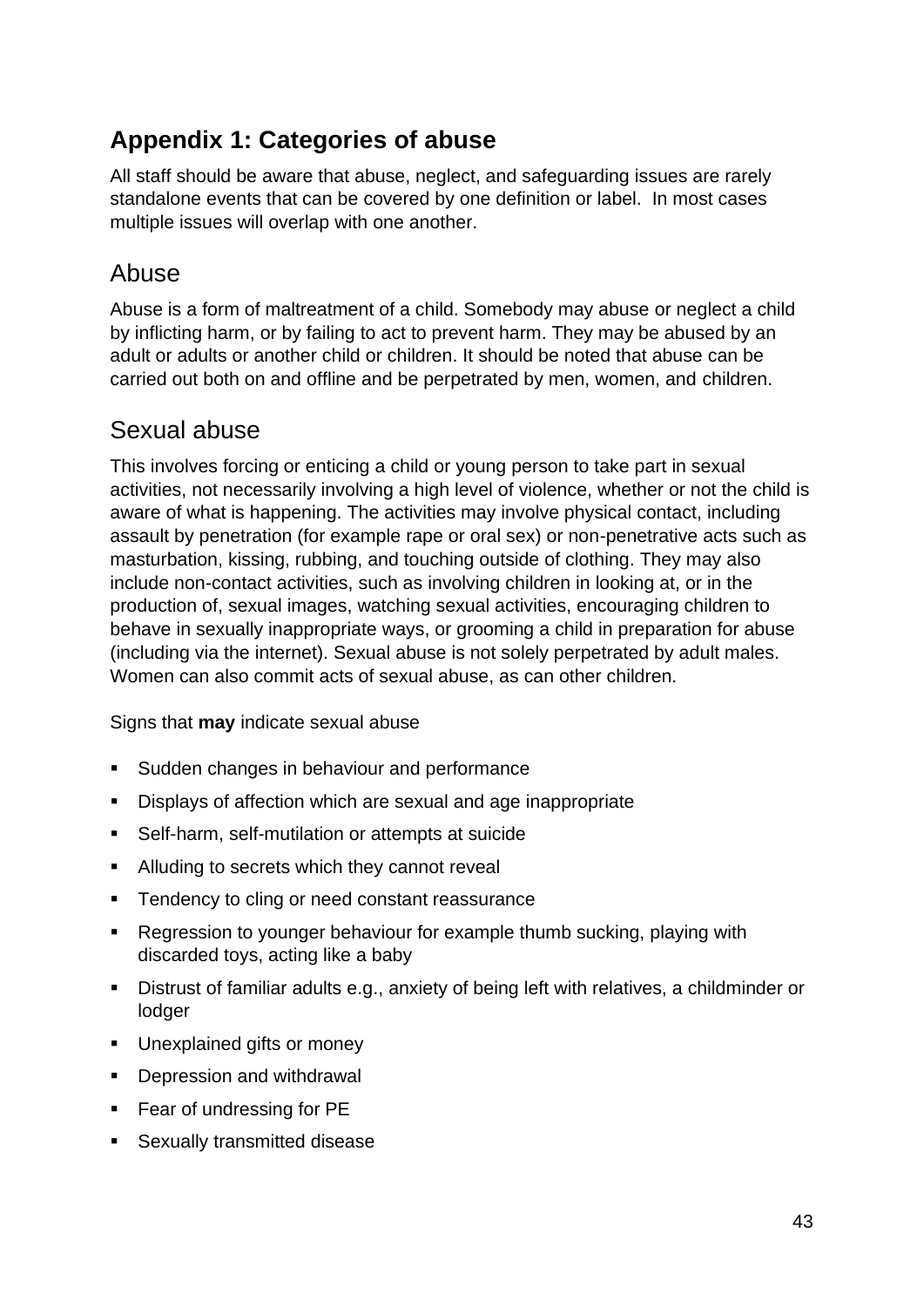■ Fire setting

Physical abuse: a form of abuse which may involve hitting, shaking, throwing, poisoning, burning or scalding, drowning, suffocating or otherwise causing physical harm to a child. Physical harm may also be caused when a parent or carer fabricates the symptoms of, or deliberately induces, illness in a child.

Signs that **may** indicate physical abuse

- Bruises and abrasions around the face
- Damage or injury around the mouth
- Bi-lateral injuries such as two bruised eyes
- Bruising to soft area of the face such as the cheeks
- Fingertip bruising to the front or back of torso
- Bite marks
- Burns or scalds (unusual patterns and spread of injuries)
- Deep contact burns such as cigarette burns Injuries suggesting beatings (strap marks, welts)
- Covering arms and legs even when hot
- Aggressive behaviour or severe temper outbursts.
- **EXEDENT** Injuries need to be accounted for. Inadequate, inconsistent, or excessively plausible explanations or a delay in seeking treatment should signal concern.

#### Emotional abuse

This is defined as the persistent emotional maltreatment of a child such as to cause severe and adverse effects on the child's emotional development. It may involve conveying to a child that they are worthless or unloved, inadequate, or valued only insofar as they meet the needs of another person. It may include not giving the child opportunities to express their views, deliberately silencing them or 'making fun' of what they say or how they communicate. It may feature age or developmentally inappropriate expectations being imposed on children. These may include interactions that are beyond a child's developmental capability as well as overprotection and limitation of exploration and learning, or preventing the child participating in normal social interaction. It may involve seeing or hearing the illtreatment of another. It may involve serious bullying (including cyberbullying), causing children frequently to feel frightened or in danger, or the exploitation or corruption of children. Some level of emotional abuse is involved in all types of maltreatment of a child, although it may occur alone.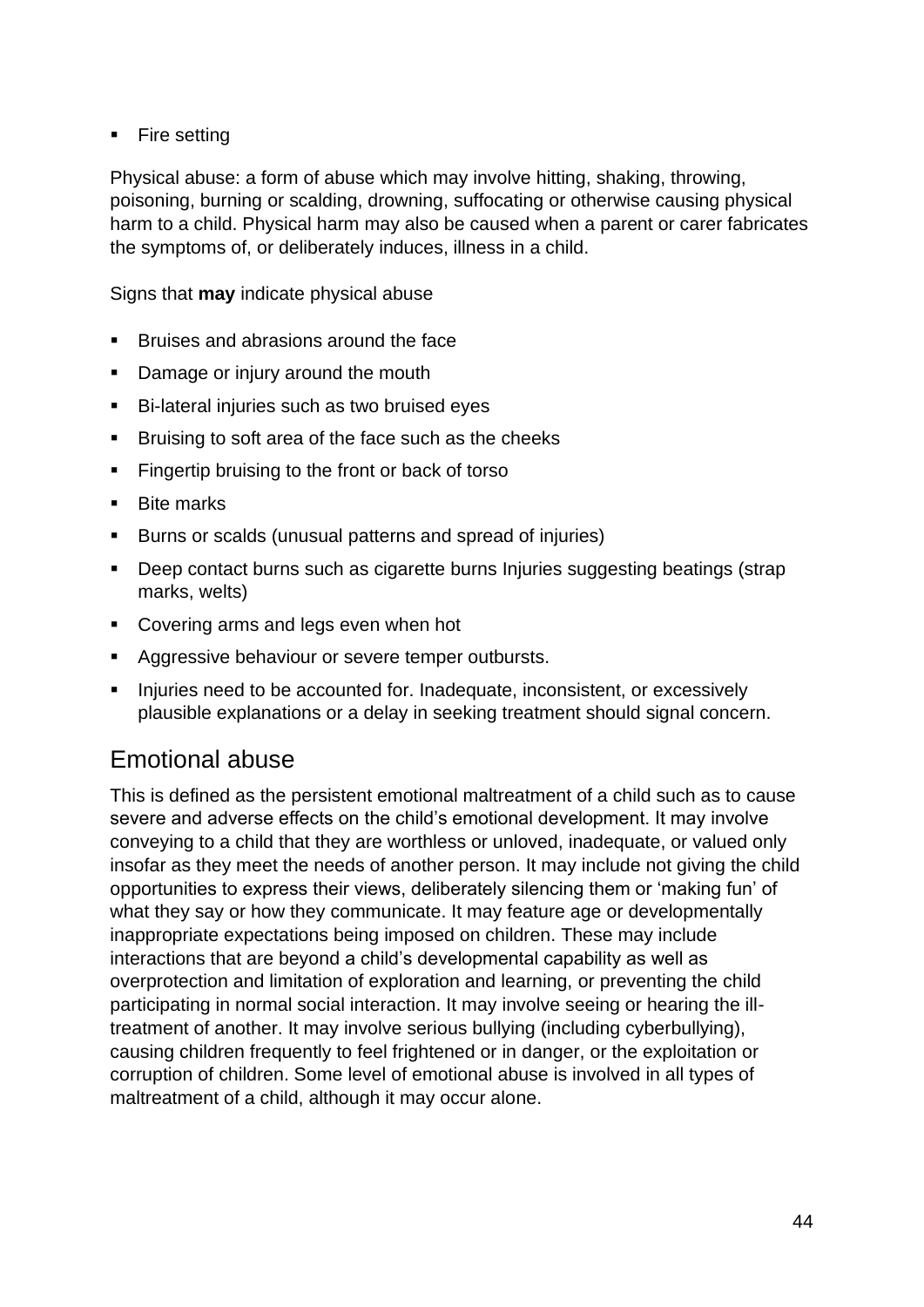Signs that **may** indicate emotional abuse

- Over reaction to mistakes
- Lack of self-confidence/esteem
- Sudden speech disorders
- Self-harming
- Eating disorders
- Extremes of passivity and/or aggression
- Compulsive stealing
- Drug, alcohol, solvent abuse
- Fear of parents being contacted
- Unwillingness or inability to play
- Excessive need for approval, attention, and affection

### **Neglect**

This can be defined as the persistent failure to meet a child's basic physical and/or psychological needs, likely to result in the serious impairment of the child's health or development. Neglect may occur during pregnancy as a result of maternal substance abuse. Once a child is born, neglect may involve a parent or carer failing to: provide adequate food, clothing, and shelter (including exclusion from home or abandonment); protect a child from physical and emotional harm or danger; ensure adequate supervision (including the use of inadequate care-givers); or ensure access to appropriate medical care or treatment. It may also include neglect of, or unresponsiveness to, a child's basic emotional needs.

Signs that **may** indicate neglect.

- Constant hunger
- Poor personal hygiene
- Constant tiredness
- Inadequate clothing
- **•** Frequent lateness or non-attendance
- Untreated medical problems
- Poor relationship with peers
- Compulsive stealing and scavenging
- Rocking, hair twisting and thumb sucking
- Running away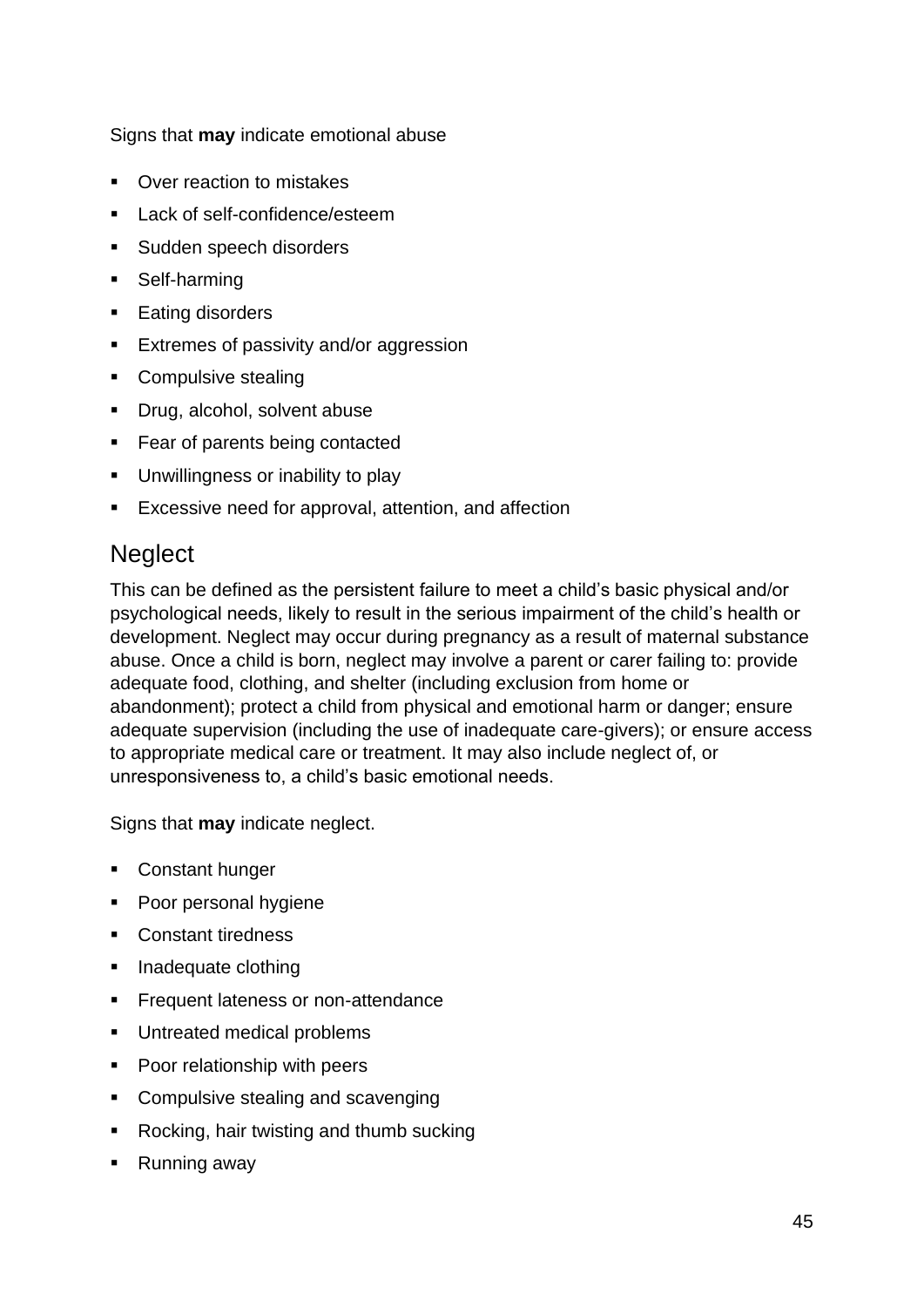- Loss of weight or being constantly underweight
- Low self esteem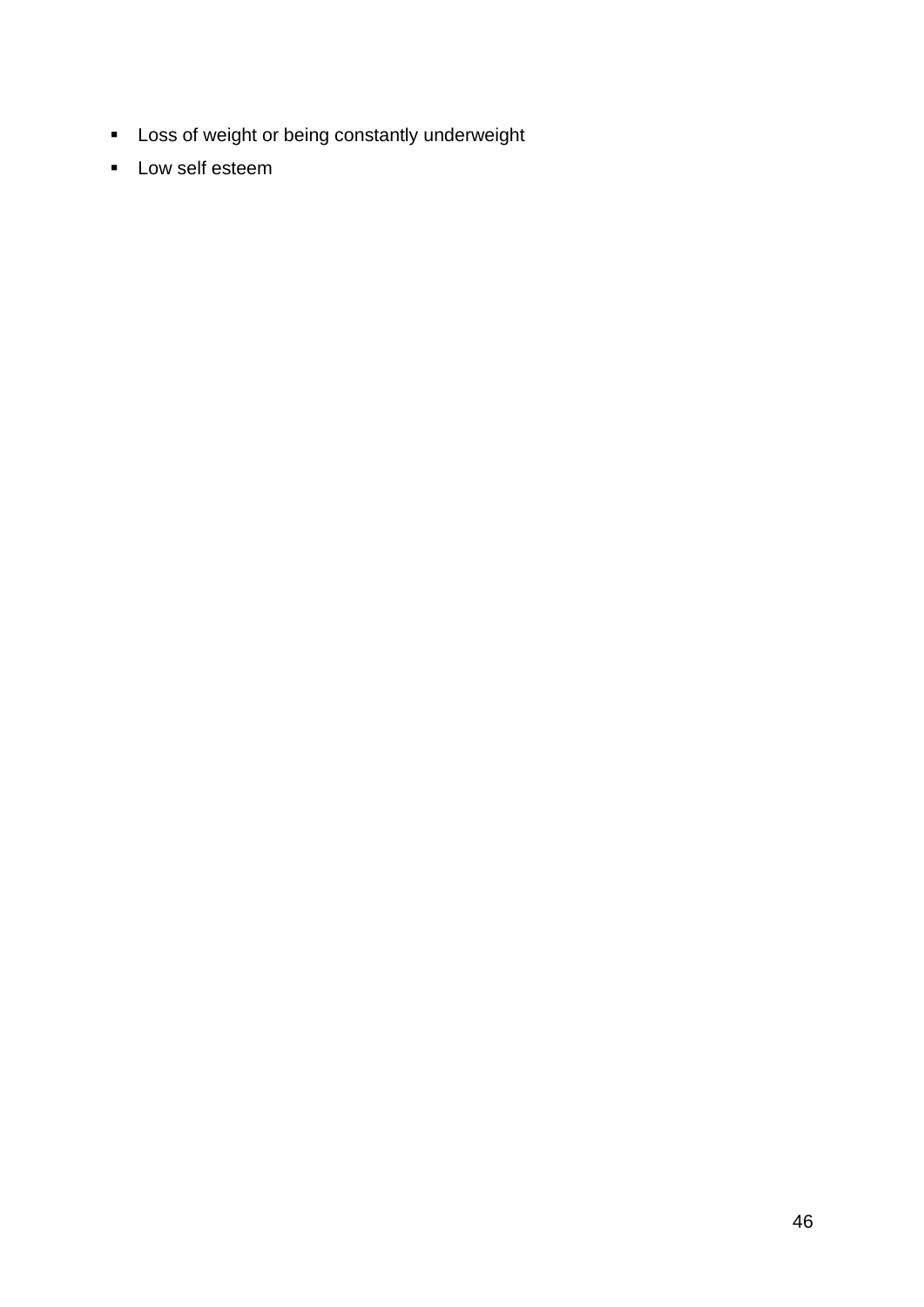# <span id="page-46-0"></span>**Appendix 2: Support organisations**

### <span id="page-46-1"></span>Solihull Council contacts

- MASH: 0121 788 4300
- Out of hours: 0121 605 6060
- Children's Social Work Child Protection and Review Unit: 0121 788 4310
- Local Authority Duty Officer (LADO) 0121 788 4310
- SMBC Adult Social Work one stop referral 0121 704 8007

#### Birmingham contacts

▪ Birmingham Multi-Agency Safeguarding Hub (MASH) - 0121 303 1888 **<http://www.lscpbirmingham.org.uk/safeguarding-concerns/cass>**

#### Coventry contacts

▪ Coventry Multi-Agency Safeguarding Hub (MASH) - 024 7678 8555 **[http://www.coventry.gov.uk/info/31/children\\_and\\_families/2186/coventrys\\_](http://www.coventry.gov.uk/info/31/children_and_families/2186/coventrys_multi_agency_safeguarding_hub_mash) [multi\\_agency\\_safeguarding\\_hub\\_mash](http://www.coventry.gov.uk/info/31/children_and_families/2186/coventrys_multi_agency_safeguarding_hub_mash)**

#### Warwickshire contacts

- Children's Social Care during office hours: 01926 410410
- Emergency Duty Service 01926 886922 outside office hours only **<https://www.warwickshire.gov.uk/childprotection>**

## Worcestershire Contacts

- Access Centre 01905 822666 from Monday to Thursday 8.30am to 5.00pm (until 4:30 pm on Friday)
- Emergency Duty Team (EDT) on 01905 768020 outside office hours **<http://www.worcestershire.gov.uk/areyouworriedaboutachild>**
- Children missing education services 0121 704 6663 **[https://www.solihull.gov.uk/Schools-and-learning/Children-missing](https://www.solihull.gov.uk/Schools-and-learning/Children-missing-education-service)[education-service](https://www.solihull.gov.uk/Schools-and-learning/Children-missing-education-service)**.

## Solihull Council school extranet safeguarding pages

▪ **[https://solgrid365.sharepoint.com/sites/council/SitePages/safeguarding](https://solgrid365.sharepoint.com/sites/council/SitePages/safeguarding-home.aspx)[home.aspx](https://solgrid365.sharepoint.com/sites/council/SitePages/safeguarding-home.aspx)**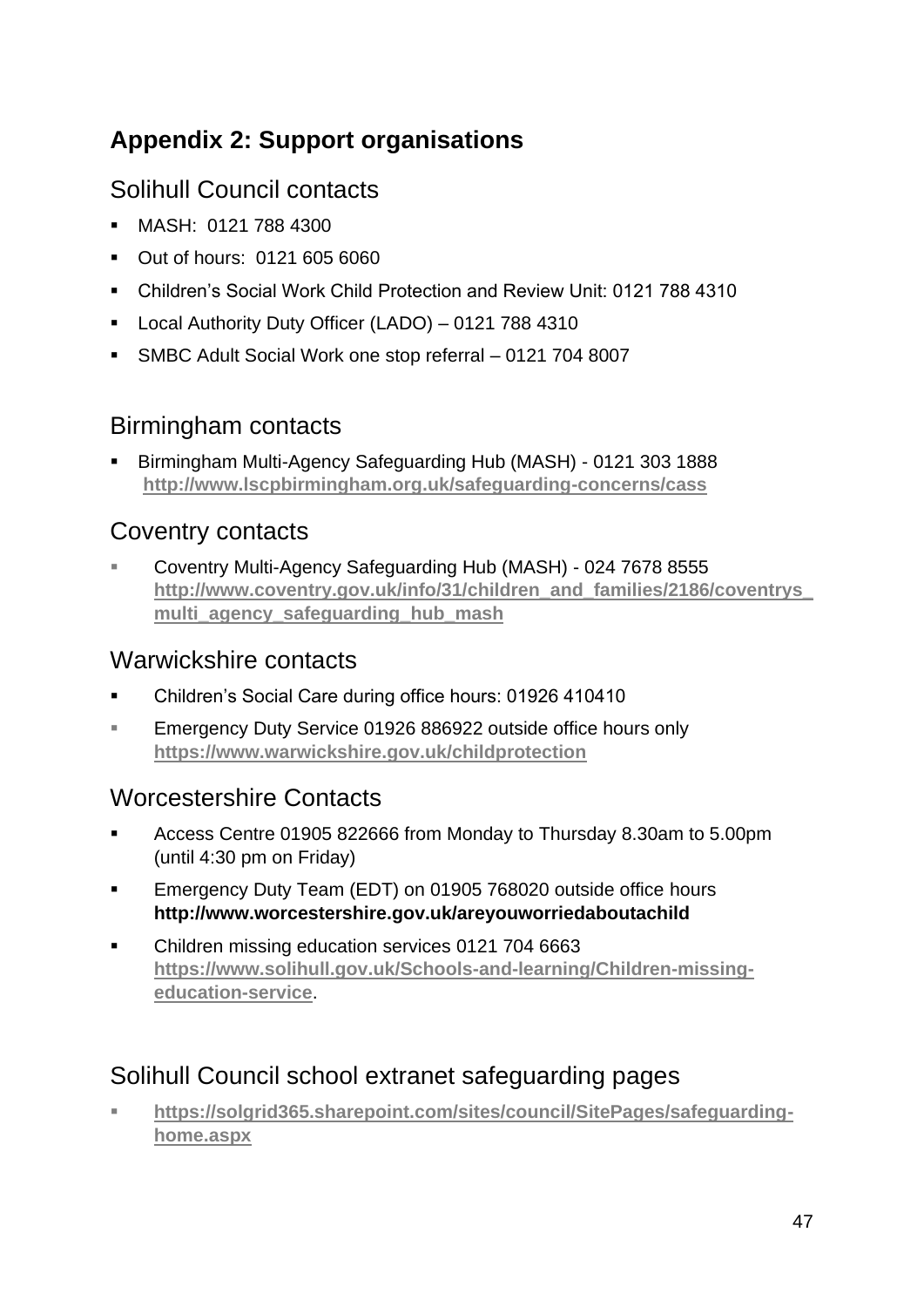▪ **[https://solgrid365.sharepoint.com/sites/council/SitePages/Specific](https://solgrid365.sharepoint.com/sites/council/SitePages/Specific-safeguarding-issues.aspx)[safeguarding-issues.aspx](https://solgrid365.sharepoint.com/sites/council/SitePages/Specific-safeguarding-issues.aspx)**

## Early help Solihull

▪ **<https://solihulllscp.co.uk/practitioner-volunteers/early-help-21.php>**

#### The Waiting Room Birmingham and Solihull wellbeing services

▪ **<https://the-waitingroom.org/>**

### Solar

▪ **<https://www.bsmhft.nhs.uk/our-services/solar-youth-services/>**

## SIAS (Solihull Integrated Addiction Services)

▪ **<https://www.sias-solihull.org.uk/> 0121 301 4141**

## Kooth

#### **<https://www.kooth.com/>**

## NSPCC *Report abuse in education*

▪ Helpline 0800 136 663 or **[help@nspcc.org.uk](mailto:help@nspcc.org.uk)**

## National organisations

- NSPCC: **[www.nspcc.org.uk](http://www.nspcc.org.uk/)**
- Barnardo's: **[www.barnardos.org.uk](http://www.barnardos.org.uk/)**
- Action for Children: **[www.actionforchildren.org.uk](http://www.actionforchildren.org.uk/)**
- Children's Society: **[www.childrenssociety.org.uk](http://www.childrenssociety.org.uk/)**

## Support for staff

- Education Support Partnership: **[www.educationsupportpartnership.org.uk](http://www.educationsupportpartnership.org.uk/)**
- Professional Online Safety Helpline: **[www.saferinternet.org.uk/helpline](http://www.saferinternet.org.uk/helpline)**

## Support for learners

- ChildLine: **[www.childline.org.uk](http://www.childline.org.uk/)**
- Papyrus: **[www.papyrus-uk.org](http://www.papyrus-uk.org/)**
- The Mix: **[www.themix.org.uk](http://www.themix.org.uk/)**
- Shout: **[www.giveusashout.org](http://www.giveusashout.org/)**
- Fearless: **[www.fearless.org](http://www.fearless.org/)**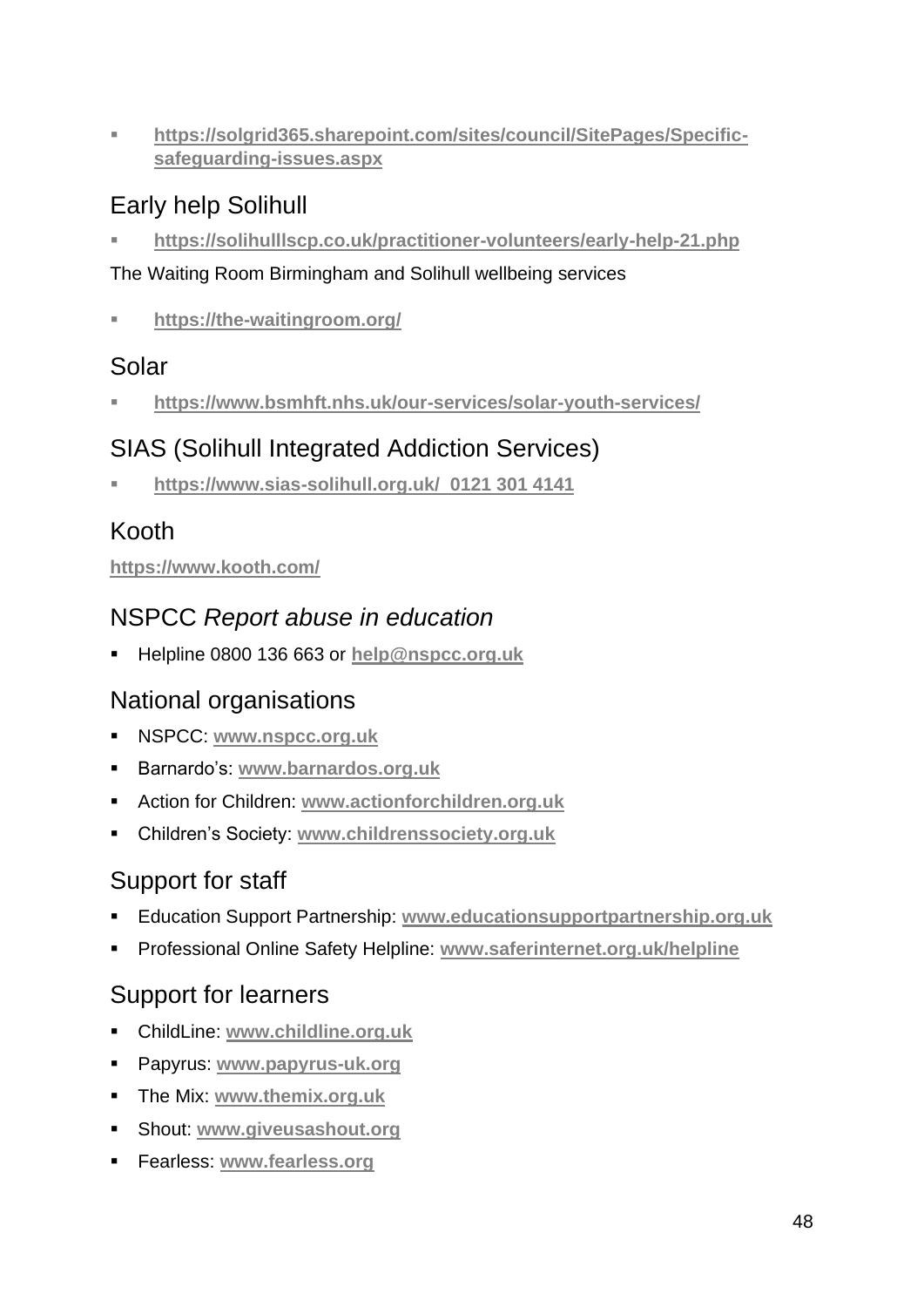▪ Victim Support: **[www.victimsupport.org.uk](http://www.victimsupport.org.uk/)**

## Support for adults

- Family Lives: **[www.familylives.org.uk](http://www.familylives.org.uk/)**
- Crime Stoppers: **[www.crimestoppers-uk.org](http://www.crimestoppers-uk.org/)**
- Victim Support: **[www.victimsupport.org.uk](http://www.victimsupport.org.uk/)**
- The Samaritans: **[www.samaritans.org](http://www.samaritans.org/)**
- NAPAC (National Association for People Abused in Childhood): **[www.napac.org.uk](http://www.napac.org.uk/)**
- MOSAC: **[www.mosac.org.uk](http://www.mosac.org.uk/)**
- Action Fraud: **[www.actionfraud.police.uk](http://www.actionfraud.police.uk/)**
- Shout: **[www.giveusashout.org](http://www.giveusashout.org/)**
- Advice now: **[www.advicenow.org.uk](http://www.advicenow.org.uk/)**

### Support for learning disabilities

- Respond: **[www.respond.org.uk](http://www.respond.org.uk/)**
- Mencap: **[www.mencap.org.uk](http://www.mencap.org.uk/)**
- Council for Disabled Children: **[https://councilfordisabledchildren.org.uk](https://councilfordisabledchildren.org.uk/)**

## Contextual Safeguarding Network

▪ **<https://contextualsafeguarding.org.uk/>**

### Substance misuse

- We are with you (formerly Addaction): **[www.wearewithyou.org.uk/services/kent-for-young-people/](http://www.wearewithyou.org.uk/services/kent-for-young-people/)**
- Talk to Frank: **[www.talktofrank.com](http://www.talktofrank.com/)**

### Domestic abuse

- Domestic abuse services: **[www.domesticabuseservices.org.uk](http://www.domesticabuseservices.org.uk/)**
- Refuge: **[www.refuge.org.uk](http://www.refuge.org.uk/)**
- Women's Aid: **[www.womensaid.org.uk](http://www.womensaid.org.uk/)**
- Men's Advice Line: **[www.mensadviceline.org.uk](http://www.mensadviceline.org.uk/)**
- Mankind: **[www.mankindcounselling.org.uk](http://www.mankindcounselling.org.uk/)**
- National Domestic Abuse Helpline: **[www.nationaldahelpline.org.uk](http://www.nationaldahelpline.org.uk/)**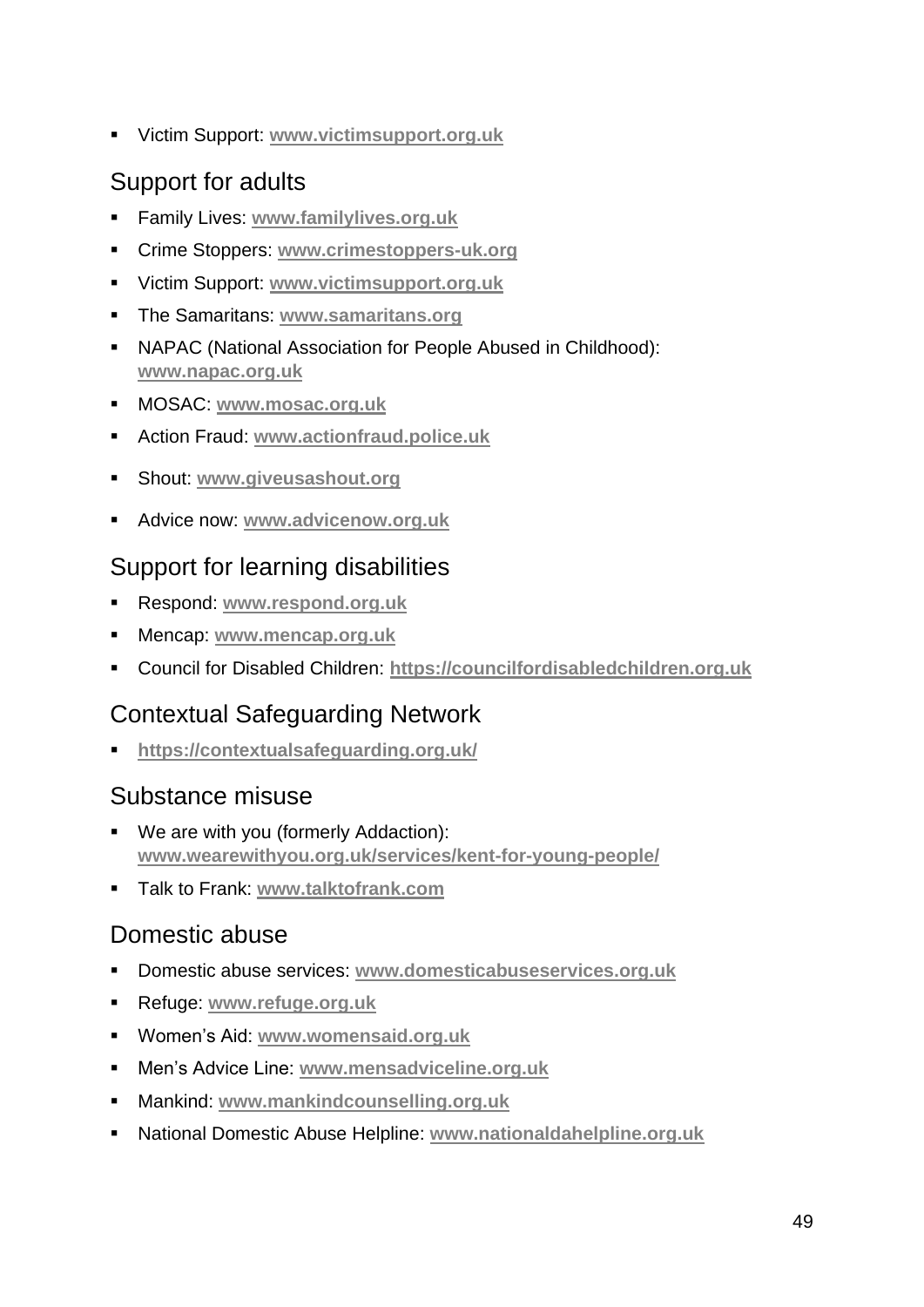▪ Respect Phoneline: **[https://respectphoneline.org.uk](https://respectphoneline.org.uk/)**

## Criminal and Sexual Exploitation

- National Crime Agency: **[www.nationalcrimeagency.gov.uk/who-we-are](http://www.nationalcrimeagency.gov.uk/who-we-are)**
- It's not okay: **[www.itsnotokay.co.uk](http://www.itsnotokay.co.uk/)**
- NWG Network: **[www.nwgnetwork.org](http://www.nwgnetwork.org/)**

#### Honour-based abuse

Forced Marriage Unit: **[www.gov.uk/guidance/forced-marriage](http://www.gov.uk/guidance/forced-marriage)**

#### FGM Factsheet:

**[https://assets.publishing.service.gov.uk/government/uploads/system/uploads/](https://assets.publishing.service.gov.uk/government/uploads/system/uploads/attachment_data/file/496415/6_1639_HO_SP_FGM_mandatory_reporting_Fact_sheet_Web.pdf) [attachment\\_data/file/496415/6\\_1639\\_HO\\_SP\\_FGM\\_mandatory\\_reporting\\_Fact\\_](https://assets.publishing.service.gov.uk/government/uploads/system/uploads/attachment_data/file/496415/6_1639_HO_SP_FGM_mandatory_reporting_Fact_sheet_Web.pdf) [sheet\\_Web.pdf](https://assets.publishing.service.gov.uk/government/uploads/system/uploads/attachment_data/file/496415/6_1639_HO_SP_FGM_mandatory_reporting_Fact_sheet_Web.pdf)**

Mandatory reporting of female genital mutilation: procedural information: **[www.gov.uk/government/publications/mandatory-reporting-of-female-genital](http://www.gov.uk/government/publications/mandatory-reporting-of-female-genital-mutilation-procedural-information)[mutilation-procedural-information](http://www.gov.uk/government/publications/mandatory-reporting-of-female-genital-mutilation-procedural-information)**

## Peer-on-peer abuse, including bullying, sexual violence and harassment

- Rape Crisis: **[https://rapecrisis.org.uk](https://rapecrisis.org.uk/)**
- Brook: **[www.brook.org.uk](http://www.brook.org.uk/)**
- Disrespect Nobody: **[www.disrespectnobody.co.uk](http://www.disrespectnobody.co.uk/)**
- Upskirting know your rights: **[www.gov.uk/government/news/upskirting](http://www.gov.uk/government/news/upskirting-know-your-rights)[know-your-rights](http://www.gov.uk/government/news/upskirting-know-your-rights)**
- Lucy Faithfull Foundation: **[www.lucyfaithfull.org.uk](http://www.lucyfaithfull.org.uk/)**
- Stop it Now! **[www.stopitnow.org.uk](http://www.stopitnow.org.uk/)**
- Parents Protect: **[www.parentsprotect.co.uk](http://www.parentsprotect.co.uk/)**
- Anti-Bullying Alliance: **[www.anti-bullyingalliance.org.uk](http://www.anti-bullyingalliance.org.uk/)**
- Diana Award: **[www.antibullyingpro.com/](http://www.antibullyingpro.com/)**
- Bullying UK: **[www.bullying.co.uk](http://www.bullying.co.uk/)**
- Kidscape: **[www.kidscape.org.uk](http://www.kidscape.org.uk/)**

### Online safety

- CEOP: **[www.ceop.police.uk](http://www.ceop.police.uk/)**
- Internet Watch Foundation (IWF): [www.iwf.org.uk](http://www.iwf.org.uk/)